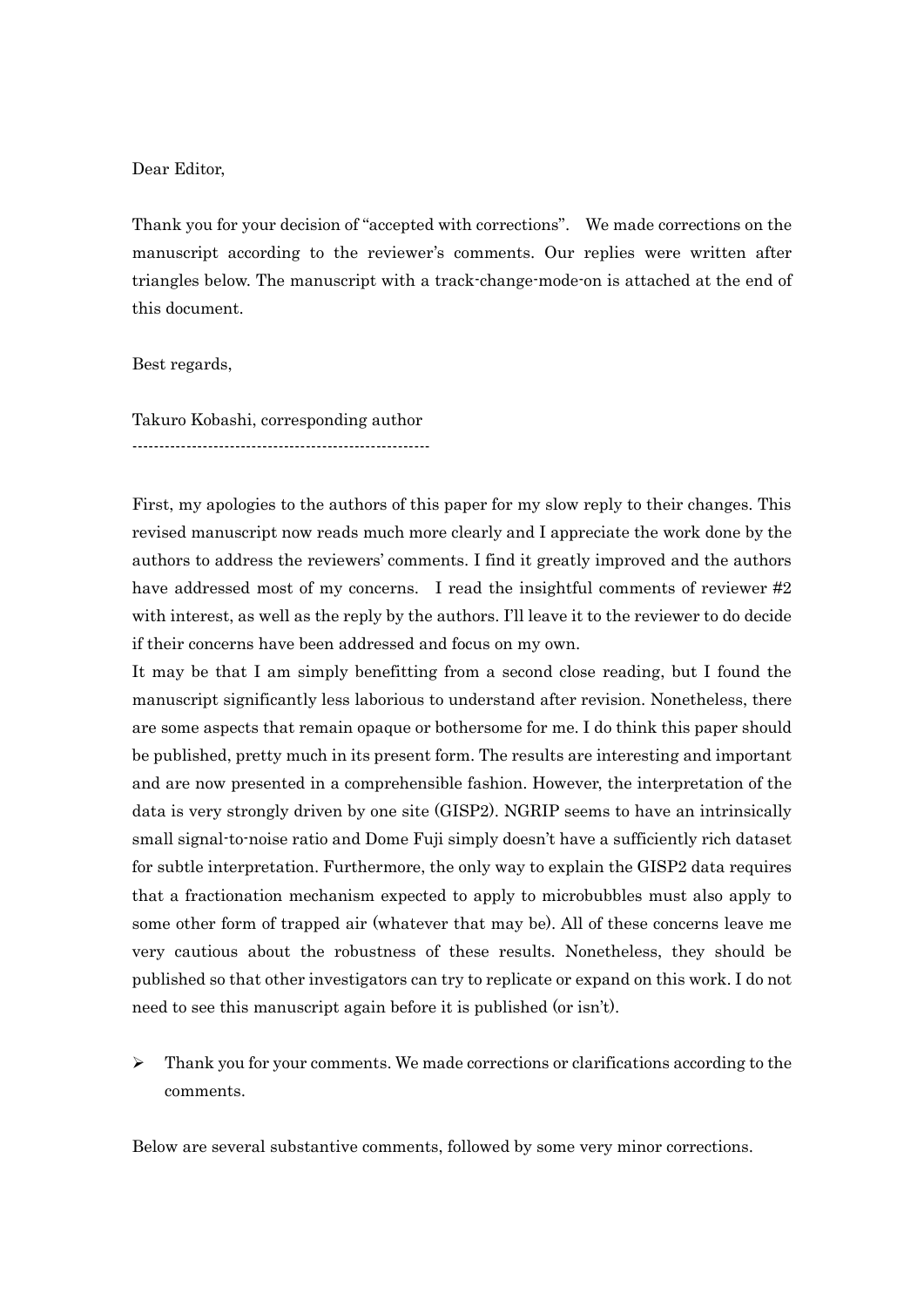Throughout, I would like to see a different designation for the two processes that are defined here. As the work is presented, it gradually becomes clear that the "microbubble/pressure-sensitive" process is not limited to microbubbles and the "normal bubble" process is very similar mechanistically and is also pressure sensitive. The big difference is really where the bubbles form. The "normal" bubbles form deep in the firn, so they experience only modest pressure increases before being isolated from open porosity. The microbubbles form in the shallow part of the firn column, and thus many of them become very highly pressurized (and in turn, highly depleted in the small, mobile species). That said, it seems unlikely that there is enough air in genuine microbubbles to explain the signals seen in the cores, so the authors invoke "other air" to explain the strong correlations to accumulation and temperature seen at GISP2. I suggest the two processes be renamed throughout the paper. Something like "shallow-trapped" and "deep-trapped" would be more generally correct and less confusing. It's fine to point out that normal bubbles are deep-trapped and microbubbles are shallow-trapped, but in the end, shallow-trapped applies to much more air than we would expect to find in microbubbles alone.

 $\triangleright$  The findings from various data indicates that trapped bubbles are more sensitive to overloading pressure than previously thought. The trapped bubbles can be either formed in shallow or deep firn, although microbubbles likely played a major role as discussed in the text. We think that even bubbles formed in deeper firn should be affected by changes in overloading pressure as indicated by changes in air contents. Therefore, we believe it is better to use current form of definition of "pressure sensitive process" and "normal bubble process", rather than the depth-related definition.

I'm still unhappy with Figure 9 (formerly Figure 8), panel C but at least I understand it now. The left axis should be labeled "fraction of air retained in microbubbles (%)" or something like that. The existing label is very confusing.

 $\triangleright$  The caption is changed accordingly as suggested by the reviewer.

Page 22 lines 8-11 are very confusing and I wonder if the problem is deeper than just language. In these lines, you claim that normal bubbles are compressed (i.e. their volume is reduced) as they move deeper. This is a clear statement, but it's true for any bubble (normal or micro-) unless clathrates are being formed (which is not what you're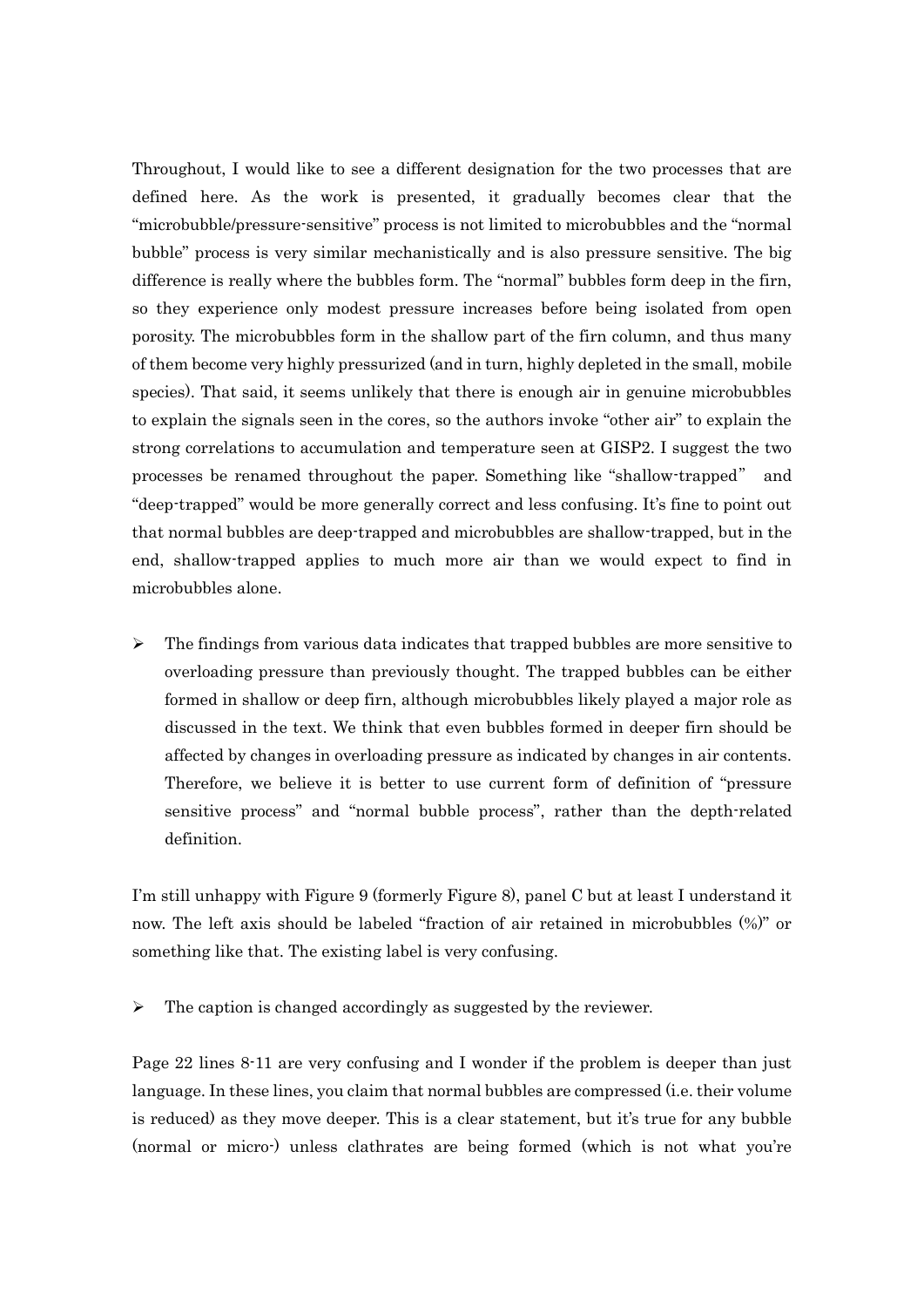discussing here). You then say this leads to "generally smaller pressure build-up". Smaller than what? Isn't it all just governed by the ideal gas law? If the normal bubbles aren't at high pressure, it's only because they were formed close to the firn-ice transition. Or is there something more here that I'm missing?

 $\triangleright$  This is a good point. In a real world, bubble pressure changes should be associated with density change on average except the rearrangements of air within the bulk ice. In the model, the density changes are described by prescribed functions with an assumption that firn is a homogeneous medium. In the present study, we use two different processes. One is a model-density driven process in bubble pressures. The other is a "pressure sensitive process", which is linearly controlled by overloading pressure. It is plausible as the firn is inhomogeneous medium in the real world, and so certain bubbles could reach near overloading pressure according to the microenvironments of bubbles in any depths. The sentence is revised for the clarification.

Page 11, line 9: Your reference to datasets is a bit vague. When you say "we consider the Ar/N2 as the original values before coring" do you mean "we treat Bender's data (all points averaged together for each depth) as the true Ar/N2 values before coring." Please make this clearer.

 $\triangleright$  The sentence is revised accordingly.

Various minor corrections I stumbled across while reading: On p3 line 21, should read "depletions of these smaller gases in the…" I think.

> Corrected.

Page 5, line 7 should read "Dome Fuji data are new"

> Corrected.

Page 5, line 16 should read "less than that of GISP2 (0.24m ice/year) over the…"

> Corrected.

Page 10, line 20 should read "in ice is often depleted…"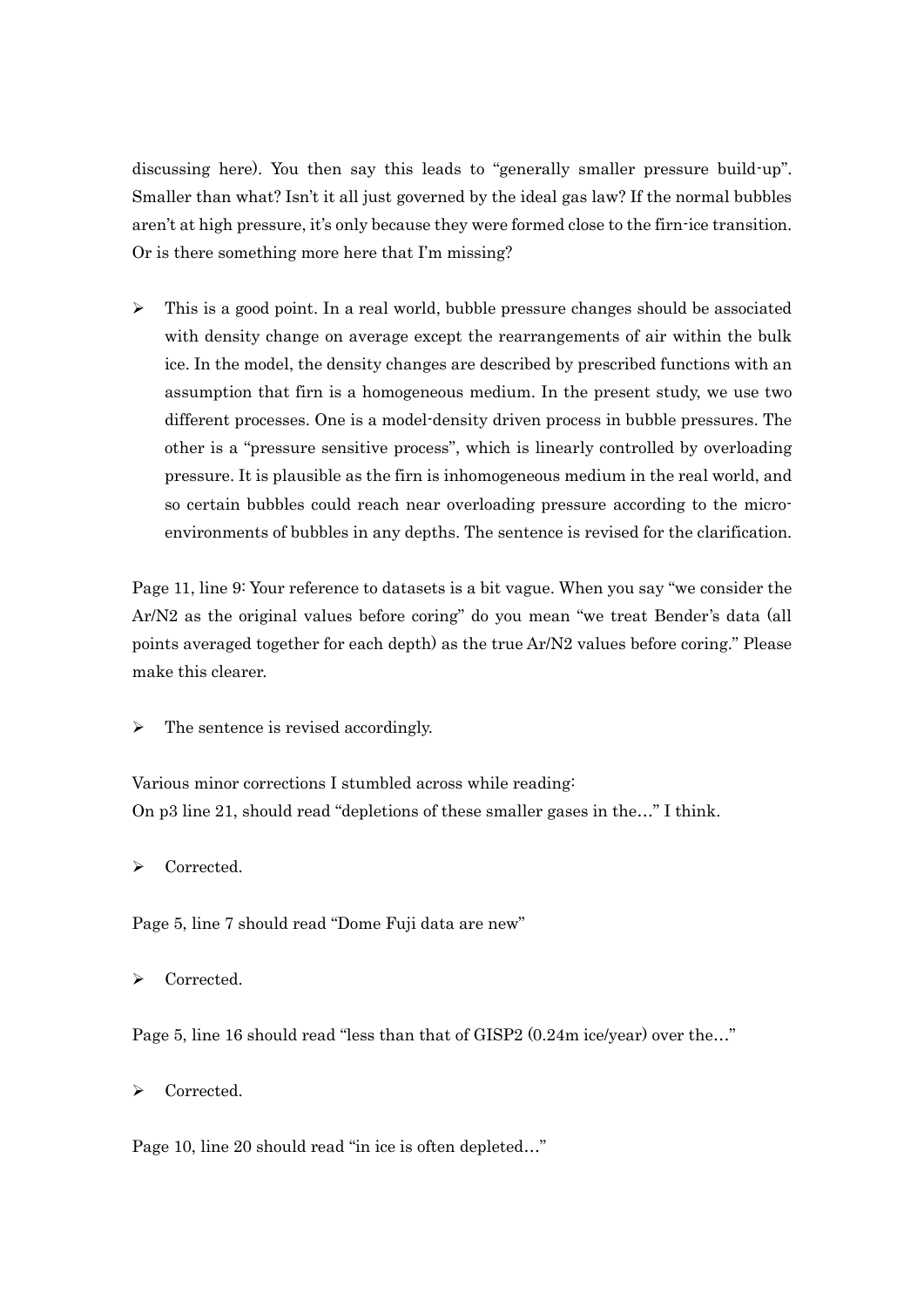# > Corrected.

Page 13, line 3: For clarity, please begin the paragraph "The subset of the GISP2 data covering the past 4000 years…"

> Corrected.

Page 14, line 14 should read "are time, lag for temperature and lag for accumulation rate, respectively (all in years)."

> Corrected.

Page 14, line 18-19 should read "Temperature records derived from d18O\_ice can be quite noisy but stacking several d18O\_ice records can substantially improve the derived temperature histories (White et al., 1997; Kobashi et al., 2011). Thus, we stacked…"

> Corrected.

Page 15, line 4 should read "…as the one with the temperature and accumulation rate records for the last 4000 year based on Ar & N2 isotope values, but does slightly…"

> Corrected.

Page 15, line 13-14 should read "The observed dAr/N2 variations…"

> Corrected.

Page 23, lines 20-12 should read "...have higher correlation with temperature  $(r = 0.97)$ than with accumulation rates  $(r = 0.57)$  in the model (Table 3)."

> Corrected.

Page 26, line 15 should read "is the carrier of the"

Corrected.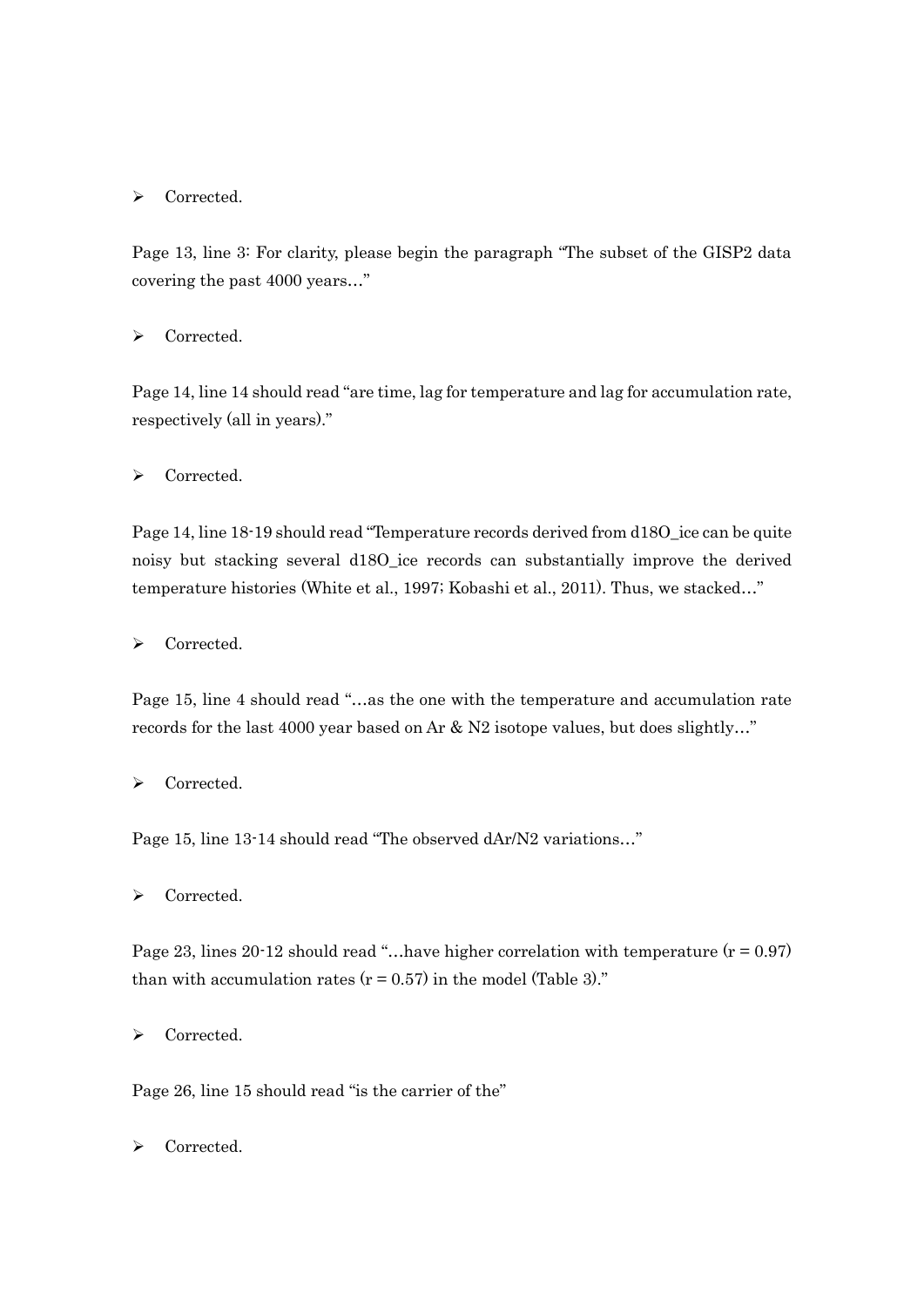Page 27 line 6 should read "…changes. We note that dAr/N2…"

> Corrected.

Page 29, line 2 should read "in each parameter in ice cores"

> Corrected.

Page 31, line 3 should read "Several lines of evidence indicate"

> Corrected.

Page 31, line 16 should read "We are grateful to G. Hargreaves…"

> Corrected.

Page 31, line 18 should read "Polar Research for supplying ice core information

> Corrected.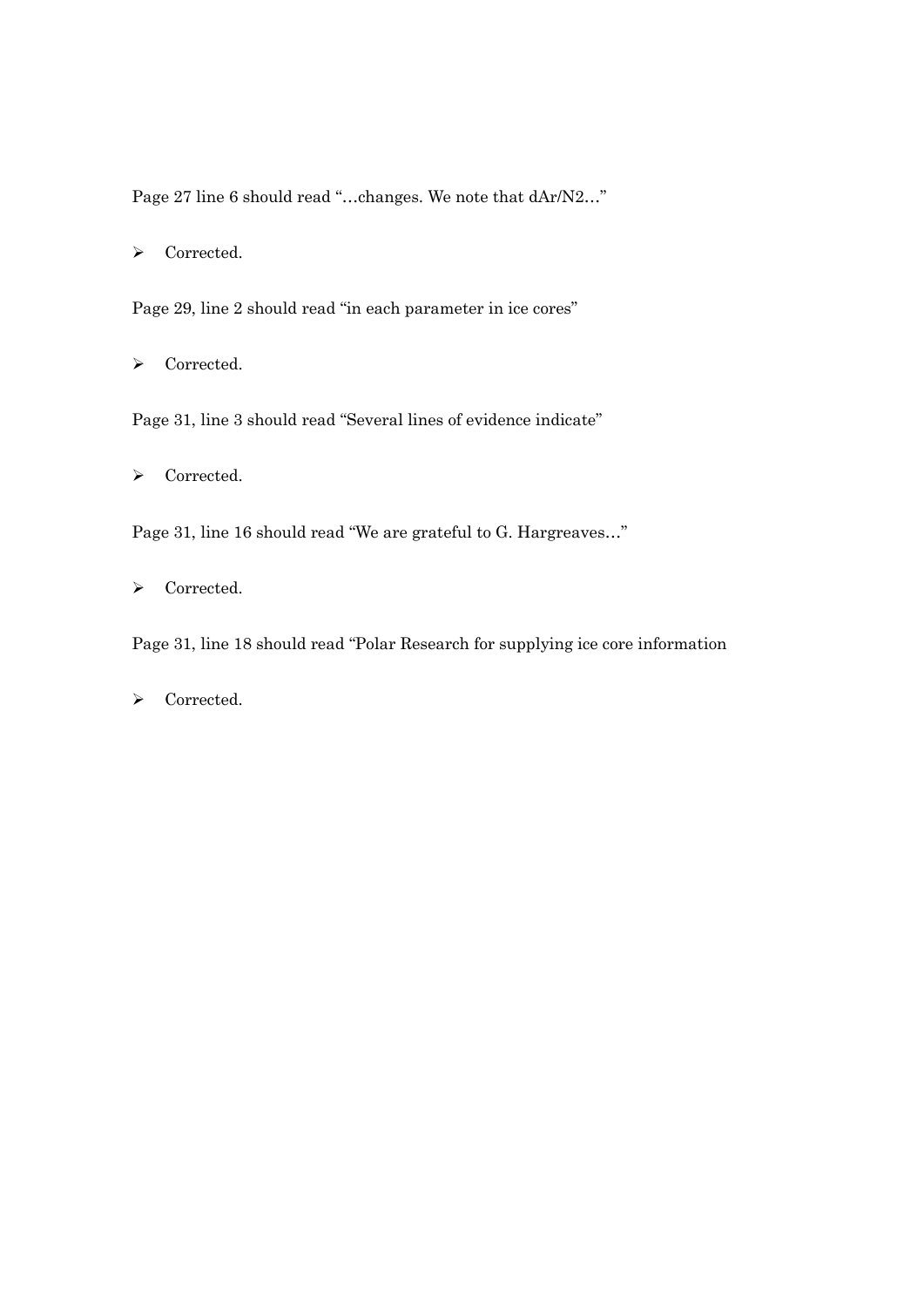# **Post bubble close-off fractionation of gases in polar firn**

- **and ice cores: Effects of accumulation rate on permeation**
- **through overloading pressure**
- 
- **T. Kobashi1,2,3,\* , T. Ikeda-Fukazawa<sup>4</sup> , M. Suwa<sup>5</sup> , J. Schwander1,2, T. Kameda<sup>6</sup> , J.**
- **Lundin<sup>7</sup> , A. Hori<sup>6</sup> , H. Motoyama<sup>3</sup> , M. Döring1,2 , M. Leuenberger1,2**
- [1]{Climate and Environmental Physics, University of Bern, Bern, Switzerland}
- [2]{Oeschger Center for Climate Change Research, University of Bern, Bern, Switzerland}
- [3]{National Institute of Polar Research, Tokyo, Japan}
- [4]{Department of Applied Chemistry, Meiji University, Kanagawa, Japan}
- [5]{The World Bank, Washington D.C., USA}
- [6]{Department of Civil and Environmental Engineering, Kitami Institute of Technology,
- Kitami, Japan}
- [7]{Department of Earth & Space Sciences, University of Washington, Seattle, USA}
- Correspondence to: T. Kobashi (kobashi@climate.unibe.ch)
- 

## **Abstract**

 Gases in ice cores are invaluable archives of past environmental changes (e.g., the past atmosphere). However, gas fractionation processes after bubble closure in the firn are poorly understood, although increasing evidence indicates preferential leakages of smaller molecules (e.g., neon, oxygen, and argon) from the closed bubbles through the ice matrix. These 22 fractionation processes are believed to be responsible for the observed millennial  $\delta O_2/N_2$  variations in ice cores, linking ice core chronologies with orbital parameters. In this study, we 24 investigated high-resolution  $\delta A r/N_2$  of GISP2, NGRIP, and Dome Fuji ice cores for the past 25 few thousand years. We find that  $\delta A r/N_2$  at multi-decadal resolution on the gas age scale in the GISP2 ice core has a significant negative correlation with accumulation rate and a positive correlation with air contents over the past 6000 years, indicating that changes in overloading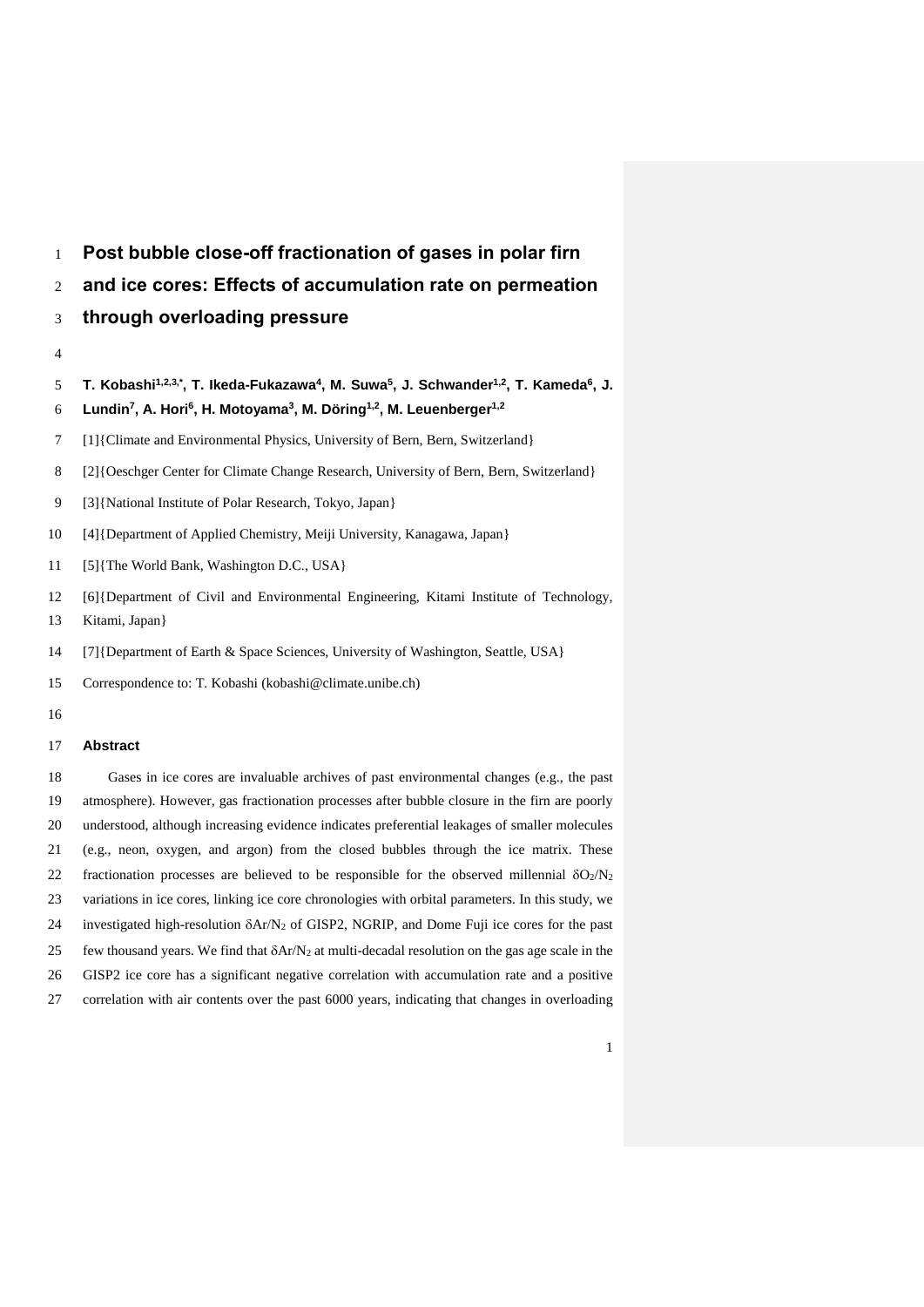pressure induced Ar/N<sup>2</sup> fractionation in the firn. Furthermore, GISP2 temperature and 2 accumulation rate for the last 4000 years have nearly equal effects on  $\delta$ Ar/N<sub>2</sub> with sensitivities 3 of  $0.72 \pm 0.1$  % °C<sup>-1</sup> and -0.58  $\pm 0.09$  % (0.01 m ice yr<sup>-1</sup>)<sup>-1</sup>, respectively. To understand the fractionation processes, we applied a permeation model for two different processes of bubble pressure build-up in the firn, "pressure sensitive process (e.g., microbubbles: 0.3 to 3 % of air contents)" with a greater sensitivity to overloading pressures and "normal bubble process". The 7 model indicates that  $\delta Ar/N_2$  in the bubbles under the pressure sensitive process are negatively correlated with the accumulation rate due to changes in overloading pressure. On the other hand, 9 the normal bubbles experience only limited depletion (< 0.5‰) in the firn. Colder temperatures 10 in the firn induce more depletion in  $\delta A r/N_2$  through thicker firn. The pressure sensitive bubbles 11 are so depleted in  $\delta A r/N_2$  at the bubble close-off depth that they dominate the total  $\delta A r/N_2$ 12 changes in spite of their smaller air contents. The model also indicates that  $\delta A r/N_2$  of ice cores should have experienced several permil of depletion during the storage 14 to 18 years after 14 coring. Further understanding of the  $\delta A r/N_2$  fractionation processes in the firn, combining with nitrogen and argon isotope data, may lead to a new proxy for the past temperature and accumulation rate.

## **1 Introduction**

 Atmospheric gases trapped in the firn layer (unconsolidated snow layer; ~70 m at the Greenland Summit) and preserved in the underlying ice sheets provide precious and continuous records of the past atmosphere and environments (Petit et al., 1999;Spahni et al., 2005;Ahn and Brook, 2008;Kobashi et al., 2008a). However, to reconstruct the original environmental records, it is important to understand the processes of air trapping in the firn, and how the air is retained in the ice until it is analysed in laboratories. Two processes are well-known that change air composition before the air is trapped within bubbles in the firn. First, gravitational fractionation separates gases according to their mass differences and diffusive column height of the firn layer (Craig et al., 1988;Schwander, 1989). Second, a temperature gradient (*T*) between the top and bottom of the firn layer induces thermal fractionation generally pulling heavier gases toward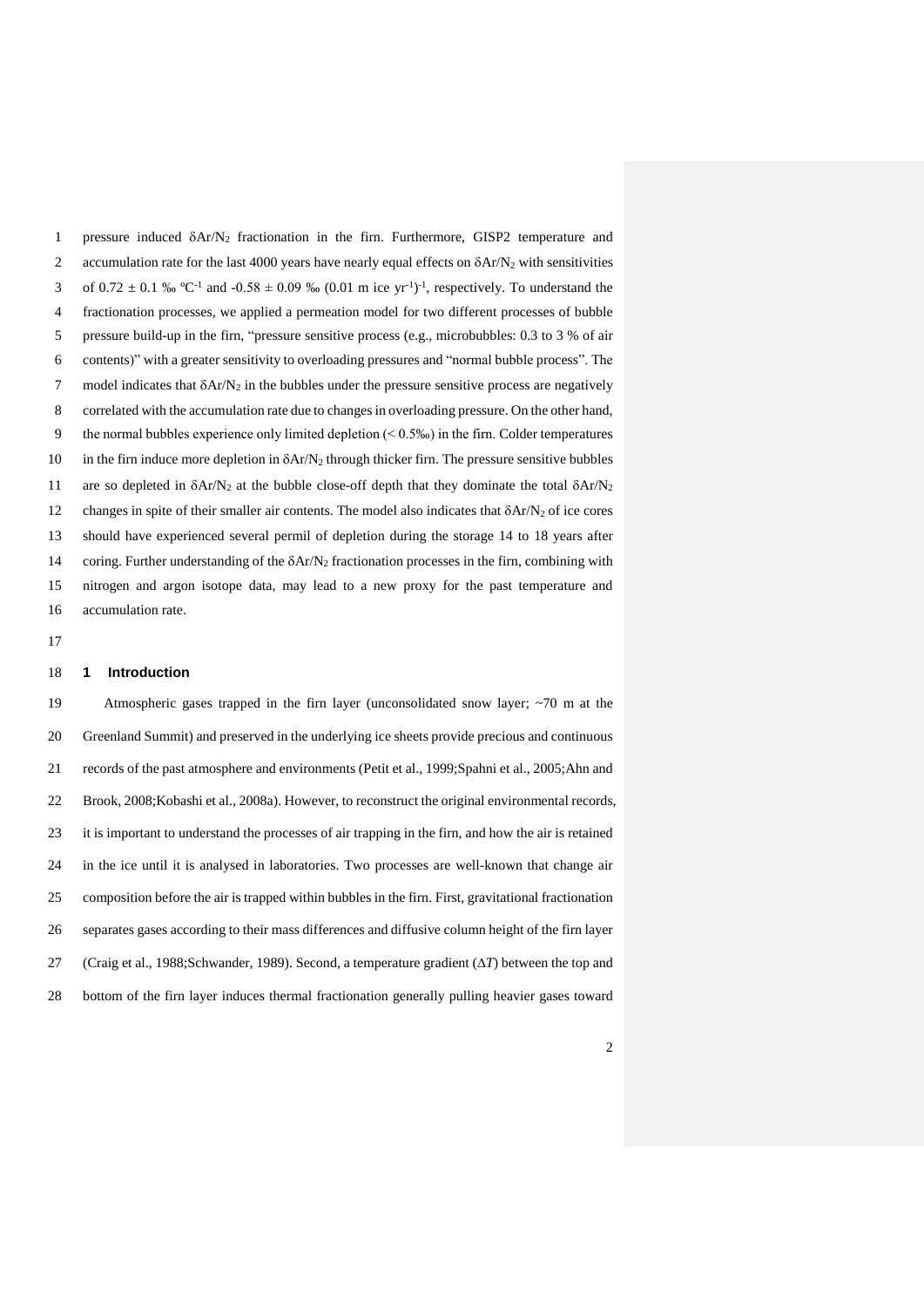the colder end (Severinghaus et al., 1998). In this study, we investigate a third process that occurs after the bubbles are closed (post bubble close-off fractionation) and that preferentially 3 affects gases with smaller molecular sizes  $(< 3.6 \text{ Å}$ ; for example, helium, neon, oxygen, and argon), but also gases with larger molecular sizes in smaller magnitudes (Ikeda-Fukazawa et al., 2005;Huber et al., 2006;Ikeda-Fukazawa and Kawamura, 2006;Severinghaus and Battle, 2006;Ahn et al., 2008). This fractionation continues deep in ice sheets smoothing signals (Ahn et al., 2008;Bereiter et al., 2014), and the process continues during/after coring (Ikeda- Fukazawa et al., 2005;Kobashi et al., 2008b;Suwa and Bender, 2008b;Bereiter et al., 2009;Vinther et al., 2009).

 Clear evidence of the diffusive gas loss from ice cores through ice crystals has been observed in the oxygen content in ice cores as a depletion of oxygen relative to nitrogen (Bender et al., 1995;Ikeda-Fukazawa et al., 2005;Suwa and Bender, 2008b). Depletion of air content by ~10 % was observed for the Camp Century ice core after storage for 35 years, although possible analytical differences between early and late measurements cannot be rejected (Vinther et al., 2009). The process is highly temperature dependent, and the gas loss is induced by the pressure gradients between the bubbles and the atmosphere (Ikeda-Fukazawa et al., 2005). In ice sheets, the concentration gradients at different depths drive the gas diffusion through ice crystals, which smooth climate signals (Bereiter et al., 2014). Firn air studies showed that smaller molecules such as helium, neon, oxygen, and argon preferentially leak out from the closed bubbles, leading to enrichments of these gases in open pores near the bubble-close-off depth, which leads to 21 depletions of lighter these smaller gases in the closed bubbles (Huber et al., 2006;Severinghaus 22 and Battle, 2006;Battle et al., 2011). However, the mechanisms creating  $\delta A r/N_2$  or  $\delta O_2/N_2$ variations in the time domain (i.e., ice cores) are still poorly understood.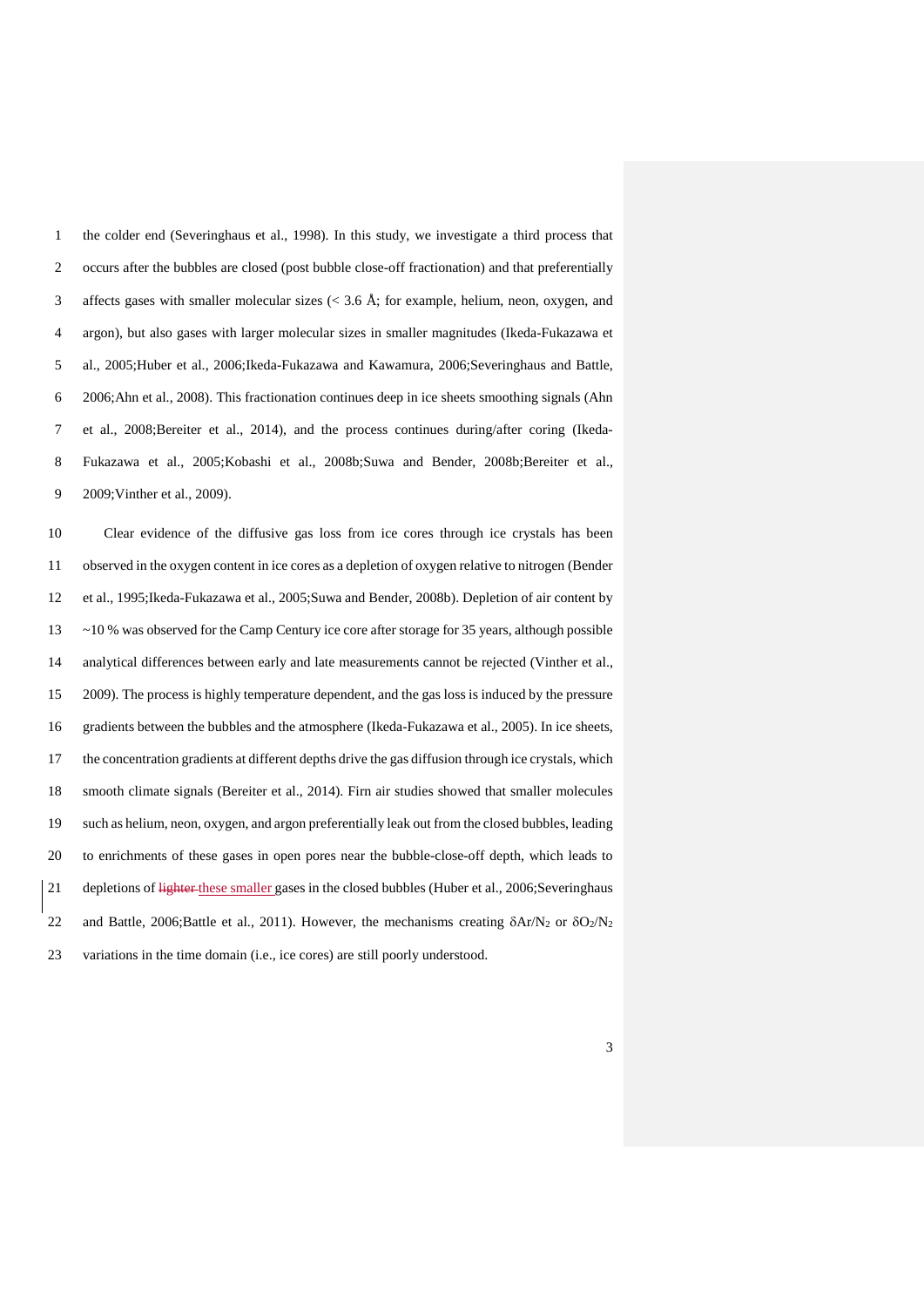1 On a longer time scale (i.e, orbital), variations in  $\delta O_2/N_2$  closely follow local insolation changes (Bender, 2002;Kawamura et al., 2007;Suwa and Bender, 2008a;Landais et al., 2012). As a possible mechanism, it has been hypothesized that changes in local insolation affect physical properties of the snow at the surface that persist into the bubble close-off depth, controlling the O2/N<sup>2</sup> fractionation (insolation hypothesis) (Bender, 2002;Fujita et al., 2009). 6 In addition, air content in ice cores are also found to covary with  $\delta O_2/N_2$  on the orbital time scale, indicating common causes (Raynaud et al., 2007;Lipenkov et al., 2011). According to 8 this hypothesis, the orbital signals in  $\delta O_2/N_2$  in ice cores are linked to the ice chronology rather than to the gas chronology, which differ by up to a few thousand years. Therefore, the precise understanding of the gas loss process in the firn is essential to determine how climate signals in the bubbles are placed between the ice-ages and gas-ages on the orbital time scale.

 In this paper, encouraged by the observation of a significant negative correlation between 13  $\delta$ Ar/N<sub>2</sub> and accumulation rate over the past 6000 years in GISP2 ice core (Fig. 1), we 14 investigated the processes of multi-decadal to centennial  $\delta A r/N_2$  variability in three ice cores (GISP2, NGRIP, and Dome Fuji) as well as gas loss processes during storage. Ar/N<sup>2</sup> variations 16 are generally highly correlated with  $\delta O_2/N_2$  in ice cores, suggesting similar processes driving 17 these variations (Bender et al., 1995). As  $\delta Ar/N_2$  is nearly constant in the atmosphere over the relevant period (Kobashi et al., 2010), it is better suited to assess the permeation processes in 19 the firn and ice cores than  $\delta O_2/N_2$  that varied in the atmosphere by ~1.5 ‰ during the glacial- interglacial cycles (Bender et al., 1995). In the following sections, we first describe the data and 21 investigate the relationships between  $\delta A r/N<sub>2</sub>$  and changes in accumulation rates and surface temperatures. Then, the fractionation processes are examined by applying a permeation model to the ice cores and the firn under two processes, "pressure sensitive processes (e.g,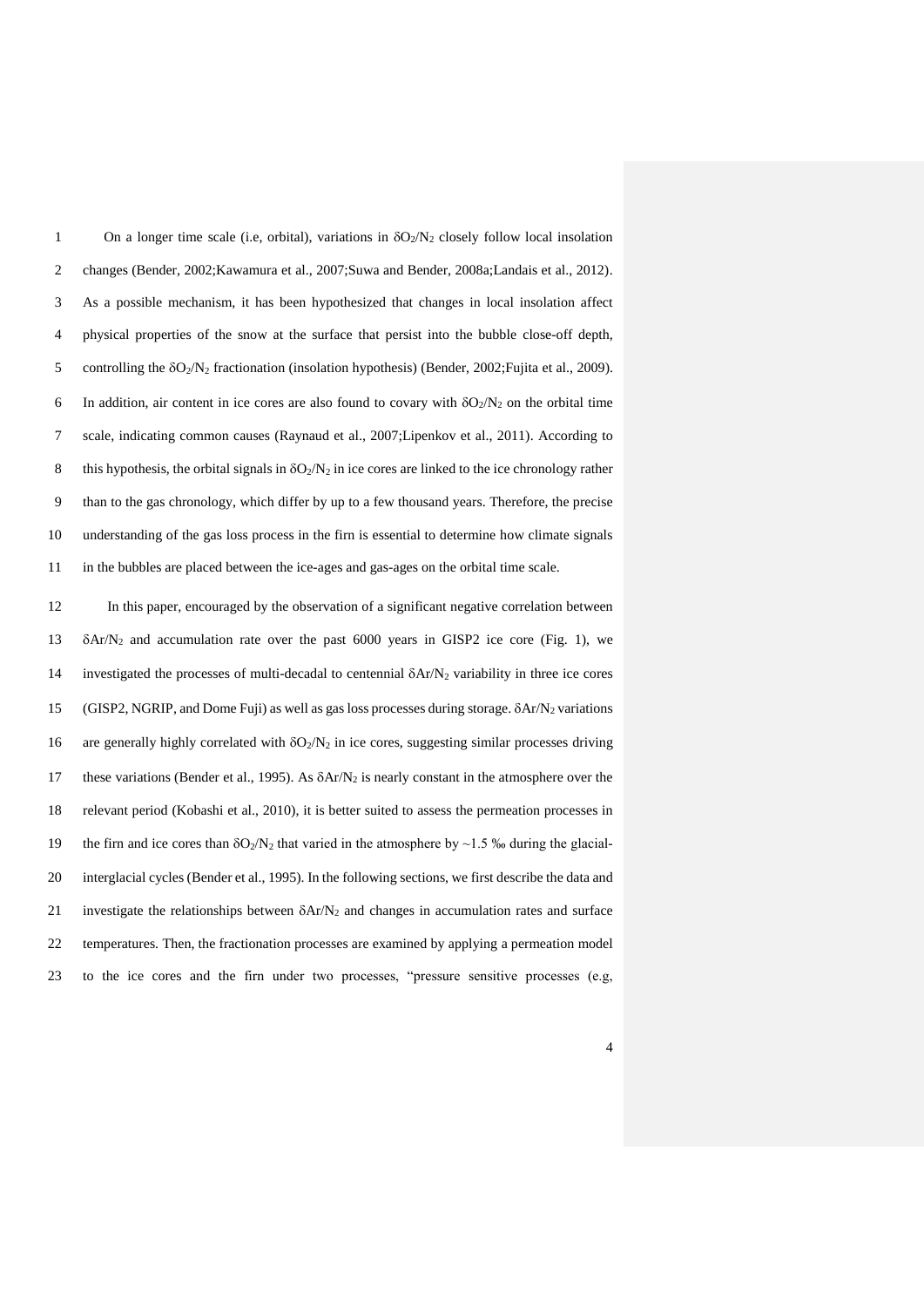microbubbles)", and "normal bubble process". Finally, we discuss our findings, draw conclusions and mention implications.

#### **2 Data description**

  $\delta$ Ar/N<sub>2</sub> data from three ice cores covering the past millennia (NGRIP, Dome Fuji, and GISP2) were used for the analyses. GISP2 and NGRIP data have been published earlier (Kobashi et al., 2008b, 2015), and Dome Fuji data is are new. Importantly, storage histories of 8 these cores (i.e., temperatures) are known and methods for measuring  $\delta$ Ar/N<sub>2</sub> are all comparable. GISP2 and NGRIP ice cores were drilled from the Greenland ice sheet, and Dome Fuji was drilled from the Antarctic ice sheet (Table 1). For GISP2, sample resolution varies from 10 to 20 years with high resolution analyses covering the past 1000 years (Kobashi et al., 2008b, 12 2010) and around the 8.2ka event  $(8100 \pm 500)$  years Before Present [B.P., "Present" is defined as 1950] ) (Kobashi et al., 2007). For NGRIP, sample resolution is about 10 years throughout the past 2100 years (Kobashi et al., 2015). Both GISP2 and NGRIP have similar annual average 15 temperatures of approximately -30 °C (Table 1). However, accumulation rate of NGRIP (~0.19 16 m ice/year) is 20 % less than that of GISP2 (0.024 m ice/year) of GISP2 over the past 2100 years, and importantly its variation (standard deviation after 21-year Running Means; RMs) is lower by 40 % than that of GISP2 (see later discussion). Dome Fuji has a radically different environment from Greenland with the current annual average air temperature of -54.3 ºC and a mean accumulation rate of ~0.03 m ice/year (Watanabe et al., 2003).

 For the time scale of GISP2 and NGRIP ice ages, we used the GICC05 (Vinther et al., 2006; Seierstad et al., 2014). To obtain gas ages, we applied a firn densification-heat diffusion model (Goujon et al., 2003) that calculates firn density structure, close-off depth, and delta age. The 24 gas age uncertainties relative to ice age were estimated as  $\sim$ 10 % of the estimated gas age-ice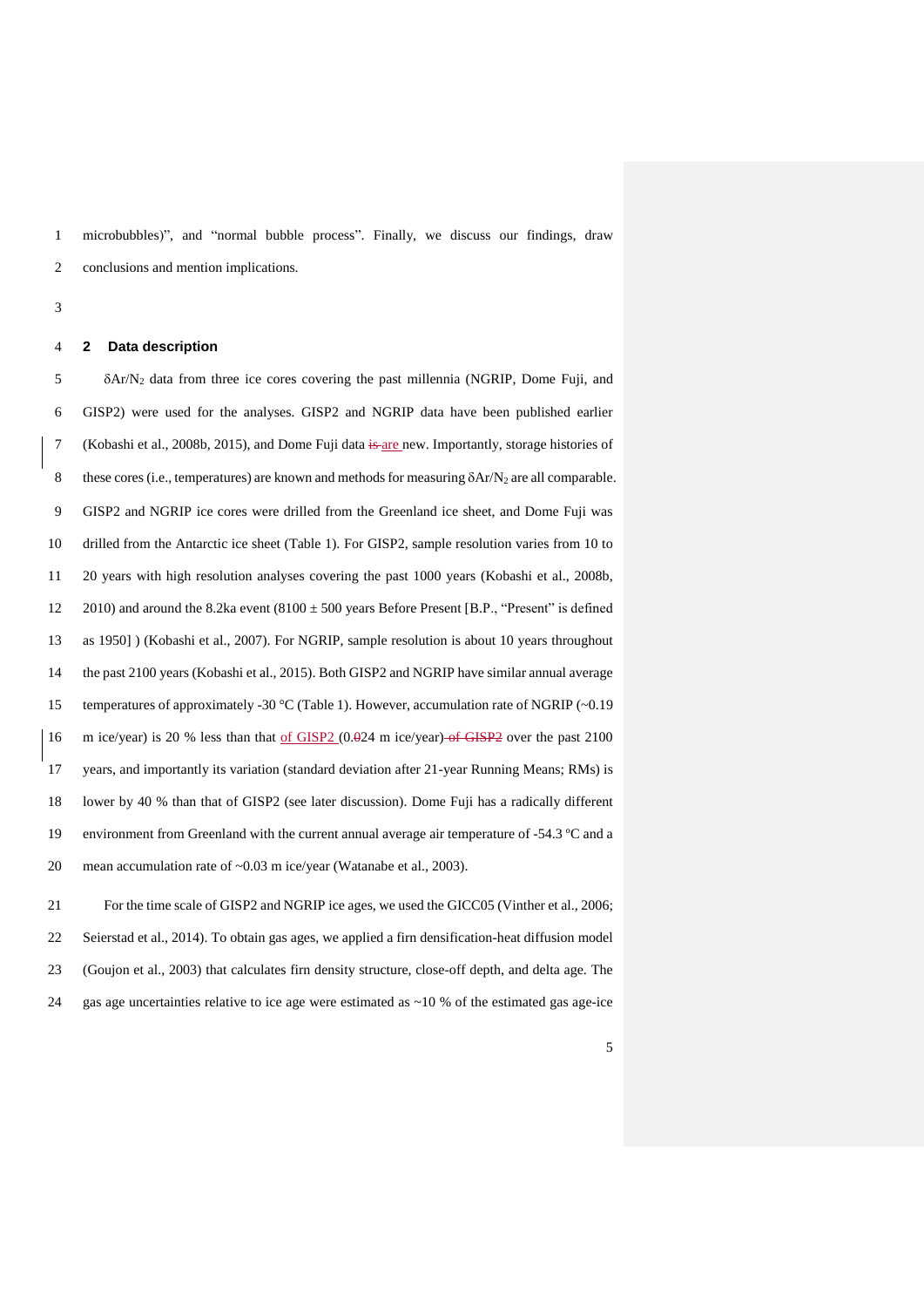1 age difference (Goujon et al., 2003). To investigate the  $\delta A r/N_2$  fractionation, we used reconstructed temperature records from argon and nitrogen isotopes in the trapped air within the GISP2 ice core for the past 4000 years (Kobashi et al., 2011) and NGRIP for the past 2100 years (Kobashi et al., 2015), and layer-counted accumulation rate data for the Holocene (Alley et al., 1997;Cuffey and Clow, 1997;Gkinis et al., 2014). Dome Fuji have neither precise temperatures nor accumulation rates over the past 2100 years. The annual resolution accumulation rate data were smoothed with 21-year running means (RMs) to correspond to gas diffusion and the bubble close-off process in the firn (Kobashi et al., 2015). A spline fit (Enting, 9 1987) was applied to gas data (e.g.,  $\delta$ Ar/N<sub>2</sub>) with a 21-year cut off period to be consist with 21 RMs of other parameters, and used for the following analyses to investigate signals longer than the decadal time scale.

12 GISP2 and NGRIP ice cores were analysed for  $\delta A r/N_2 \sim 14$  years after coring, however, with different temperature histories. GISP2 (82.4 m -540 m) was drilled in summer 1991. After 14 shipment, they were stored at -29 °C in a commercial freezer until they were moved to a freezer (-36 °C) at the National Ice Core Laboratory (NICL) in February 1993 (G. Hargreaves, pers. comm., 2015). The ice samples were then cut and moved to the Scripps Institution of 17 Oceanography, where  $\delta A r / N_2$  was measured in 2005 (Kobashi et al., 2008b). One the other hand, NGRIP2 ice cores (one of the two NGRIP ice cores; 64.6m to 445.2m) were drilled in summer 1999 (Dahl-Jensen et al., 2002). Shallower parts (64.6m to 254.4m) were stored in a freezer at the University of Copenhagen around -24 °C (J. P. Steffensen, pers. comm., 2015), and deeper parts (255.5m to 445.2m) were in a freezer of a commercial facility rented by the 22 Alfred Wegener Institute (AWI) at -30 °C (S. Kipfstuhl, pers. comm., 2015). In fall 2011, we cut the ice samples, and shipped them to a freezer at the National Institute of Polar Research at -30 °C until 2013 when we analysed the ice cores (Kobashi et al., 2015). The ice cores from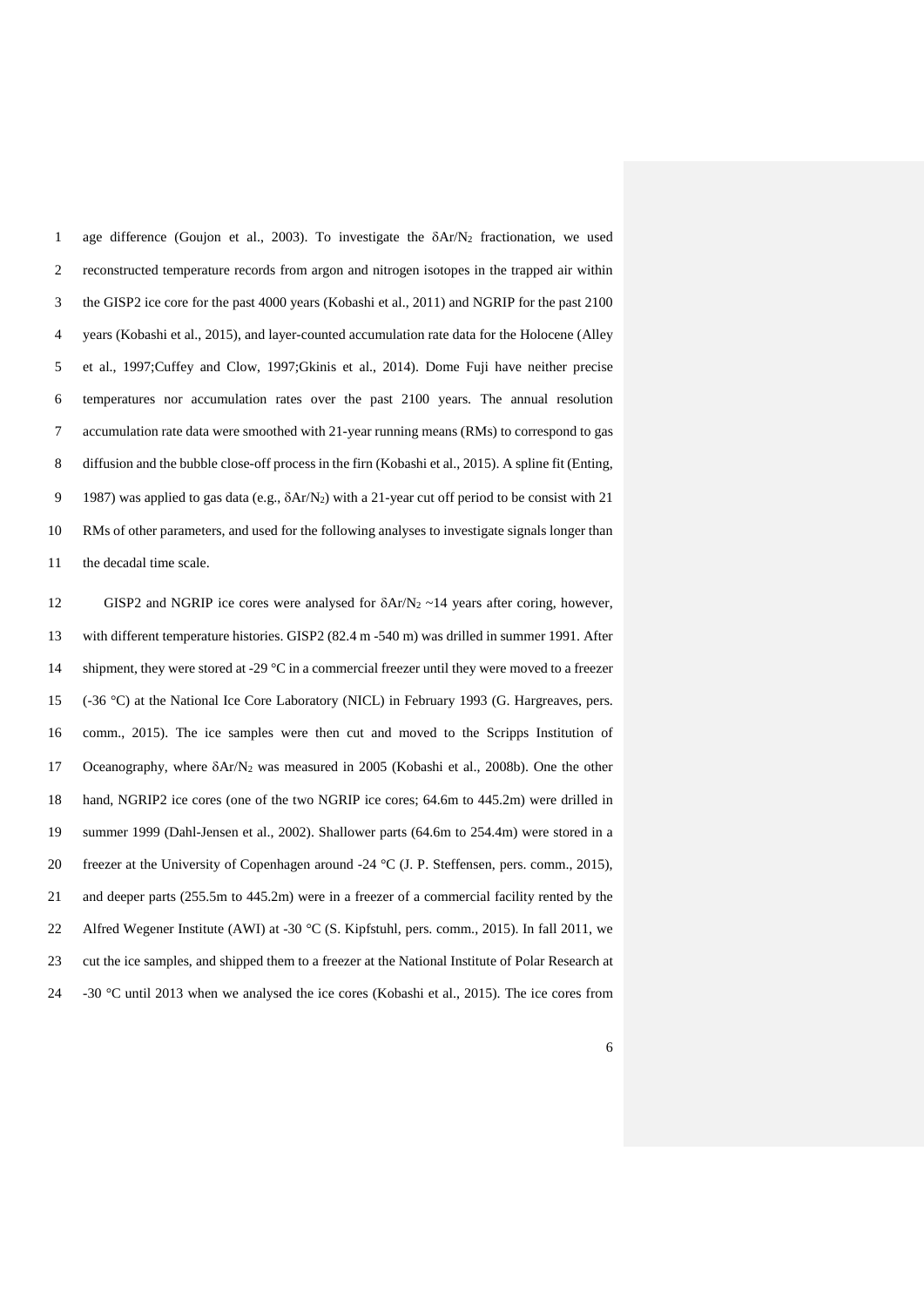1 Dome Fuji were drilled in late 1995, and stored at -50 °C with a short period (2.5 months) at  $\lt$ 2 -25 °C during shipment from Antarctica to Japan (S. Fujita, pers. comm., 2015). The ice core 3 was analysed in early 2014. 4 The conventional delta notation is used to express  $\delta A r/N_2$  as follows: 5 6  $\delta A r/N_2 = [(Ar/N_2)_{sample} / (Ar/N_2)_{standard} - 1]10^3 \, (\%_0)$  (1) 7 8 where the subscript "sample" indicates ice core values, and "standard" is the present 9 atmospheric composition. For GISP2, mass 40 of argon and 29 of nitrogen, and for NGRIP and

10 Dome Fuji, mass 40 of argon and 28 of nitrogen were used to calculate  $\delta$ Ar/N<sub>2</sub>. All  $\delta$ Ar/N<sub>2</sub> data 11 presented in this study were corrected for gravitational and thermal fractionations in the firn 12 using the conventional method based on  $\delta^{15}N$  (Bender et al., 1995; Severinghaus and Battle, 13 2006; Severinghaus et al., 2009) as follows:

14

$$
\delta Ar/N_{2corr} = \delta Ar/N_2 - 11\delta^{15}N\tag{2}
$$

16

17 The coefficient 11 arises because the mass difference of  $\delta$ Ar/N<sub>2</sub> (<sup>40</sup>Ar and <sup>29</sup>N<sub>2</sub>) is 11 times 18 larger than that of the nitrogen isotopes ( $^{29}N_2$  and  $^{28}N_2$ ). This coefficient is replaced with 12 for 19 the calculation of  $\delta A r/N_{2\text{corr}}$  for NGRIP and Dome Fuji because the mass difference between 20  $^{40}$ Ar and <sup>28</sup>N<sub>2</sub> is 12. As the temperature sensitivities of  $\delta^{15}$ N and  $\delta$ Ar/N<sub>2</sub> are slightly different, 21 the correction is not perfect. However, the variability induced by the gas loss is much bigger 22 than the uncertainties introduced by the differences of the thermal sensitivities. After these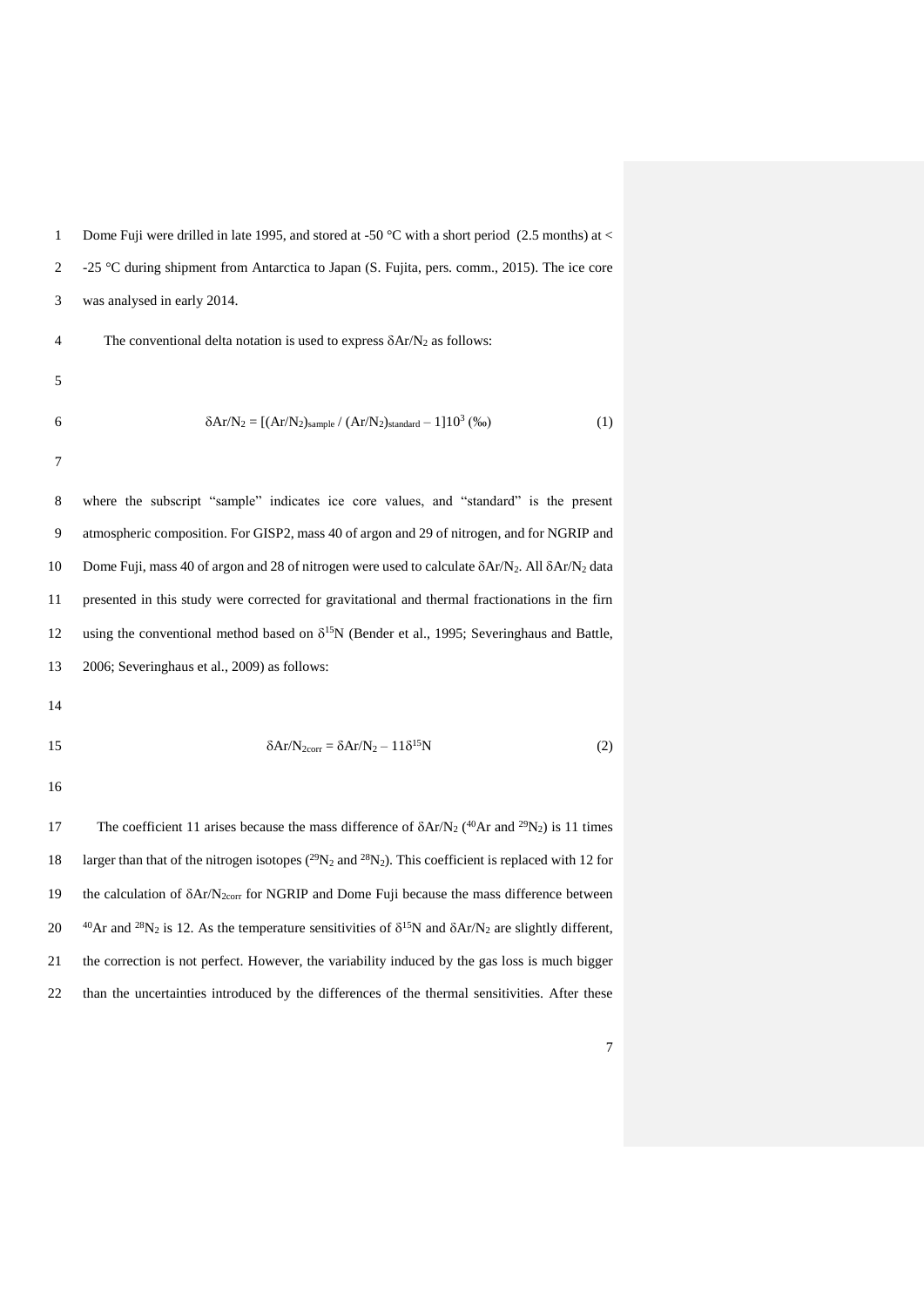1 corrections, the  $\delta$ Ar/N<sub>2corr</sub> variations in the ice cores can be attributed only to gas loss.  $\delta$ Ar/N<sub>2corr</sub> of the GISP2 data using the mass 28 or 29 leads to negligible differences (an average difference  $\frac{3}{10}$  is  $0.4 \times 10^{-3}$  % and the standard deviation is  $0.94 \times 10^{-3}$  % o), which is much smaller than the 4 measurement uncertainty of  $\delta Ar/N_2 (1\sigma < 0.7\%)$ . We also note that standard deviation (0.07‰) 5 of  $\delta^{15}N \times 11$  in GISP2 is much smaller than standard deviation of raw  $\delta A r/N_2$  (1.33‰) over the 6 past 6000 years, indicating that the variations of  $\delta A r/N_{2\text{corr}}$  mostly originate from the raw  $7 \delta A r/N_2$  not from  $\delta^{15}N$ . For the sake of simplicity, we denote all the  $\delta Ar/N_{2\text{corr}}$  as  $\delta Ar/N_2$  in later sections.

 The significance of correlations were calculated considering the autocorrelation of time series (Ito and Minobe, 2010;Kobashi et al., 2013). We consider > 95% confidence as 11 significant, unless otherwise noted. All error bounds in figures and texts are  $2\sigma$ .

#### **3 Post-coring fractionation**

14 Before evaluating  $\delta$ Ar/N<sub>2</sub> in ice cores for the changes that have occurred in the firn, it is necessary to consider the post-coring fractionation (Ikeda-Fukazawa et al., 2005). For this purpose, we applied a molecular diffusion model (permeation model) through ice crystals (Ikeda-Fukazawa et al., 2005). It has been applied to observed depletions of oxygen in the Dome Fuji and GISP2 ice cores by ~10 ‰ with respect to nitrogen (Ikeda-Fukazawa et al., 2005;Suwa and Bender, 2008b). The model was also implemented with modifications for gas permeation processes in the firn (Severinghaus and Battle, 2006) and in ice cores (Bereiter et al., 2009). The gas permeation in ice cores is driven by the pressure gradients between two spaces isolated by ice walls (e.g., between bubbles or between bubbles and the atmosphere). The concentration  $(U_m; \text{mol} \cdot \text{mol}_{ice}^{-1})$  of species *m* (i.e., nitrogen, oxygen, and argon) in bubbles in one mole of ice after a time *t* can be described as follows (Ikeda-Fukazawa et al., 2005):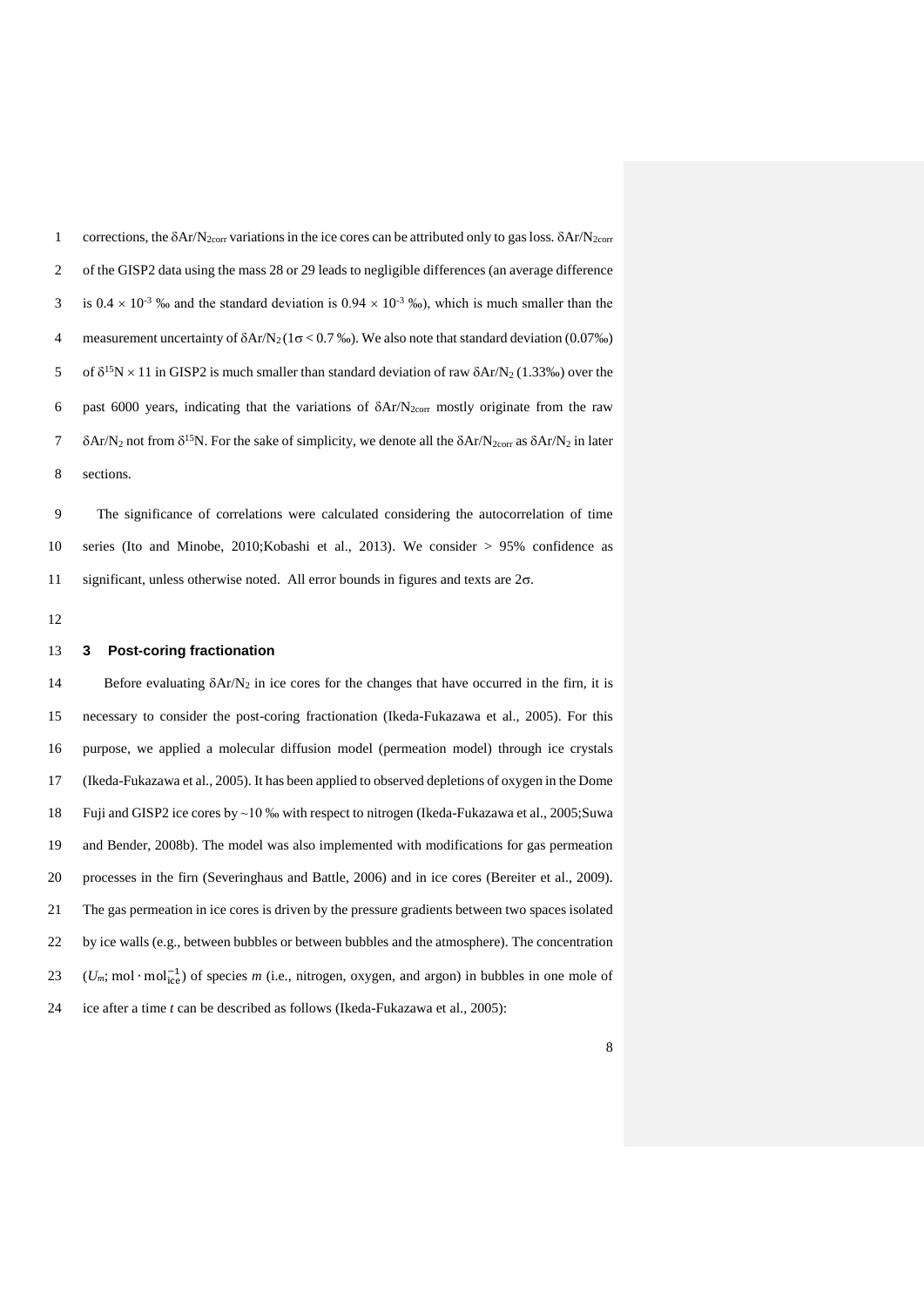$$
1 \\
$$

$$
U_m = U_m^0 - k_m X_m (P^i Z_m^i - P^a Z_m^s) S / Vt \tag{3}
$$

4 where  $U_m^0$  (mol · mol<sup>-1</sup>) is the original concentration of species *m*.  $k_m$  (m·s<sup>-1</sup>) is the mass 5 transfer coefficient and equals to  $D_m/\Delta l$ , where  $D_m$  (m<sup>2</sup>·s<sup>-1</sup>) is the diffusion coefficient of the 6 species  $m$ , and  $\Delta l$  (m) is the thickness of the surface layer of ice (Ikeda-Fukazawa et al., 2005). *X*<sub>m</sub> (mol ⋅ mol<sup>-1</sup>) is the solubility of species *m* in ice. *P*<sup>*i*</sup> and *P*<sup>*a*</sup> are the pressures in the 8 bubbles and in the atmosphere, respectively.  $Z_m^i$  and  $Z_m^s$  are molar fractions of species *m* in the 9 bubbles and in the atmosphere, respectively. *S* (m<sup>2</sup>) and *V* (m<sup>3</sup>) represent the surface area and the volume of an ice sample such that  $S/V$  can be understood as specific surface area  $(m^{-1})$ , an 11 important variable for the gas exchange between the atmosphere and the ice (Matzl and 12 Schneebeli, 2006).

For Eq. (3), we assumed an initial air content of  $6.53 \times 10^{-5}$  mole in one mole of ice (a 14 typical air content in ice cores).  $U_m^0$  for each gas is calculated from the total air content 15 multiplied by the atmospheric molar ratio of each gas. In this case,  $Z_m^i$  and  $Z_m^s$  are set to the 16 atmospheric partial pressures for each molecule. Another factor that affects the gas loss is the 17 specific surface area. GISP2 ice core has a larger diameter (0.132 m) and longer length (1 m) 18 during the storage than that for NGRIP core (diameter 0.098 m and length 0.55m). Dome Fuji 19 core has a diameter of 0.093 m and length of 0.50 m. Therefore, the specific surface areas (*S*/*V*) 20 were calculated to be 32.3  $m^{-1}$ , 44.5  $m^{-1}$ , and 47.0  $m^{-1}$  for GISP2, NGRIP, and Dome Fuji, 21 respectively. It is noted that these specific surface areas are approximations as ice cores during 22 the storage often have different shapes, and we shaved the ice surface by  $\sim$  5 mm before the 23 analyses (Kobashi et al., 2008b;Kobashi et al., 2015). However, we also note that shallow late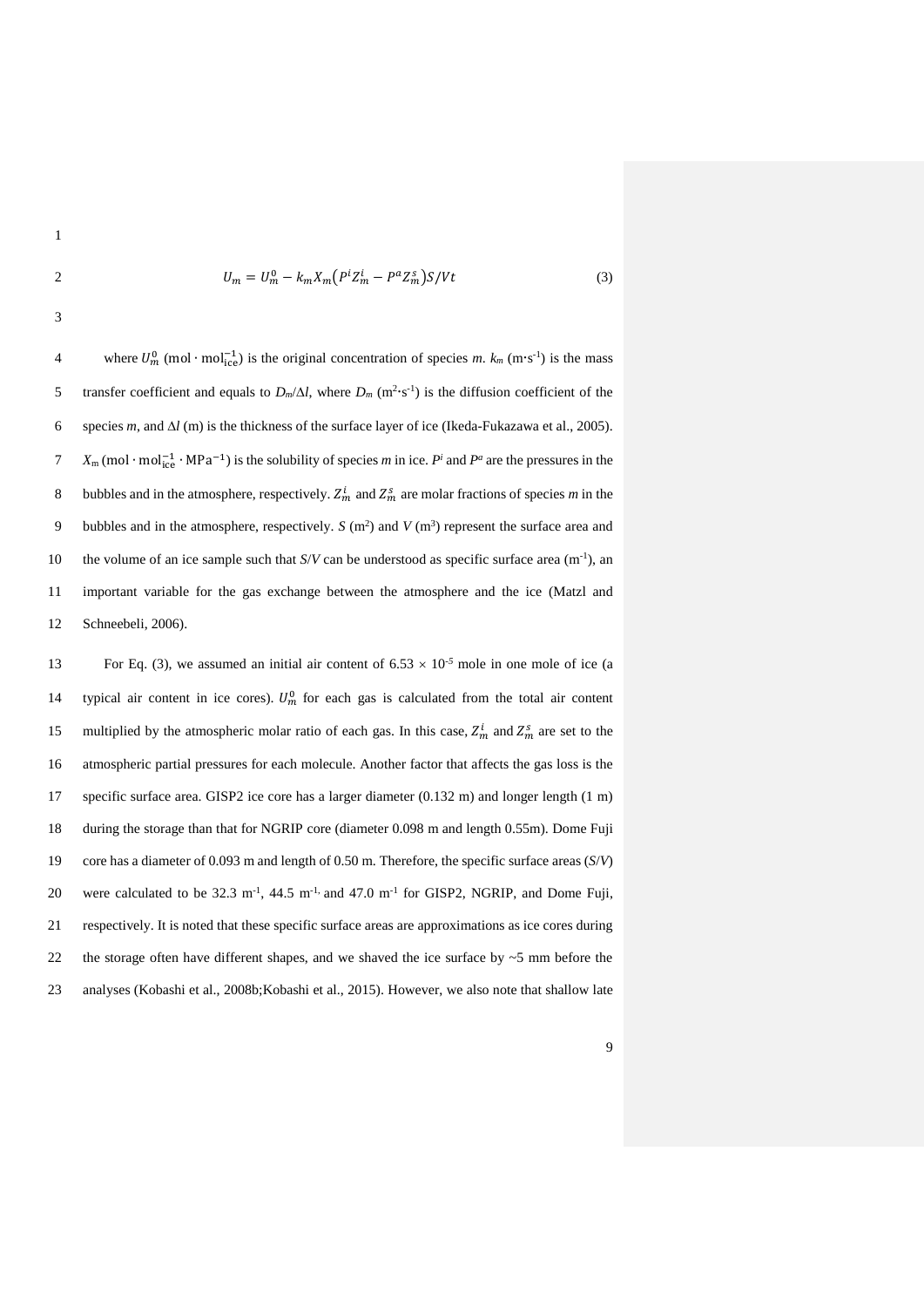Holocene ice cores often had near intact shapes (no sampling) at the time of our sampling from ice cores.

 Diffusivity (*DAr*) and solubility (*XAr*) for argon in ice are less known than those of nitrogen and oxygen. Therefore, we attempted to estimate two possible functions (Ar (I) and Ar (II)) for  $k_{Ar}X_{Ar}$  (=  $D_{Ar}/\Delta t X_{Ar}$ ) in relation to those for nitrogen and oxygen (Fig. 2).  $K_{N2}X_{N2}$  and  $k_{O2}X_{O2}$ 6 in different temperatures can be estimated using Eqs. (4) and (8) with  $\Delta l = 12$  mm and 7 mm for nitrogen and oxygen in Ikeda-Fukazawa et al. (2005) for the Dome Fuji core (Fig. 2), which were consistent with various observations (Ikeda-Fukazawa et al., 2005; Severinghaus and Battle, 2006; Suwa and Bender, 2008b; Bereiter et al., 2009).

10 First estimate of Ar (I) uses a diffusion coefficient  $(D_{Ar}; 4.0 \times 10^{-11} \text{ m}^2 \text{ s}^{-1})$  of argon at 270 11 K calculated from molecular dynamic simulations with those of nitrogen ( $D_{N2}$ ; 2.1  $\times$  10<sup>-11</sup> m<sup>2</sup> 12 s<sup>-1</sup>) and oxygen  $(D_{02}; 4.7 \times 10^{-11} \text{ m}^2 \text{s}^{-1})$  (Ikeda-Fukazawa et al., 2004). Owing to the molecular- size dependent fractionation, argon permeation occurs slower than oxygen but faster than nitrogen (Fig. 2), which cannot be explained by their mass differences (Huber et al., 2006; Severinghaus and Battle et al., 2006). Then, temperature-dependent *kAr* and *XAr* were estimated assuming that the geometrical relationship between *DN2, DAr,* and *DO2* at 270 K from the molecular dynamics simulations holds for *kAr* and *XAr* at different temperatures as follows:

$$
18 \t\t k_{Ar} = k_{O2} - (D_{O2at270K} - D_{Ar\,at270K}) / (D_{O2at270K} - D_{N2at270K}) (k_{O2} - k_{N2}) \t\t (4)
$$

$$
19 \tX_{Ar} = X_{O2} - (D_{O2 a t270K} - D_{Ar a t270K}) / (D_{O2 a t270K} - D_{N2 a t270K}) (X_{O2} - X_{N2}) \t(5)
$$

20 Second, we estimated Ar (II) from an observation that  $\delta A r/N_2$  in ice are is often depleted about half of O2/N<sup>2</sup> in ice cores (Bender et al., 1995). To satisfy this condition, *kArXAr* can be 22 written as:

$$
k_{Ar}X_{Ar} = (k_{N2}X_{N2} + k_{O2}X_{O2}) / 2
$$
\n(6)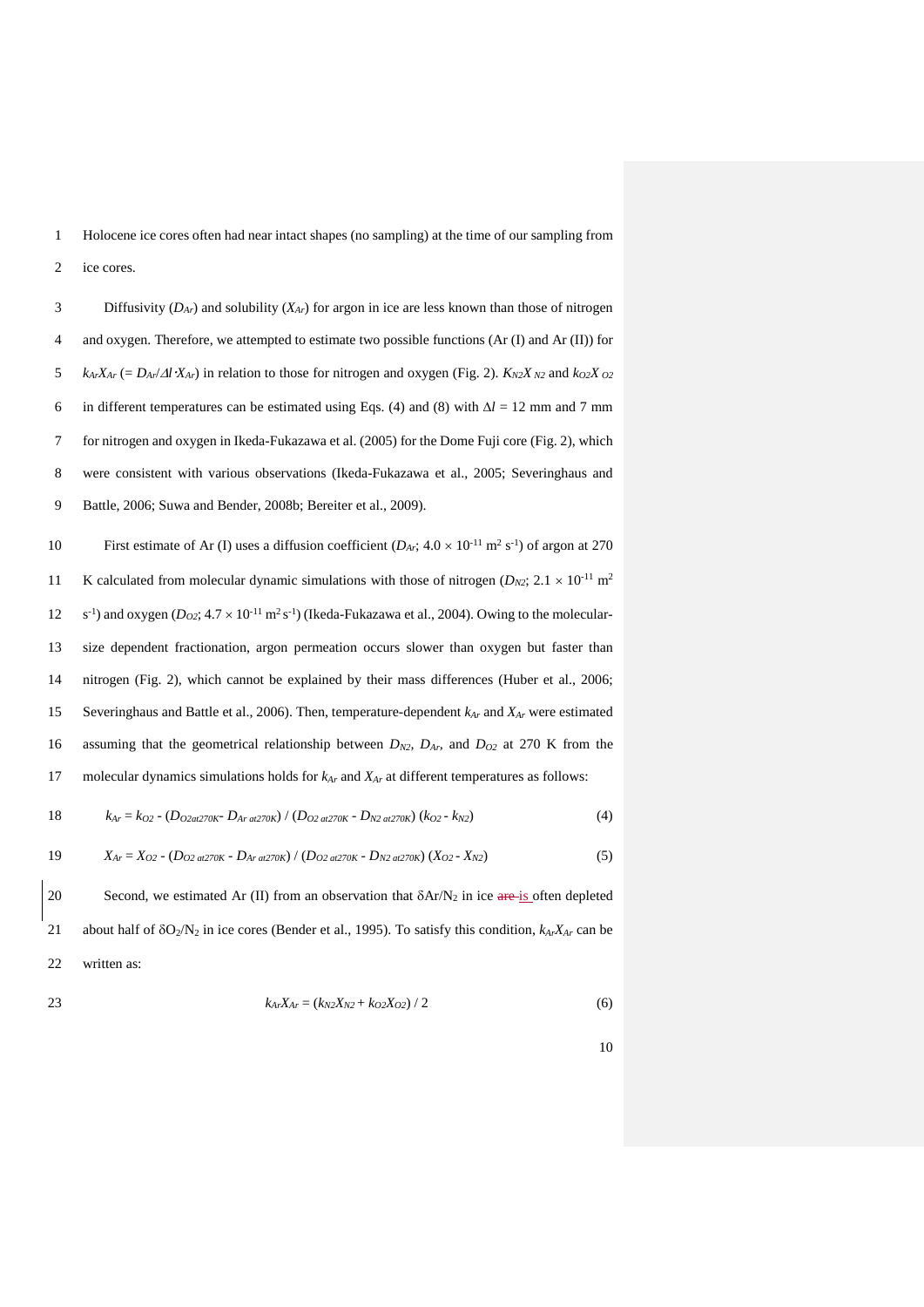|                | Estimated $k_{Ar}X_{Ar}$ for Ar (I) and Ar (II) are higher than $k_{N2}X_{N2}$ and increase with temperatures,    |
|----------------|-------------------------------------------------------------------------------------------------------------------|
| 2              | resulting in a general depletion of $\delta A r/N_2$ in ice compared to the atmospheric composition, and          |
| 3              | the depletion is faster in warmer temperatures (Fig. 2). The use of Ar (I) induces faster depletion               |
| $\overline{4}$ | of $\delta$ Ar/N <sub>2</sub> than that of Ar (II) owing to faster permeation of argon. With the two estimates of |
|                | $k_A X_A$ , we explore the range of uncertainties associated with argon permeation.                               |

6 In a pioneering study by Bender et al. (1995),  $\delta A r/N_2$  in a shallow core of GISP2 was analysed after one week, three months, and seven months of drilling in 1989 to study the time dependent gas loss process (Fig. 3). As the data from three different periods are not significantly 9 different, we treat Bender's data as the true Ar/N<sub>2</sub> values before coringwe consider the  $\delta$ Ar/N<sub>2</sub> as the original values before the coring. By comparing the data (Bender et al., 1995) with our dataset analysed 14 years after the coring (Kobashi et al., 2008b), we estimated the post-coring 12 fractionation of  $\delta A r/N_2$  in GISP2 to be -1.5 ± 0.6 ‰, a difference of the two datasets for common depths (124 to 214 m) (Fig. 3). Using this value, we derived an unknown parameter 14 (i.e., bubble pressure) in Eq. (3). The bubble pressures are calculated as  $0.6 \pm 0.2$  MPa and 0.8  $\pm$  0.3 MP for two different estimates of  $k_A$ *X*<sub>*Ar*</sub> of Ar(I) and Ar(II), respectively, which agree with the normal bubble pressure at 150-200 m deep in Vostok (Lipenkov, 2000). Using the estimated bubble air pressure and aforementioned parameters, the amounts of depletion in  $\delta$ Ar/N<sub>2</sub> after coring are estimated as -3.0  $\pm$  1.2 ‰, -2.5  $\pm$  1.0 ‰, and 1.5  $\pm$  0.7 ‰ for NGRIP shallow, and NGRIP deep, and Dome Fuji, respectively (Table 2). As a result, it is possible to 20 derive the original  $\delta$ Ar/N<sub>2</sub> values before coring for GISP2, NGRIP shallow, and NGRIP deep, 21 and Dome Fuji as  $-2.4 \pm 0.6$  ‰,  $-3.3 \pm 1.2$  ‰,  $-3.4 \pm 1.0$ , and  $6.3 \pm 0.8$ , respectively (Table 2).

書式変更: 下付き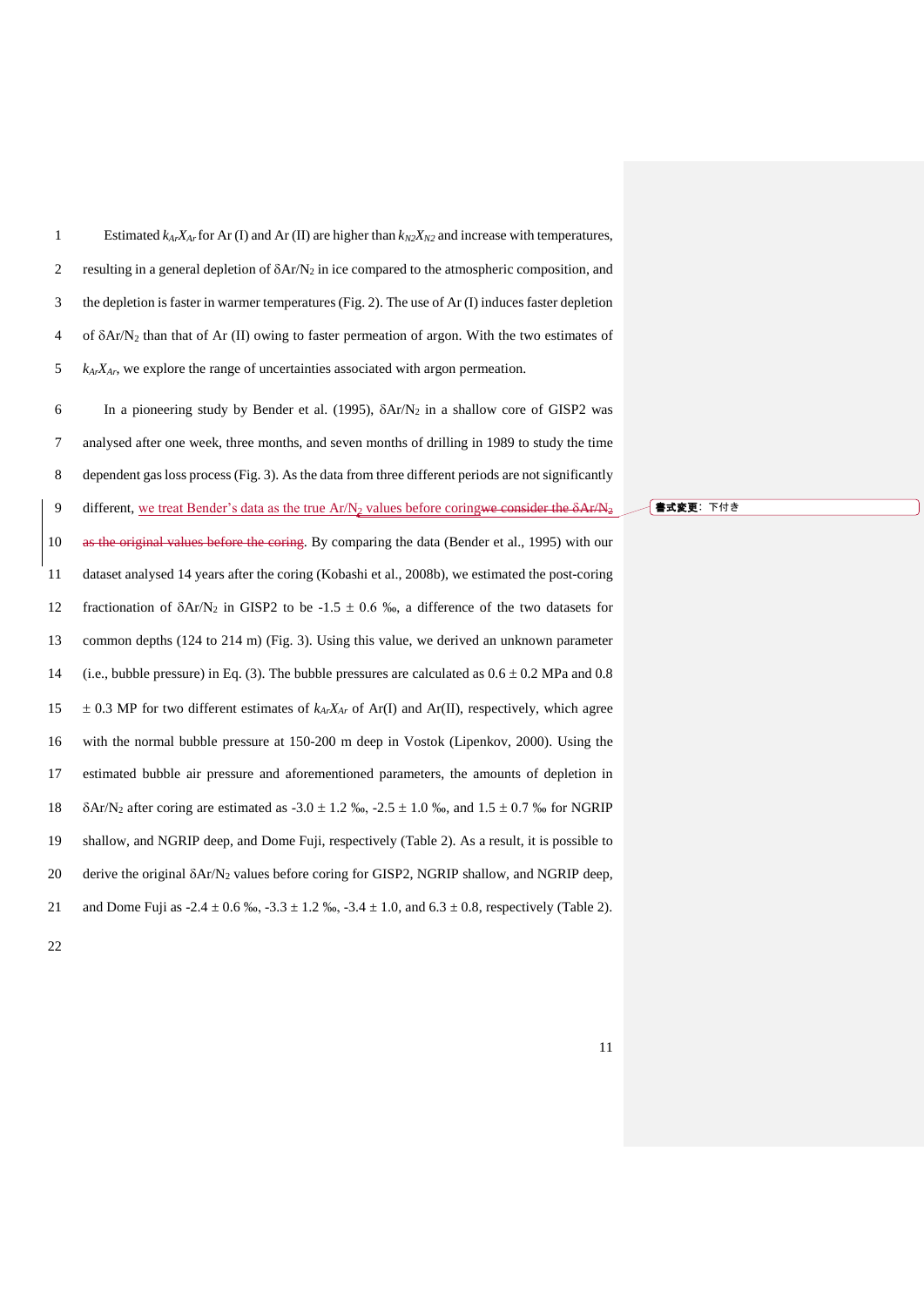### **4 Post bubble close-off fractionation in firn: Empirical evidence**

#### **4.1 GISP2 Ar/N<sup>2</sup> variation over the Holocene**

3 The  $\delta$ Ar/N<sub>2</sub> record over the Holocene in the GISP2 ice core exhibit relatively constant values around -3 ‰, except for a prominent rise of up to 10 ‰ around 7000 B.P. (Fig. 4). The rise is located within the depths of the brittle zone (650 to 1400 m), where air in the bubbles changes to clathrate inducing anomalously high pressure (Gow et al., 1997). The dissociation pressure of nitrogen in the clathrate phase is higher than that of argon (or oxygen) so that nitrogen is enriched in the gas phase in relation to the clathrate (more stable state), resulting in a preferential leakage of nitrogen, and thus argon (or oxygen) enrichments in these depths (Ikeda et al., 1999;Ikeda-Fukazawa et al., 2001;Kobashi et al., 2008b). As the dissociation of 11 gases from the clathrate depends on various factors,  $\delta A r/N_2$  in these depths are highly variable 12 (Fig. 4). It is noted that  $\delta^{15}N$  and  $\delta^{40}Ar$  exhibit little influences from the anomalous  $\delta Ar/N_2$  fractionation, indicating that the processes are mass independent in first order (Huber et al., 2006;Severinghaus and Battle, 2006) (Fig. 4).

 Changes in the surface temperatures and accumulation rates are the dominant controlling factors for the state of firn layers (e.g., density profile, bubble close-off depth, and firn thickness) (Herron and Langway, 1980;Schwander et al., 1997;Goujon et al., 2003). Therefore, we investigated if changes in surface temperature or accumulation rate have any controls on the  $\delta$ Ar/N<sub>2</sub> variations. We found a significant negative correlation ( $r = -0.35$ ,  $p = 0.03$ ) between  $20\sigma$   $\delta$ Ar/N<sub>2</sub> on the gas age scale and the accumulation rate for the past 6000 years, a time interval 21 in which the abnormal  $\delta A r / N_2$  fractionation is not observed (Fig. 1 and 4). This negative correlation is opposite of what an earlier study (Severinghaus and Battle, 2006) suggested for the permeation fractionation in the firn (positive correlation). In addition, the significant 24 correlation was found for  $\delta A r/N_2$  on the "gas ages" scale rather than the "ice ages" that the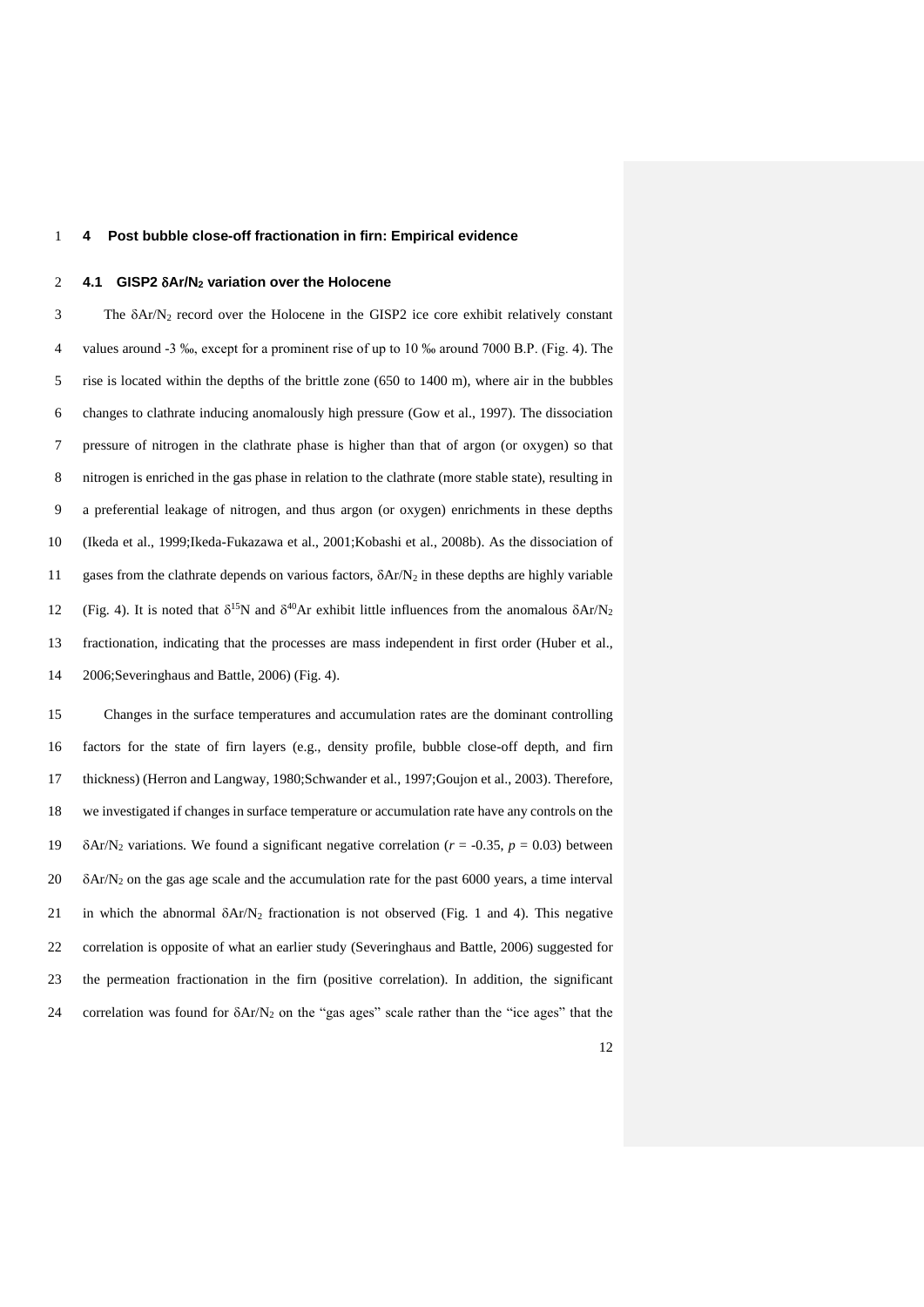1 insolation hypothesis predicts; an indication that new processes need to be considered for the 2 gas loss processes in the firn.

3 The subset of the GISP2 GISP2 data coveringfor over the past 4000 years provides a unique 4 opportunity to investigate  $\delta$ Ar/N<sub>2</sub> variations because precise temperature (Kobashi et al., 2011) 5 and accumulation rate by layer counting (Alley et al., 1997;Cuffey and Clow, 1997) are 6 available. Using these data, we applied a linear regression and lag analysis on  $\delta$ Ar/N<sub>2</sub>. It is 7 found that the surface temperature is positively correlated with  $\delta A r/N_2$  on the gas ages ( $r = 0.47$ , 8  $p = 0.04$ ;  $r = 0.28$ ,  $p = 0.001$  after linear detrending) with a 68-year lag (Fig. 5a), indicating that 9 cooler (warmer) temperatures induced more (less) depletions in  $\delta A r / N_2$  with a multidecadal lag. 10 On the other hand, the accumulation rate is negatively correlated with  $\delta A r/N_2$  on the gas ages 11  $(r = -0.47, p = 0.12; r = -0.26, p = 0.01$  after linear detrending) with a 38-year lag (Fig. 5b), 12 indicating that high (low) accumulation rates induced more (less) depletions in  $\delta A r/N_2$  over the 13 past 4000 years. We note that the surface temperature and accumulation rate have a negative 14 but insignificant correlation ( $r = -0.32$ ,  $p = 0.13$ ; after linear detrending  $r = -0.11$ ,  $p = 0.2$ ) over 15 the past 4000 years.

 To estimate the relative contribution of the accumulation rate and the surface temperature 17 changes on  $\delta A r/N_2$ , we applied a multiple linear regression, which finds the best linear combination of variables (i.e., temperature and accumulation rate) for a response variable (i.e.,  $\delta$ Ar/N<sub>2</sub>). Before the regression is applied, the temperature and accumulation records were shifted toward younger ages to account for the lags (38 years and 68 years for accumulation 21 rate and temperature, respectively), and  $\delta$ Ar/N<sub>2</sub> is corrected for the post-coring fractionation (1.5 ‰ added). As ordinary least squares including the multiple linear regression underestimate the variance of target time series when the data is noisy (Von Storch et al., 2004), we used "variance matching" by linearly scaling regression coefficients according to the ratio between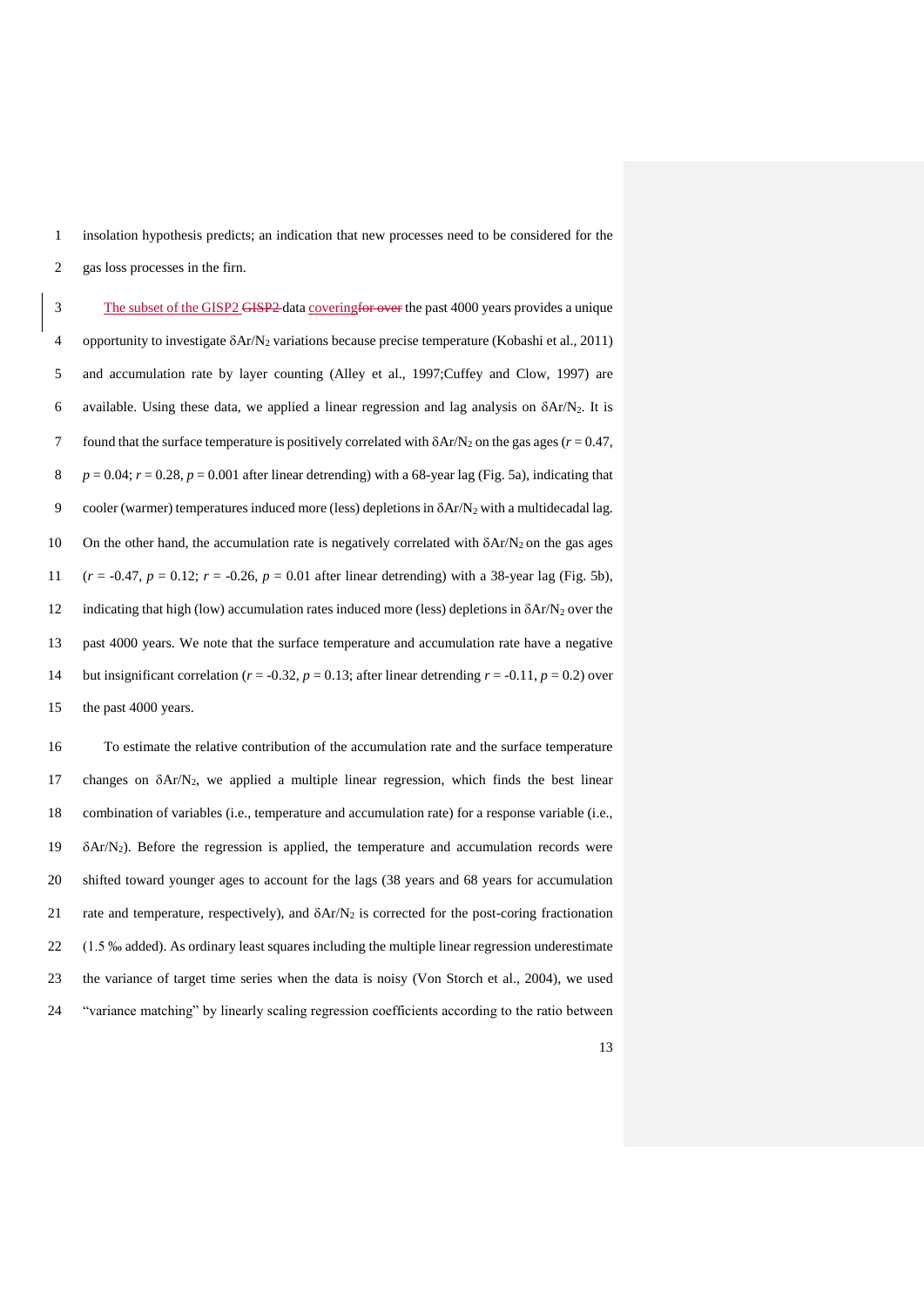| $\,1$ | the variance of the target and model time series. Figure 5c shows the original and modeled                                                                 |  |
|-------|------------------------------------------------------------------------------------------------------------------------------------------------------------|--|
| 2     | results of $\delta$ Ar/N <sub>2</sub> over the past 4000 years. As expected, the model of the multiple linear                                              |  |
| 3     | regression captures the $\delta Ar/N_2$ variations better than the individual variables do (Figs. 5a-c)                                                    |  |
| 4     | with a correlation coefficient of $r = 0.58$ , $p = 0.09$ ( $r = 0.36$ , $p < 0.001$ after linear detrending).                                             |  |
| 5     | For the centennial variations, the model captures nearly half of the total variance of the observed                                                        |  |
| 6     | $\delta$ Ar/N <sub>2</sub> variations with a 95% confidence ( $r = 0.71$ , $p = 0.05$ after linear detrending with 200-                                    |  |
| 7     | year RMs). The high and significant correlation between the model and observed $\delta Ar/N_2$                                                             |  |
| 8     | indicates that changes in the surface temperature and accumulation rate play important roles in                                                            |  |
| 9     | controlling the $\delta A r/N_2$ variations. From the multiple linear regression, $\delta A r/N_2$ on the gas ages                                         |  |
| 10    | in GISP2 can be expressed by temperature $(C)$ and accumulation rate (m ice/year) as a function                                                            |  |
| 11    | of time after adjusting for the lags:                                                                                                                      |  |
| 12    |                                                                                                                                                            |  |
| 13    | $\delta$ Ar/N <sub>2</sub> (t) = A × temperature (t + t <sub>temp</sub> ) + B × accumulation (t + t <sub>accm</sub> ) + C<br>(7)                           |  |
| 14    | where $A = 0.72 \pm 0.06$ % °C <sup>-1</sup> , $B = -58.8 \pm 4.3$ % (m yr <sup>-1</sup> ) <sup>-1</sup> , $C = 32.7 \pm 1.8$ % and t, t <sub>temp</sub> , |  |
| 15    | and $t_{accm}$ are time <sub>x</sub> (years), lags (years) for temperature and <u>lag for</u> accumulation rate,                                           |  |
| 16    | respectively (all in years).                                                                                                                               |  |
| 17    |                                                                                                                                                            |  |
| 18    | Next, we attempted to use oxygen isotopes of ice ( $\delta^{18}O_{ice}$ ) as a temperature proxy for the                                                   |  |
| 19    | same regression analyses of $\delta Ar/N_2$ since we do not have the N <sub>2</sub> -Ar isotope based temperature                                          |  |
| 20    | information before 4000 years B.P. Temperature records derived from $\delta^{18}$ O <sub>ice</sub> can be quite noisy                                      |  |
| 21    | but stacking several $\delta^{18}O_{\text{ice}}$ records can improve the derived temperature histories (White et al.,                                      |  |
| 22    | 1997; Kobashi et al., 2011). Thus, we stacked Although a $\delta^{48}$ Oiee record from an ice core                                                        |  |
| 23    | contains large noises that could be transferred to an estimated temperature record, stacking                                                               |  |

|           | 書 <b>式変更:</b> フォント : Symbol |
|-----------|-----------------------------|
| 曹式変更: 上付き |                             |
| 「式変更: 下付き |                             |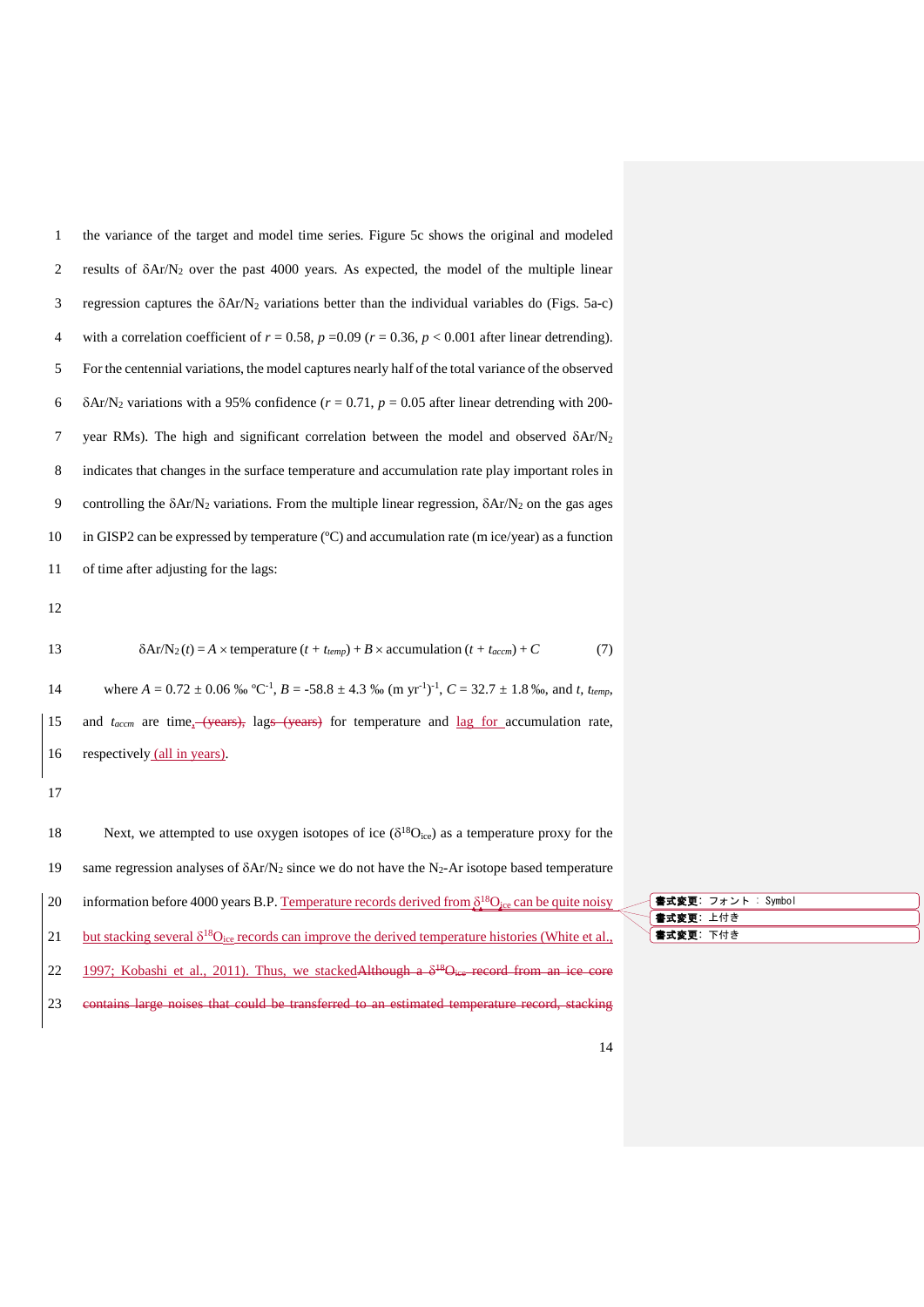| $\mathbf{1}$   | several $\delta^{48}O_{\text{ice}}$ -records contains substantial noise and provides a better temperature record  |
|----------------|-------------------------------------------------------------------------------------------------------------------|
| $\sqrt{2}$     | (White et al., 1997; Kobashi et al., 2011). Thus, we stacked three oxygen isotope records (GISP2,                 |
| 3              | GRIP, and NGRIP) over the Holocene in the 20-year RMs (Stuiver et al., 1995; Vinther et al.,                      |
| $\overline{4}$ | 2006). The stacked record was calibrated to temperatures using the relation obtained from                         |
| 5              | borehole temperature profiles (Cuffey and Clow, 1997). Using the regression coefficients                          |
| 6              | obtained in Fig. 5c, a $\delta$ Ar/N <sub>2</sub> model was calculated from the oxygen-isotope-based temperature  |
| 7              | and the accumulation rate (Fig. 5d). We found that the correlation between the model and the                      |
| $\,8\,$        | observed $\delta A r/N_2$ performs not as well as the one with the temperature and accumulation rate              |
| 9              | records for the past-last 4000 years based on $Ar-N2$ isotope values (Fig. 5c), but does slightly                 |
| 10             | better than the correlations with the temperature or accumulation rate individually (Figs. 5a,b).                 |
|                |                                                                                                                   |
| $11\,$         | The $\delta A r/N_2$ regression model with the $\delta^{18}O_{ice}$ -based temperatures and accumulation rates    |
| $12\,$         | can span the entire Holocene, including the periods when the observed $\delta Ar/N_2$ are highly                  |
| 13             | variable owing to the post coring fractionation as discussed earlier. Except the time interval                    |
| 14             | around 7000 years B.P., the model and observed $\delta$ Ar/N <sub>2</sub> exhibit rather constant values of -1 to |
| 15             | -3 ‰ during the Holocene (Fig. 6). Interestingly, the model indicates that the constant $\delta A r/N_2$          |
| 16             | during the early Holocene is the result of a cancellation between the effects of the accumulation                 |
| $17\,$         | rate and the temperature, both of which were rapidly rising in the early Holocene (Fig. 6). The                   |
| 18             | observed $\delta$ Ar/N <sub>2</sub> variations remained higher or noisier from the early Holocene to ~6000 B.P.   |
| 19             | than that for the later period, which probably make it difficult to decipher the original                         |

書式変更: 下付き 書式変更: 上付き/下付き(なし)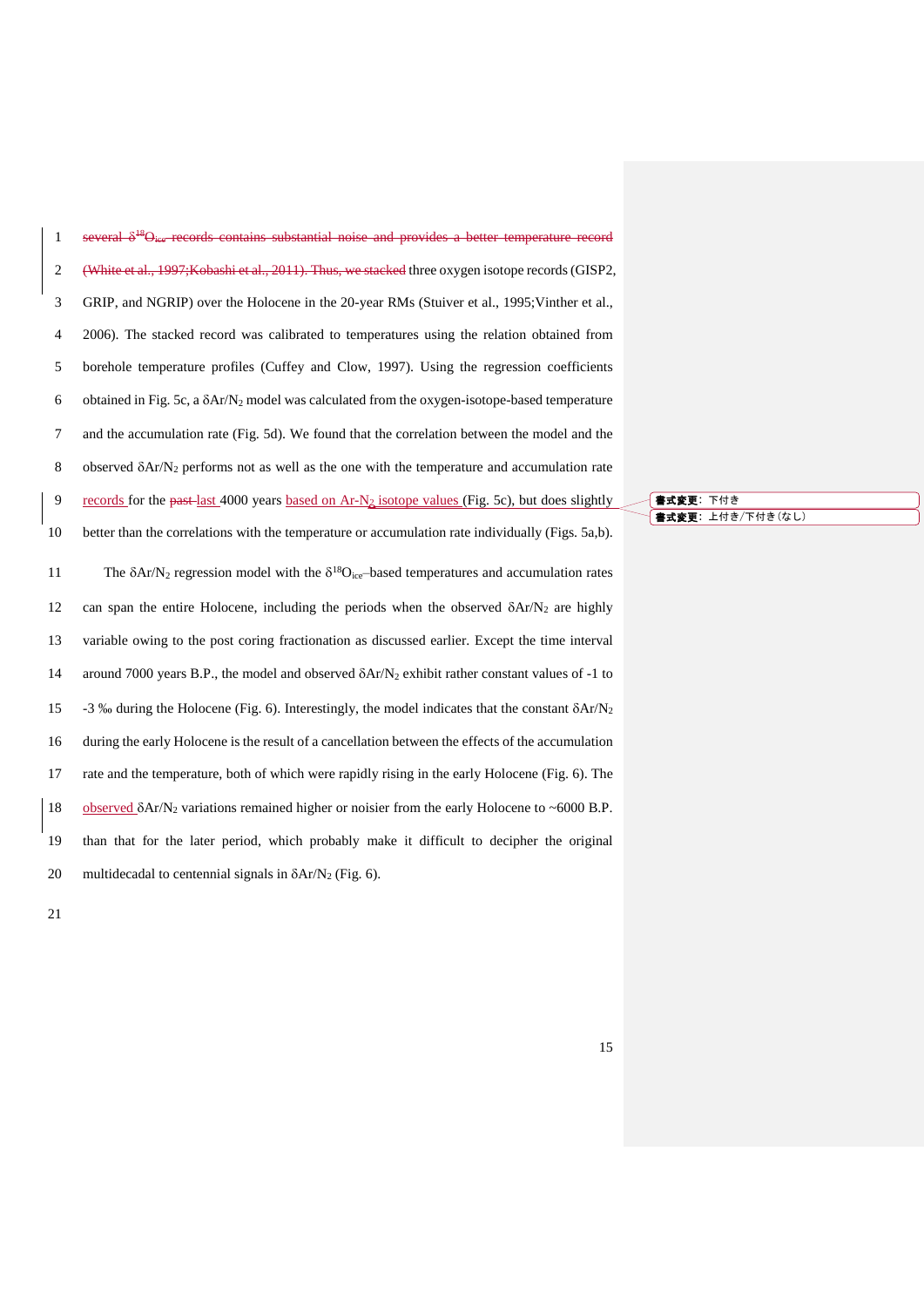# 1 **4.2 NGRIP and Dome Fuji Ar/N<sup>2</sup> variation over the past 2100 years**

 $\delta A r/N_2$  of NGRIP ice cores provides a good comparative dataset with the GISP2 data 3 (Fig. 7). Average  $\delta$ Ar/N<sub>2</sub> for the past 2100 years are -3.36 ‰ and -2.40 ‰ for NGRIP and 4 GISP2, respectively (Fig. 7). The  $\delta$ Ar/N<sub>2</sub> variability in NGRIP (1 $\sigma$  = 0.91 ‰) over the past 5 2100 years is 24% smaller than that of GISP2 ( $1\sigma = 1.19$ %) after correcting for the post-coring 6 fractionation (Table 2), likely owing to the smaller variations of the accumulation rate at NGRIP 7 than that of GISP2 (Fig. 7). The pooled standard deviations of replicated samples are 0.94 ‰ 8 for NGRIP over the past 2100 years, and 0.66‰ for GISP2 over the past 1000 years (replicates 9 are available only for the past 1000 years in GISP2) (Kobashi et al., 2008b). The noisier data 10 for NGRIP than that for GISP2 should not be analytical as the mass spectrometer used for the 11 NGRIP had better precision on Ar/N<sup>2</sup> than the one used for GISP2 (Kobashi et al., 12 2008b;Kobashi et al., 2015). Ar/N<sup>2</sup> for GISP2 and NGRIP are weakly but significantly 13 correlated with a correlation coefficient of  $r = 0.24$ ,  $p = 0.02$  (after linear detrending) for the 14 past 1000 years of the high resolution part of GISP2, but not for the deeper part likely owing to 15 the difference of sampling densities between the two periods (Kobashi et al., 2015). The surface 16 temperatures at NGRIP were only weakly correlated with  $\delta A r/N_2$  in the deeper part of NGRIP 17  $(r = 0.20, p = 0.06$  after linear detrending) and were uncorrelated in the shallower part. No 18 significant correlations were found between  $\delta Ar/N_2$  and the accumulation rate for NGRIP, 19 probably due to the lower variation of the accumulation rate at NGRIP than that of GISP2. It is 20 consistent with the fact that the signal to noise ratio (SNR = variance of signals/variance of 21 analytical errors  $= 1.2$ ) for NGRIP is about one fifth of that for GISP2 (6.1) estimating the 22 NGRIP signals from Eq. (7).

23 From the relationship between  $\delta A r/N_2$  and the temperature or accumulation rate of 24 GISP2 in Eq. (7), we can calculate expected  $\delta A r/N_2$  for NGRIP and Dome Fuji. Using the past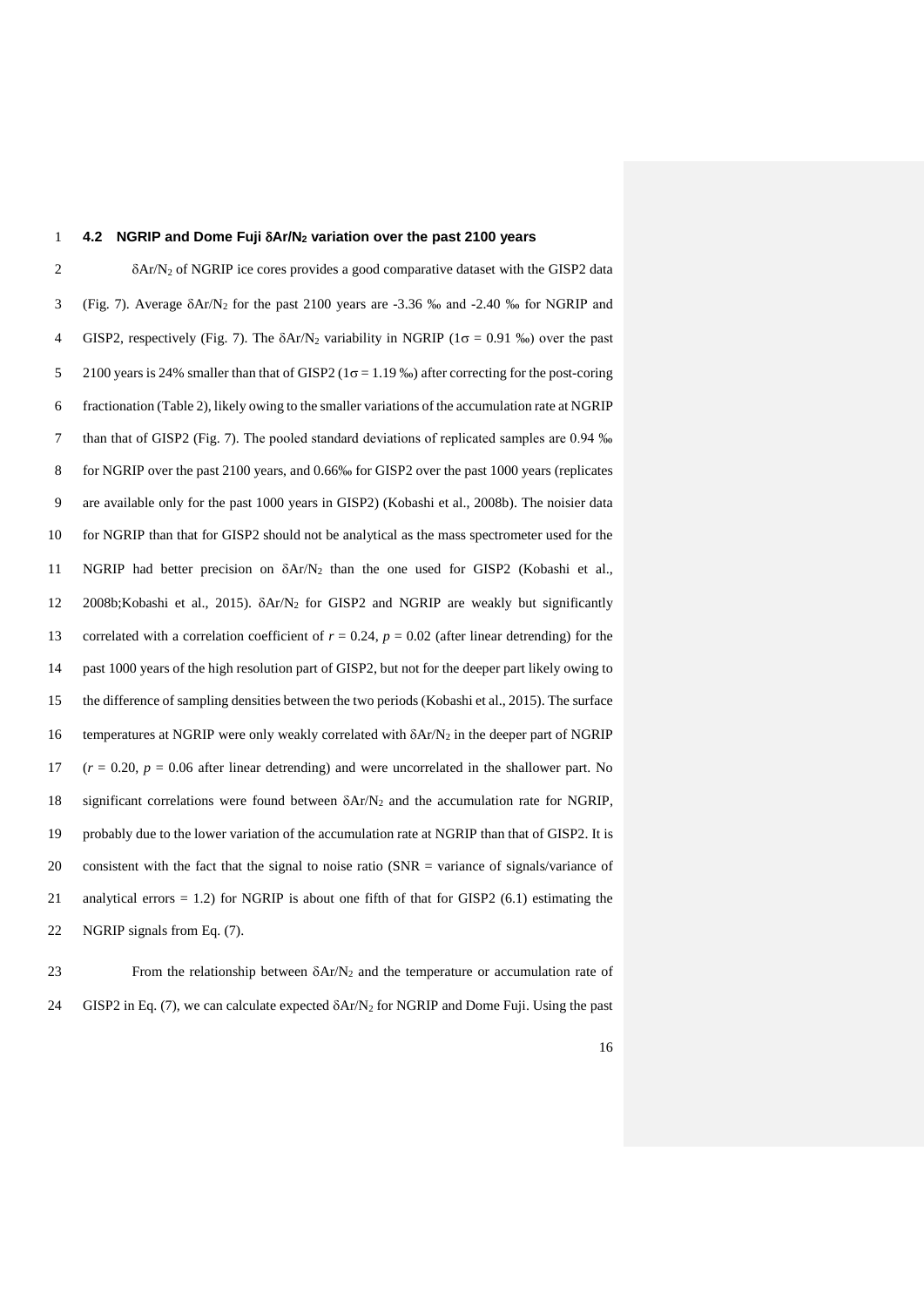1 2100 years of temperatures and accumulation rates for NGRIP (Fig. 7a,b) and the current 2 observation (Table 1) for Dome Fuji, expected  $\delta$ Ar/N<sub>2</sub> from Eq. (7) were calculated as 0.3  $\pm$ 3 1.3 ‰ and  $-6.4 \pm 1.2$  ‰, respectively. The value for NGRIP is significantly higher than the 4 observed value of  $-3.3 \pm 1.2$  ‰ corrected for the post-coring fractionation (Table 2). For Dome 5 Fuji, the value is similar to the observed  $-6.3 \pm 0.8$  % corrected for the post-coring fractionation 6 (Fig. 7 and Table 2). This may indicate that the relationship of  $\delta$ Ar/N<sub>2</sub> with the temperature and 7 accumulation rate becomes non-linear when the firn thickness becomes thinner than that of 8 GISP2 as  $\delta$ Ar/N<sub>2</sub> is not expected to be positive without the existence of clathrate (see later 9 discussion).

 $\delta$ Ar/N<sub>2</sub> ice core data of NGRIP from the depth range 64.6-80 m exhibit some interesting features (Fig. 8). The depth from ~60 to 78 m corresponds to the lock-in zone in NGRIP, where 12 vertical mixing of gas is limited so that  $\delta^{15}N$  stays nearly constant in these depths (Huber et al., 2006; Kawamura et al., 2006). Therefore, the shallowest data at 64.6 m are located in the lock- in zone. Generally, gas data from the lock-in zone are not used owing to possible contamination 15 (Aydin et al., 2010). However, a recent study (Mitchell et al., 2015) demonstrated that  $\delta^{15}N$  can be used to estimate the amount of ambient air contamination using ice samples in the lock-in zone, and the original methane concentration in the firn was reconstructed with a range of 18 uncertainties. Therefore, we interpret the observed rapid decreases of  $\delta^{15}N$  and  $\delta^{40}Ar$  toward shallower depths in the lock-in-zone as the result of mixing with ambient air (Fig. 8d). Based 20 on isotope mass balance, we calculated the original  $\delta A r/N_2$  values, which exhibited highly 21 depleted values as low as -50 ‰ (Fig. 8e). The depleted  $\delta$ Ar/N<sub>2</sub> in the lock-in-zone provides a clue to the processes of gas loss in the firn (see later discussion).

23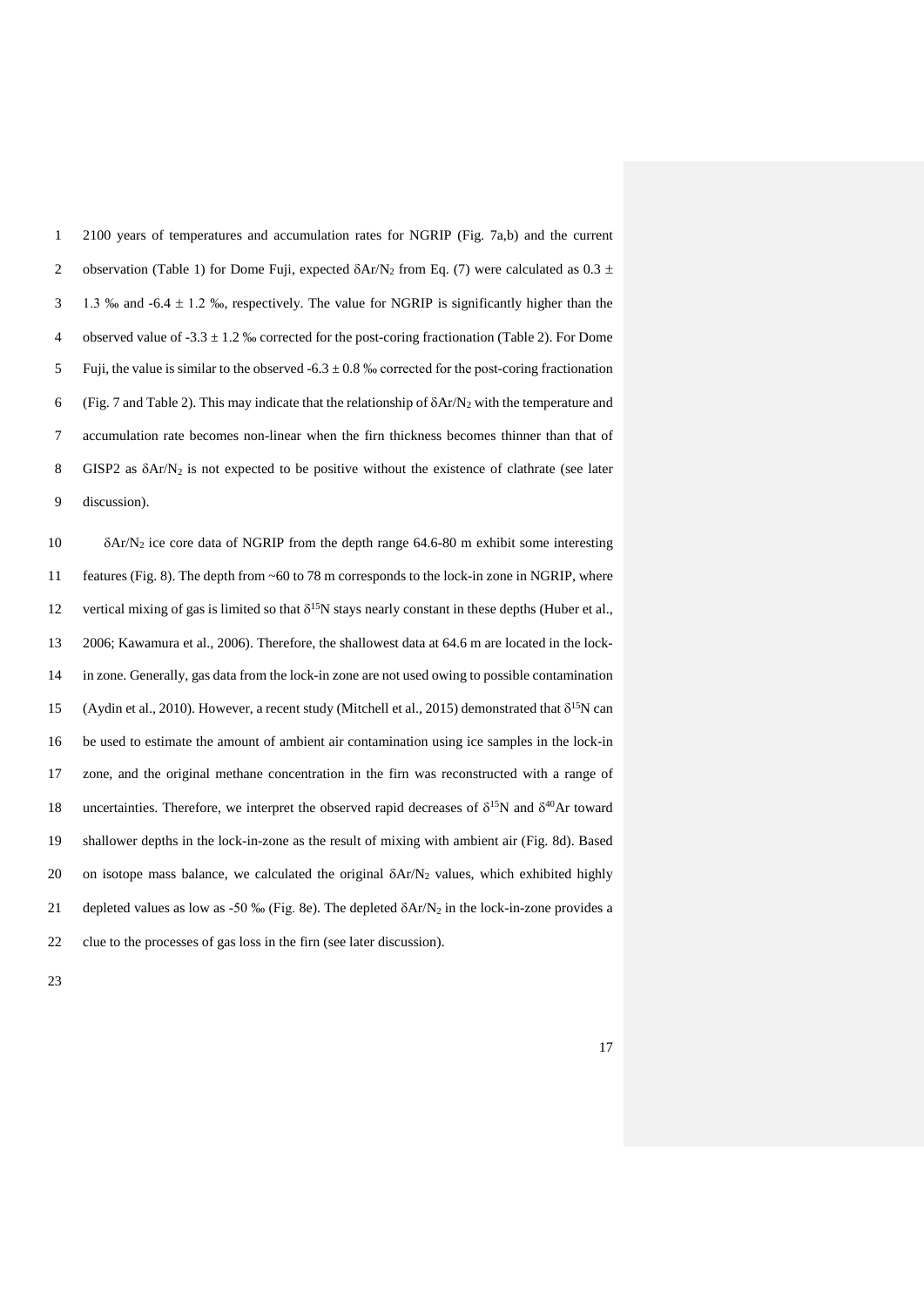## **5 Post bubble-close-off fractionation in firn: Process study**

 Air bubbles in the polar firn or ice can be categorized into two types (Lipenkov, 2000): 3 normal bubbles and microbubbles  $\langle 50 \mu m \rangle$ . They can be distinguished as a bimodal distribution in ice cores (Lipenkov, 2000;Ueltzhöffer et al., 2010;Bendel et al., 2013). The air volume contribution of the microbubbles to the total air content is estimated to be 0.3% in the Vostok ice core (Lipenkov, 2000), but the value is not known for Greenland ice cores. Importantly, the two types of bubbles have significantly different bubble pressure histories in the firn. The normal bubbles form at the bubble close-off depth. Most of the air in ice cores is captured as normal bubbles, and the air-trapping processes are relatively well known (Schwander et al., 1997;Goujon et al., 2003;Mitchell et al., 2015). Normal bubble pressures build up according to increasing density (normal bubble process; Severinghaus and Battle, 2006). On the other hand, the microbubbles are believed to form near the surface (Lipenkov, 2000). So, they are highly pressurized and have rounded shape by the time when the bubbles reach the bubble close-off depth (Lipenkov, 2000;Ueltzhöffer et al., 2010). As a result, the microbubbles are more sensitive to changes in the overloading pressure at the bubble close-off depth (pressure sensitive process).

17 Owing to the different bubble pressure histories in the firn,  $\delta A r/N_2$  or  $\delta O_2/N_2$  in the microbubbles and normal bubbles are expected to be different due to the differential permeation of each molecule. In this study, we attempted to quantify two types of the gas loss processes, "pressure sensitive process (microbubble)" and "normal bubble process", in the firn using a permeation model (Ikeda-Fukazawa et al., 2005) combined with the inputs from firn- densification heat-diffusion models (Schwander et al., 1993; Spani et al., 2003; Goujon et al., 2003).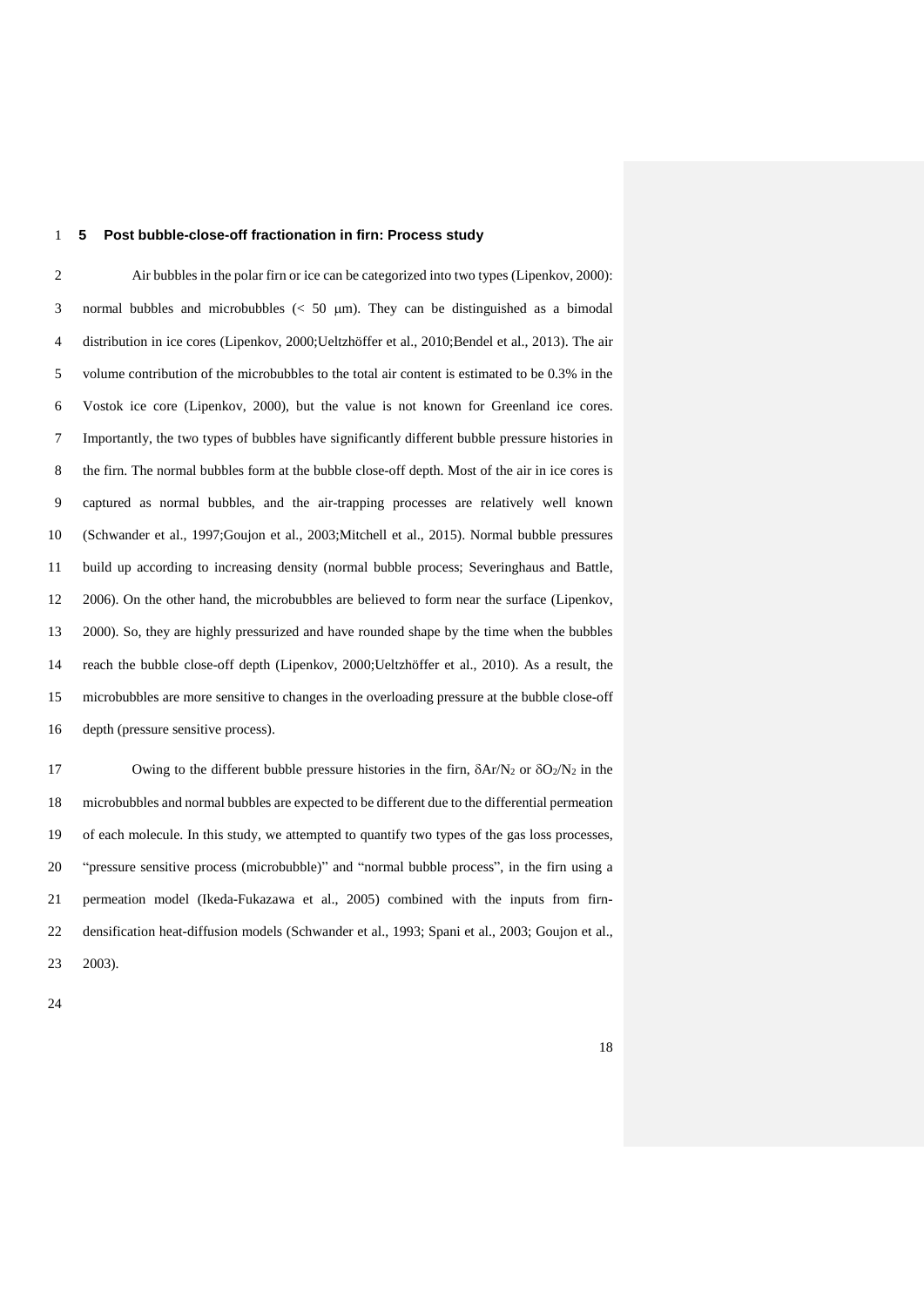## 1 **5.1 Pressure sensitive process (microbubbles)**

 We first look into the pressure sensitive process as exemplified by the microbubbles. Microbubbles are believed to form in the shallow firn by sublimation-condensation processes (Lipenkov, 2000). These bubbles have smaller sizes, smoothed spherical surfaces, and can generally be found in the interior of the ice crystals (Lipenkov, 2000). The bubble pressure reaches near overloading pressure at the bubble close-off depth, and so it is sensitive to changes in the overloading pressure. As the actual contribution of microbubbles and air content involved in the pressure sensitive processes is not known, we consider a 2% contribution of air to the total air. As it will be discussed later, more air fraction than simply from microbubbles (0.3 % in Vostok) are likely involved in the pressure sensitive process. Therefore, we conducted additional calculations with 0.3 %, 1 %, and 3 % microbubble contributions, and assessed the 12 impacts to the total  $\delta$ Ar/N<sub>2</sub>.

 To model the gas permeation process from the microbubbles, we assumed steady state with given surface temperatures and accumulation rates, and calculated the ages, firn densities, porosities, and overloading pressures at given depths, using a firn densification-heat diffusion model (Schwander et al., 1993; Spahni et al., 2003). Then, they are interpolated for annual layers in the firn for the following calculation.

18 Changes in the concentrations of species *m* were calculated according to the following 19 Eq. (8) similar to Eq. (3).

20

21 
$$
U_m(l+1) = U_m(l) - k_m X_m \left( P^i(l) Z^i_m(l) - P^a Z^s_m \right) \left( \frac{S}{V}(l) \right) s_o/s(l) t C(l) \tag{8}
$$

22 
$$
Z_m^i(l) = \frac{U_m(l)}{U_{Ar}(l) + U_{O2}(l) + U_{N2}(l)}
$$

23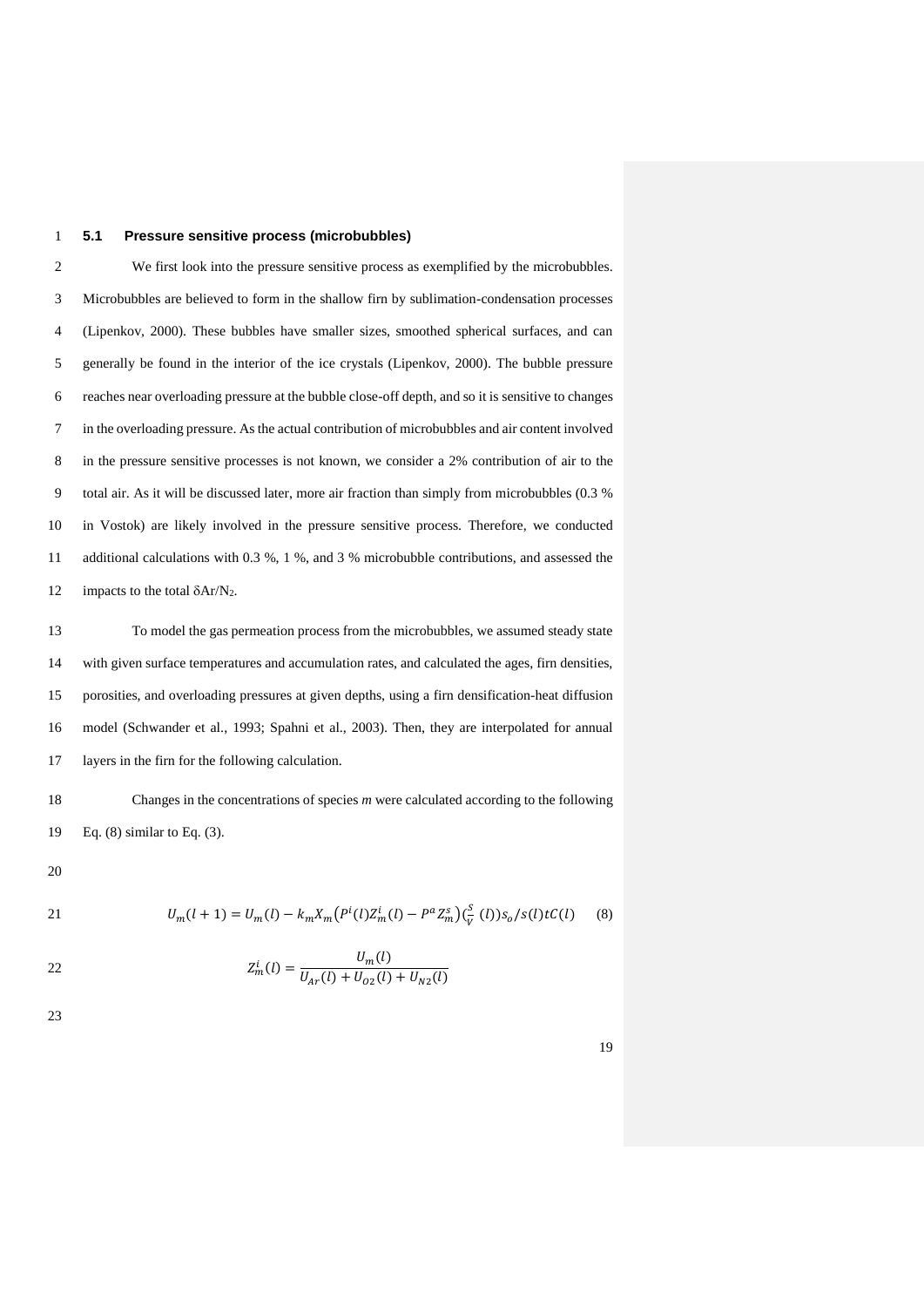| 1              | where <i>l</i> is an annual layer from the surface to below the firn layer (e.g., $l = 1$ to 2000),                             |
|----------------|---------------------------------------------------------------------------------------------------------------------------------|
| $\overline{2}$ | and $s_o/s$ (l) in a layer l is the open porosity ratio. s, s <sub>c</sub> , and s <sub>o</sub> are the total, closed, and open |
| 3              | porosities $(s_o = s - s_c)$ , respectively (Spahni et al., 2003; see also the next section "normal bubble"                     |
| 4              | process"). In a steady state, l can be considered as a time variable. At $l = 1$ , the microbubbles                             |
| 5              | in an annual layer are at surface, although they are not active in terms of permeation at these                                 |
| 6              | depths (Fig. 9). With $l$ increasing in a one year step, the microbubbles move deeper in the firm                               |
| 7              | with $l$ annual layers overlying. $C(l)$ is a coefficient defining the gas concentration in annual                              |
| 8              | layer l relative to the total air in ice. It is assumed that the pressure $P^{i}(l)$ in the microbubbles                        |
| 9              | starts increasing with overloading pressure from the depth of which the normal bubbles                                          |
| 10             | generation initiates (firn density of around 0.7 $g/cm3$ ) (Fig. 9c), and that pressure changes were                            |
| 11             | considered to be negligible above that depth (Lipenkov, 2000). Initial $P'(0)$ was set at 0.065                                 |
| 12             | MPa similar to the atmospheric pressure at the Greenland Summit (Schwander et al., 1993) with                                   |
| 13             | a 0.3 MPa lag from overloading pressure as in Fig. 9 (Lipenkov, 2000). We estimated the                                         |
| 14             | specific surface area $(S/V(l))$ in a layer <i>l</i> from the linear relationship between the specific surface                  |
| 15             | areas (m <sup>-1</sup> ) and densities $\rho$ from the Greenland Summit (Lomonaco et al., 2011) with an                         |
| 16             | equation: $S/V$ (l) (m <sup>-1</sup> ) = -16799 $\rho(l)$ (g cm <sup>-3</sup> ) + 14957. The initial gas content in the         |
| 17             | microbubbles was set at 0.3 to 3% of the air content (6.53226 $\times$ 10 <sup>-5</sup> mole $\times$ 0.01) per 1 mole          |
| 18             | of ice, and it is composed of nitrogen (78.084%), oxygen (20.9476%), and argon (0.934%). The                                    |
| 19             | specific surface area S/V was multiplied by the open porosity ratio $s_o/s$ (1) (Spahni et al., 2003;                           |
| 20             | Fig. 9a) as the gas loss occurs toward open pores. $k_m X_m$ was calculated as for the post coring                              |
| 21             | fractionation, and we used the estimate, Ar (II) for argon.                                                                     |
|                |                                                                                                                                 |

 Figure 9 shows model results with a temperature of -31 ºC, an accumulation rate of 0.25 m ice/year (similar to GISP2 condition), and 2% microbubble contribution. It shows that the gas permeation from the microbubbles starts soon after the pressure was applied in the 25 microbubbles (Figs. 9c,d). As oxygen has a larger permeability than that of argon,  $\delta O_2/N_2$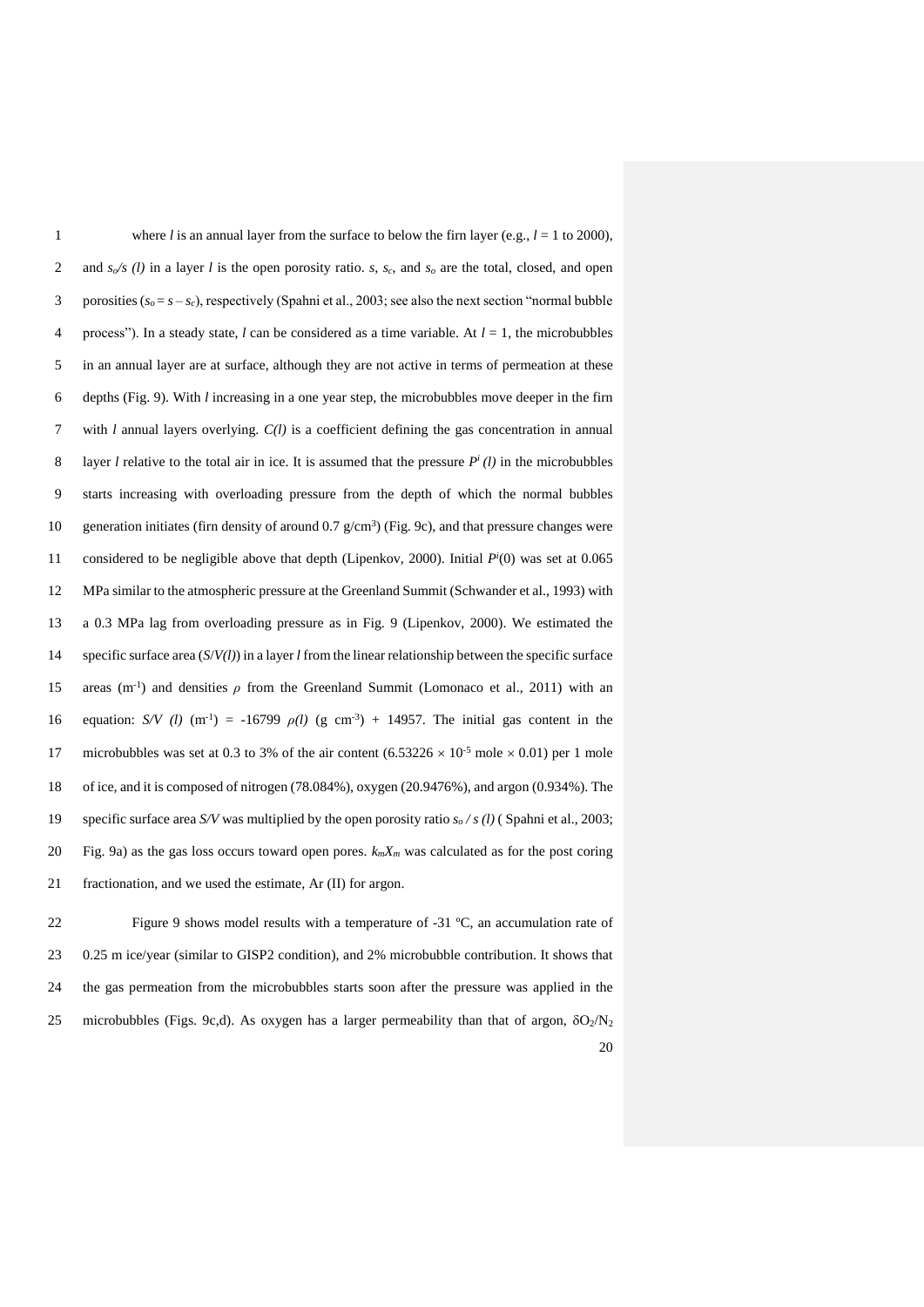1 depletion is larger than  $\delta$ Ar/N<sub>2</sub> (Fig. 9b). At the temperature of -30 °C and accumulation rate of 2 0.25 m ice yr<sup>-1</sup>, the depletion reaches up to 133 ‰ for  $\delta A r/N_2$ , and 243 ‰ for  $\delta O_2/N_2$  in the model, which corresponds to 12 % gas loss from the original air content of the microbubbles (Fig. 9c).

#### **5.2 Normal bubble process**

 Most of the air in ice cores is trapped as normal bubbles near the lock-in depth. As a result, bulk air pressure in the normal bubbles does not build up as high as the microbubbles in the lock-in zone (Lipenkov, 2000). We used Eq. (8) to model the permeation process for the normal bubbles. As for the microbubbles, we assumed steady state with the given temperatures and accumulation rates. The general characters of the firn in various depths (ages, densities, porosities, loading pressures, bubble close-off depths) were calculated using the firn- densification heat diffusion model (Schwander et al., 1993; Spahni et al., 2003), and they were interpolated for annual layers as for the microbubbles. We first calculated how much bubble air is generated in each annual layer according to the increase in the closed porosity (*sc*) with depth as the following equation.

18 
$$
V_0(l+1) = a\{(s_c(l+1) - s_c(l)(\rho_{ice} - \rho(l+1))/(\rho_{ice} - \rho(l))\}) / \rho(l+1)
$$
 (9)

20 where  $V_0(l)$  is newly trapped air in an annual layer *l*,  $\rho_{ice}$  is the density of ice, and  $\rho(l)$  is the 21 density at depth *l*.  $s_c$  (*l*) is the closed porosity in an annual layer *l*, and *a* is a scaling coefficient. *s<sup>c</sup>* can be written as (Schwander, 1989; Spahni et al., 2003):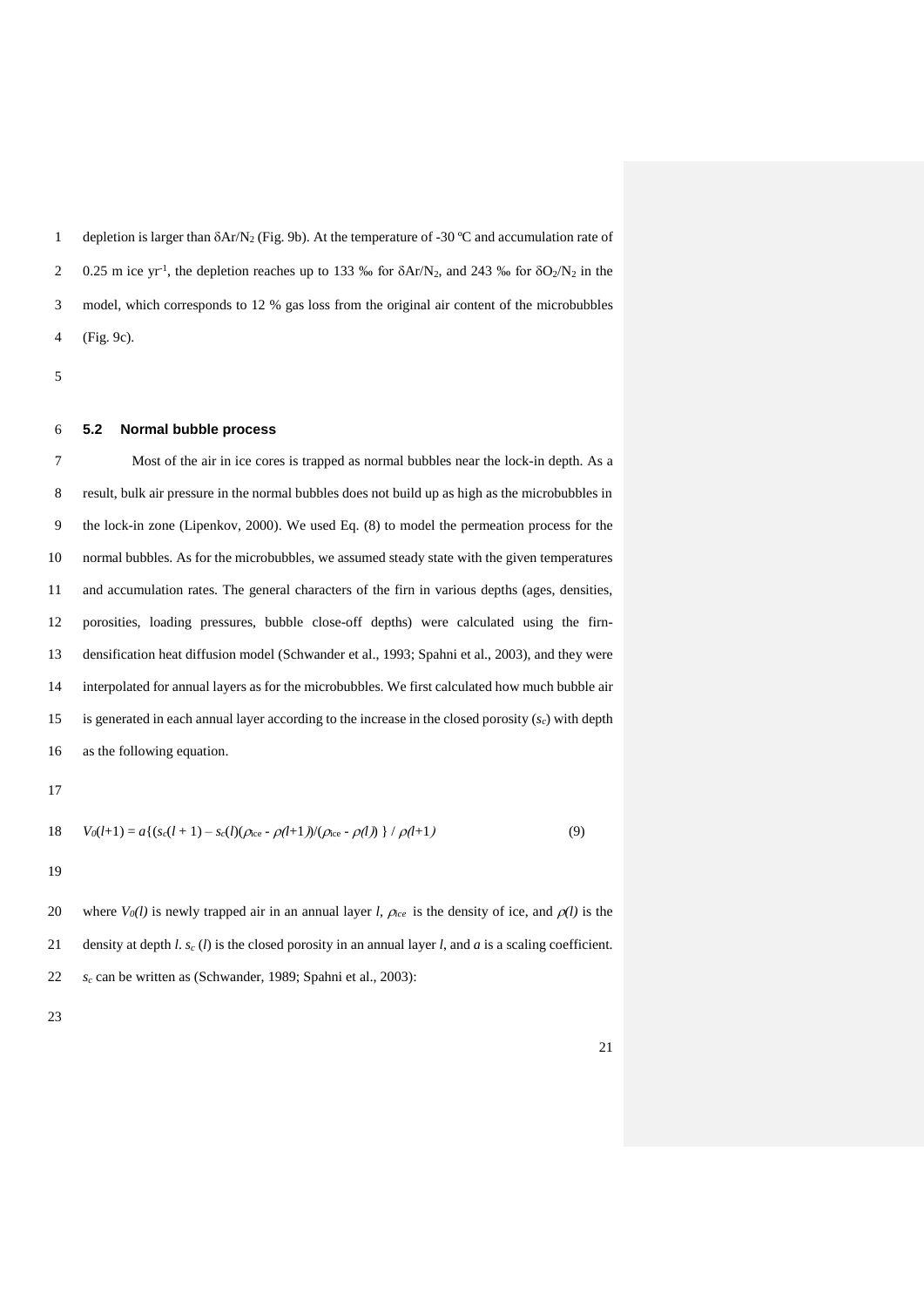$$
1 \qquad s_c = \begin{cases} s \cdot exp\left[75 \cdot \left(\frac{\rho(l)}{\rho_{co}} - 1\right)\right], & 0 < \rho(l) < \rho_{co} \\ s, & \rho(l) > \rho_{co} \end{cases} \tag{10}
$$

3 where  $\rho_{co}$  is the density at the depth in which the air is totally enclosed in bubbles. The sum of 4 all the newly generated air  $(\sum_{l=1}^{2000} V_0(l))$  are set to have the air content of 6.53  $\times$  10<sup>-5</sup> mole per 5 mole of ice. Then, *V0*(*l*) was scaled accordingly using the coefficient *a*, and converted to the 6 volume  $(m^3)$  with the atmospheric pressure (0.065 MPa) as in Fig. 10a.

 The normal bubbles start forming at approximately 40 m depth and the formation is 8 maximum around the bubble close-off depth of 60 to 75 m at -31  $^{\circ}$ C and 0.24 m ice yr<sup>-1</sup> in the model (Fig. 10a). Then, the permeation from each annual layer was calculated according to Eq. (8). The difference from the microbubble permeation process is that the volume of the normal 11 bubbles decreases according to increasing modelled-density towards deeper depth, leading to generally smaller pressure build-up and total permeation from the bubbles in the firn than that of the pressure sensitive process for the microbubbles (Fig. 10a). *C(l)* in Eq. (8) was calculated 14 from  $V_0(l)$  for each annual layer *l* by setting the sum of  $C(l)$  as  $1 - 0.02 = 0.98$  (if microbubble contribution is 2 %) (Fig. 10e). Other parameters in Eq. (8) were set to be the same as for the microbubbles.

17 Figure 10 shows the evolution of the normal bubble volumes, the nitrogen and argon 18 concentrations, the  $\delta A r/N_2$  in each annual layer, and the air content and bulk  $\delta A r/N_2$  with depth 19 at a temperature of -31  $^{\circ}$ C and an accumulation rate of 0.24 m ice yr<sup>-1</sup> as for the microbubbles 20 for Fig. 9. A new generation of closed pore volumes in annual layers generally increases 21 towards deeper depths (Fig. 10a). When open pore space disappears completely, we assume the 22 gas permeation to the open pore stops. As argon (oxygen) permeation in ice is faster than 23 nitrogen by 289 (479) % at -31 °C (Ar (II), Fig. 2),  $\delta$ Ar/N<sub>2</sub> ( $\delta$ O<sub>2</sub>/N<sub>2</sub>) within the bubbles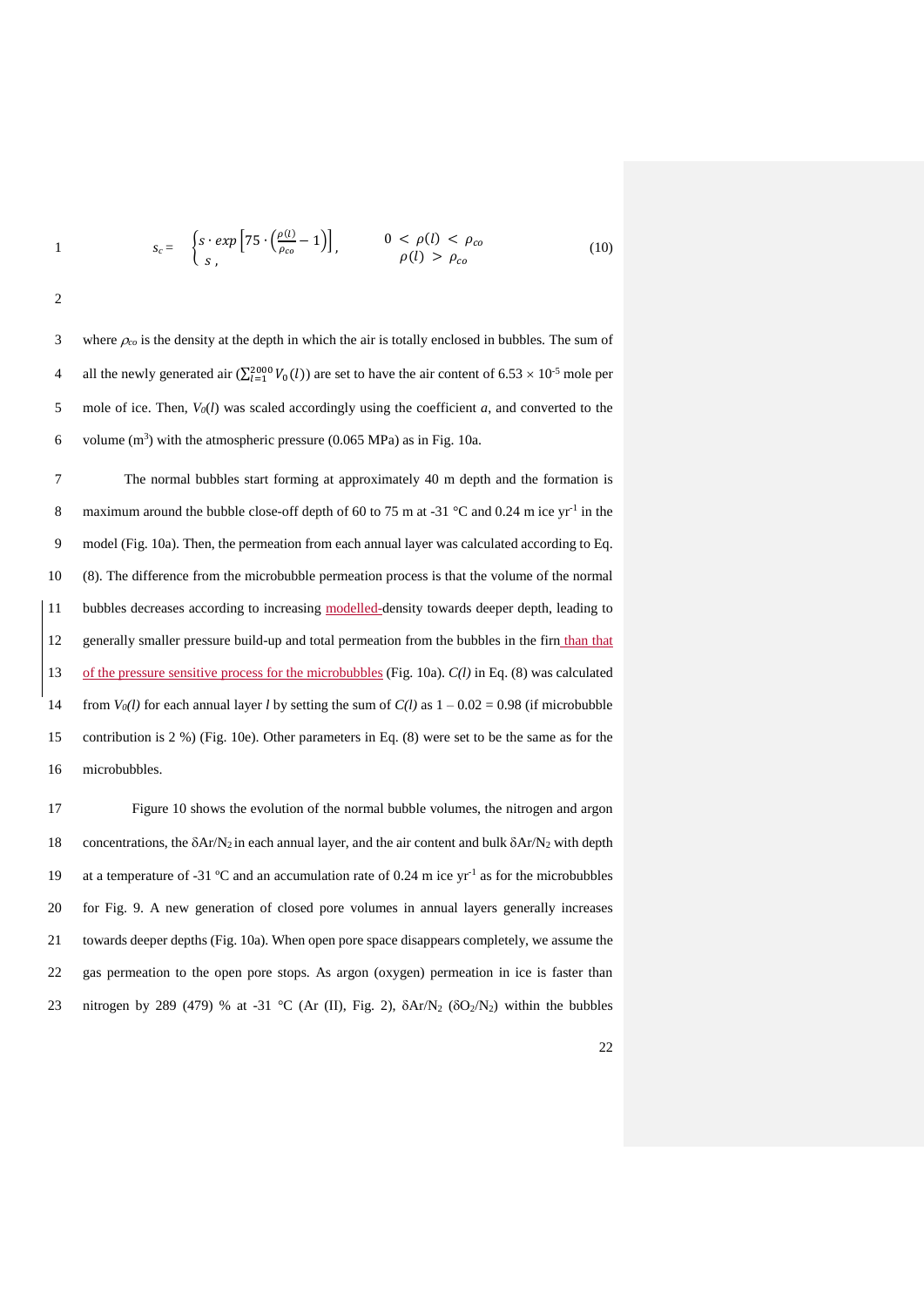decreases when the permeation proceeds. At the temperature of -31 ºC and accumulation rate 2 of 0.24 m ice yr<sup>1</sup>, the  $\delta$ Ar/N<sub>2</sub> depletion can reach about -5 ‰ for those bubbles formed at shallow depths (Fig. 10d). However, the amount of air contained in these bubbles is so small 4 (Fig. 10a) that the influence on the total  $\delta Ar/N_2$  is limited (Fig. 10e). The depth vs.  $\delta Ar/N_2$ 5 relationship of the total air from the normal bubbles (Fig. 10e) indicates that the total  $\delta A r/N_2$  reaches the minimum of -0.39 ‰ at the middle of the bubble close-off depth of 73.2 m. Then, 7 the total  $\delta$ Ar/N<sub>2</sub> increases to -0.29 ‰ as a large amount of ambient air with  $\delta$ Ar/N<sub>2</sub> = 0 is trapped in these depths (Fig. 10a,d,e).

#### **5.3 Total air in bubbles**

 The permeation models for the normal and microbubbles were run for various firn conditions with different surface temperatures, accumulation rates, and microbubble 13 contributions to investigate their effects on the  $\delta$ Ar/N<sub>2</sub> in the bubbles (Figs. 11 and Table 3). Resultant air content (i.e., nitrogen, argon, and oxygen) for each annual layer from the micro- and normal bubbles were added to calculate the combined effects of the accumulation rates and 16 temperatures on total  $\delta A r/N_2$  (Fig. 11). Results show that the normal bubbles experience only 17 limited  $\delta$ Ar/N<sub>2</sub> depletion (> -0.5‰) by the different temperatures or accumulation rates we 18 considered (Table 3). On the other hand,  $\delta A r/N_2$  in the microbubbles varies with temperatures through thickening of the firn, leading to higher pressures in the bubbles and longer duration exposed to the gas loss in the firn (Table 3). Higher accumulation rate with the same temperatures induces more depletion as it is primarily controlled by the changes in loading pressure (Figs. 11c and Table 3). As a result, the total Ar/N<sup>2</sup> generally reflects the variation 23 of  $\delta$ Ar/N<sub>2</sub> in the microbubbles ( $r = 0.95$ ; Table 3). Overall, the total  $\delta$ Ar/N<sub>2</sub> have higher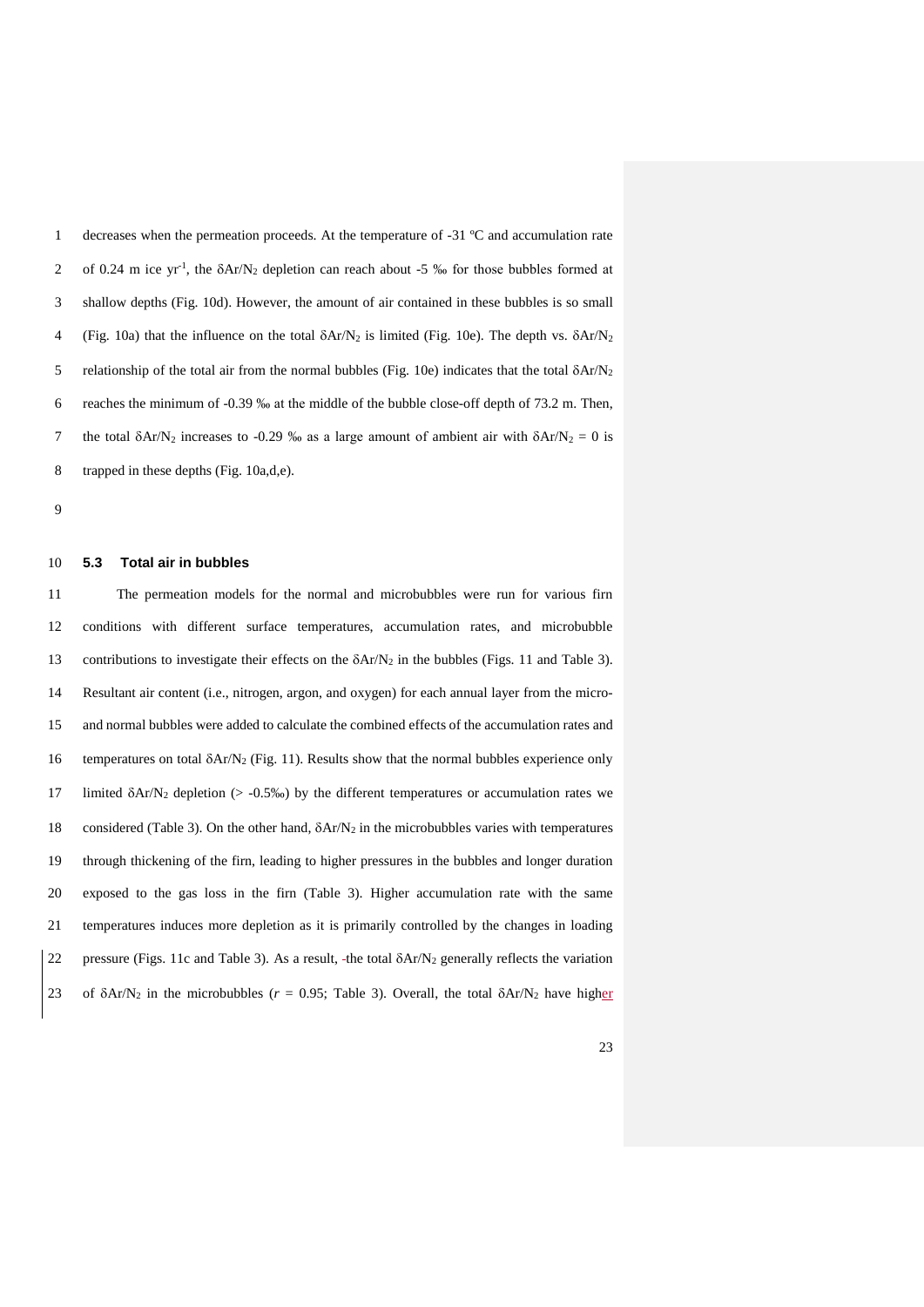1 correlation with temperatures  $(r = 0.97)$  than with accumulation ratesthat  $(r = 0.57)$  with 2 accumulation rates in the model (Table 3).

3 The modeled  $\delta A r/N_2$  agrees with the observed  $\delta A r/N_2$  corrected for the post-coring 4 fractionation within their uncertainty ranges (Table 2). Extremely cold temperature in Dome 5 Fuji with low accumulation rate induces a long duration (274 years) of the bubble exposed to 6 the permeation in the firn, leading to a large depletion of  $\delta A r/N_2$  of the microbubbles and so in 7 the total air (Table 3). The variations of  $\delta A r/N_2$  in normal bubbles are limited, and clearly 8 microbubbles (or the pressure sensitive process) play a critical role for the variation of  $\delta A r/N_2$ 9 in ice cores. The Ar/N<sup>2</sup> minima in the firn ranges from -14 ‰ to -83 ‰ depending on the 10 temperatures and accumulation rates. The most depleted  $\delta A r/N_2$  with a temperature of -30 °C 11 and accumulation rate of 0.2 m ice  $yr^{-1}$  in Fig. 11c capture the highly depleted observation-12 based estimates of  $\delta A r/N_2$  in NGRIP ice core (Fig. 8e). As the normal bubble process alone 13 does not produce such depleted values in the firn (Fig. 11a), the observed highly-depleted 14  $\delta$ Ar/N<sub>2</sub> (Fig. 8e) is an evidence for the involvement of the microbubble process (or pressure 15 sensitive process). The total  $\delta A r/N_2$  at the bubble close-off depth increases to less depleted 16 values from the minimum owing to the rapid inclusion of the ambient air (Fig. 11c).

The calculated dependencies of the  $\delta$ Ar/N<sub>2</sub> variations on the temperature (0.24 ‰ °C<sup>-17</sup> 18 <sup>1</sup> for an accumulation rate of 0.25 m ice yr<sup>-1</sup>) and accumulation rate (-0.05 ‰ (0.01 m ice yr<sup>-1</sup>) 19  $\frac{1}{2}$  at -30 °C) with the 2 % microbubble contribution (Table 3) is lower than that of the observed 20 ones in GISP2 ice cores  $(0.72 \pm 0.1 \text{ % }^{\circ}C^{-1}$  and  $-0.58 \pm 0.09 \text{ % } (0.01 \text{ m ice yr}^{-1})^{-1})$ , 21 respectively. Considering a possibility of larger volume contributions on the pressure sensitive 22 process, we calculated the permeation model with microbubbles volume contributions from 23 0.3 % to 3 % to the total air. The 3 % microbubble contribution induces more depletion in the 24 total  $\delta$ Ar/N<sub>2</sub> (Fig. 11d). Also, the dependencies of  $\delta$ Ar/N<sub>2</sub> on temperatures and accumulation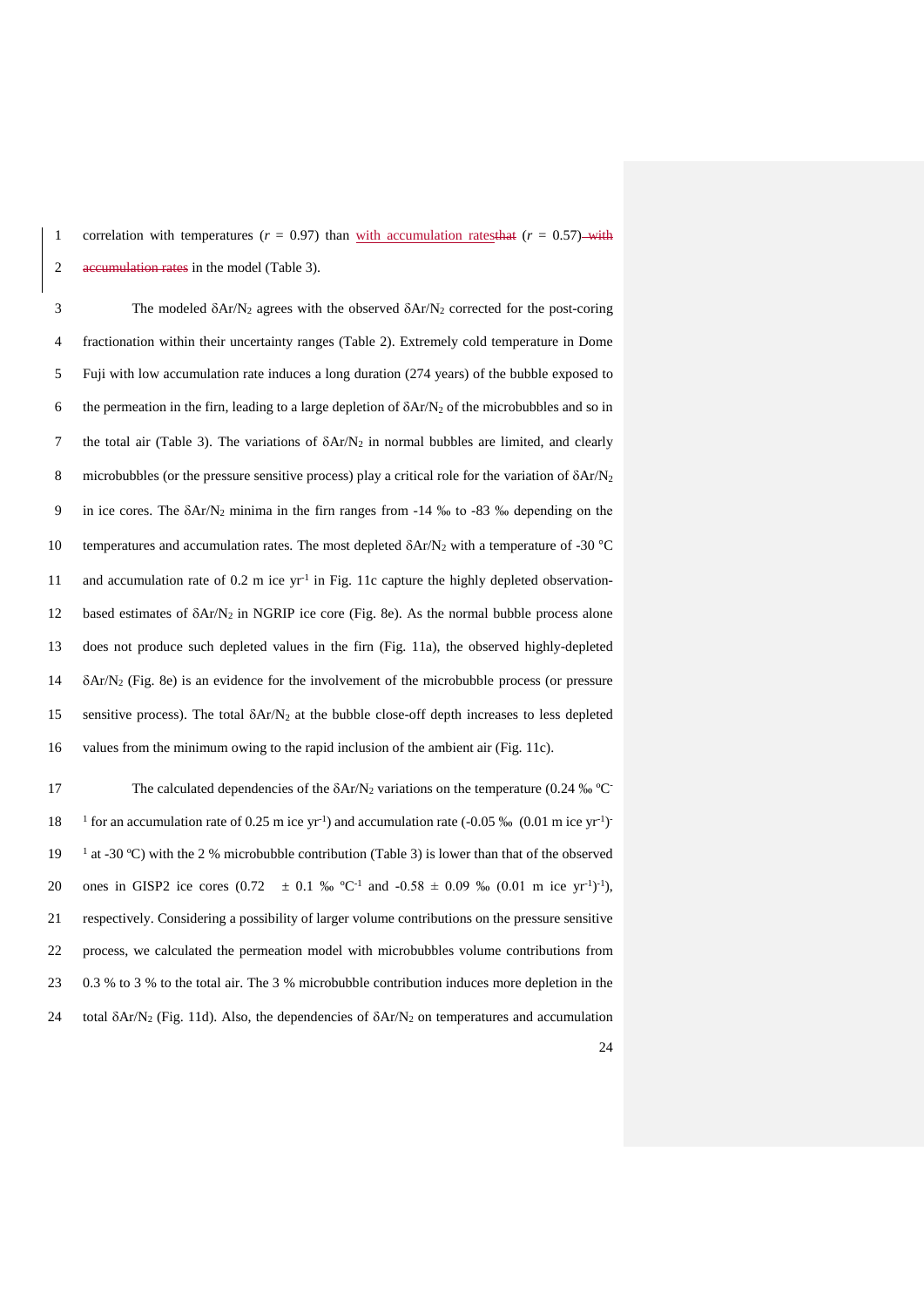1 rates linearly increase to 0.38 ‰  $^{\circ}C^{-1}$  with an accumulation rate of 0.25 m ice yr<sup>-1</sup>, and -0.11 ‰ 2 (0.01 m ice yr<sup>1</sup>)<sup>-1</sup> with a temperature at -30 °C, respectively. The fact that they are still lower 3 than those of the observations, indicates the involvements of larger air contents as microbubbles and/or normal bubbles influenced by the pressure sensitive process. This is plausible considering the inhomogeneity of firn (Hörhold et al., 2012) and resultant differential pressurization of bubbles.

 An evidence for the larger air involvement in the pressure sensitive process is the 8 significantly positive correlation between  $\delta A r/N_2$  and air contents over the past 6000 years in GIPS2 (Fig. 1). This correlation indicates that the bubble air was squeezed out before close-off resulting in smaller air contents when overloading pressure was higher, eventually inducing higher pressure in the bubbles and so enhanced Ar/N<sup>2</sup> depletions. This observation is also consistent with recent findings that abrupt increases of accumulation rate at abrupt warming 13 during the last glacial period induced reductions in air contents (Eicher et al., Climate of the 14 Past, submitted, 2015). In addition, artificial sintering of snow with higher pressure has been shown to contain much smaller air content than ice cores owing to the lack of time to develop spherical cavities by vapour transport (B. Stauffer, pers. comm., 2015). These lines of evidence indicate that higher overloading pressure at the lock-in-zone have impacts on normal as well as microbubbles. The inclusion of this process in the model is beyond the scope of the current paper, and we leave it for future studies.

 We also investigated the observed lags of the Ar/N<sup>2</sup> variations in GISP2 from the changes in the surface temperatures and accumulation rates by 68 and 38 years, respectively (Fig. 5). Presumably, the lags are introduced during the process of transferring surface temperature and accumulation rate signals into overloading pressure at the bubble close-off depths. Therefore, two transient simulations were conducted using a firn densification and heat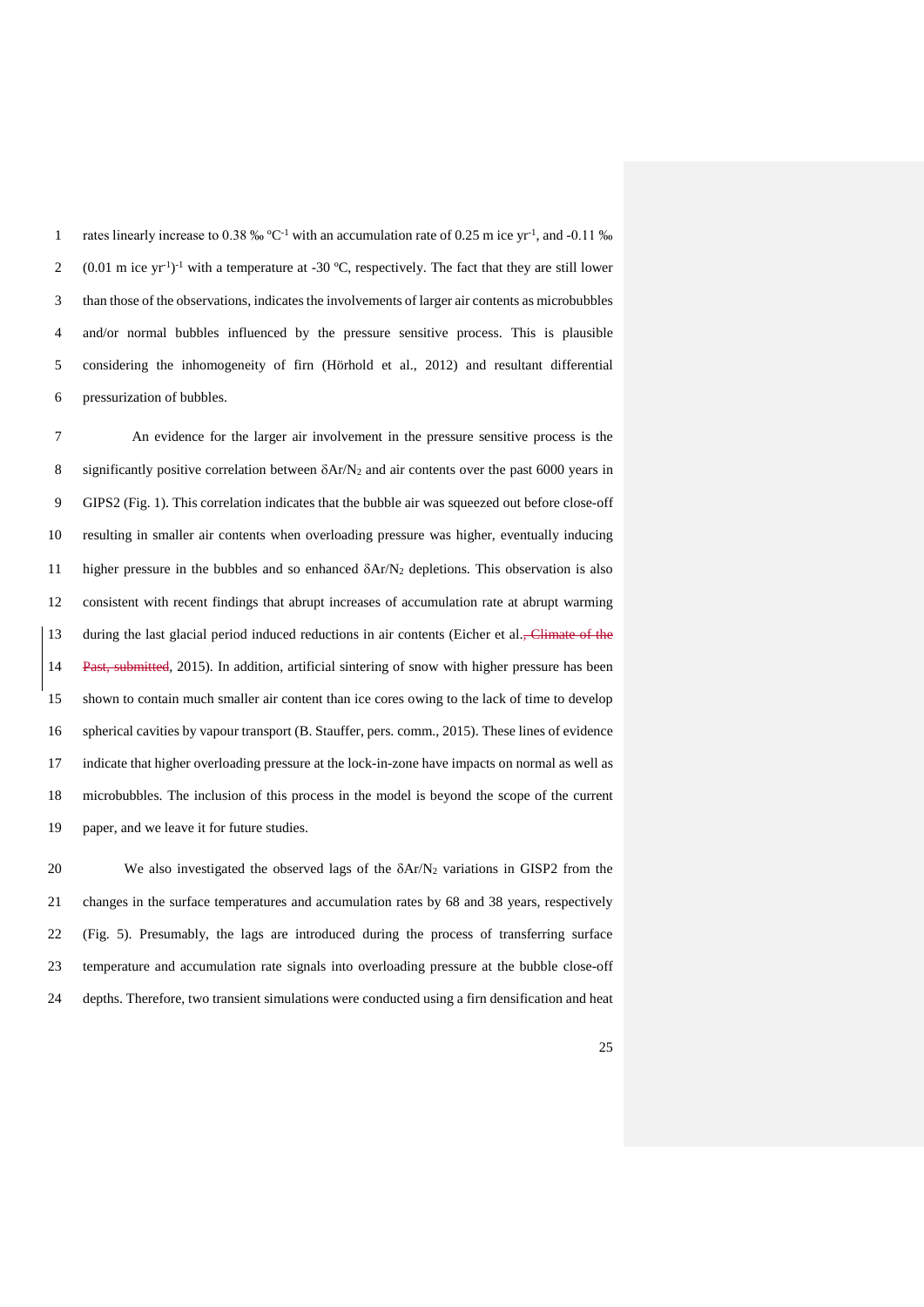diffusion model (Goujon et al., 2003). First, the model was run with a constant temperature (- 2 30 °C) and accumulation rate (0.2 m ice yr<sup>1</sup>) over thousands of years to reach an equilibrium state. Then, surface temperature and accumulation rate anomalies of -35 °C and 0.26 m ice yr- <sup>1</sup> for 20 years were introduced, separately (Fig. 12a). The surface anomalies of the temperature 5 and accumulation rate were set to induce similar  $\delta A r/N_2$  changes by 3.5 ‰ from the relationship 6 obtained by the multiple linear regressions on the  $\delta$ Ar/N<sub>2</sub> of GISP2.

 We found that the surface temperature anomaly takes 20 years to reach the minimum temperature at the bubble close-off depth (Fig. 12b). The cooling induces maximum firn thickening after 56 years. The accumulation rate anomaly also induces firn thickening with an 11-year lag (Fig. 12c). Overloading pressures at the bubble close-off depth reach similar maximum values with 85- and 21-year lags from the surface temperature and accumulation rate anomalies, respectively (Fig. 12d). Apparently, the surface temperature anomaly takes longer to reach the maximum increase in the overloading pressure than that of the accumulation rate anomaly, which is consistent with the observation (68 and 38 years, respectively). The accumulation rate anomaly is almost instantaneously but increasingly felt by the bubble close- off depth through overloading pressure, compared to the temperature anomaly that takes decades to reach the bubble close-off depth. In addition, we note that similar magnitudes of the overloading pressure anomalies were induced by the temperature and accumulation rate anomalies (Fig. 12d). Therefore, we conclude that the overloading pressure is the carriers of the 20 surface temperature and accumulation rate signals, linking the  $\delta A r/N_2$  variations through the permeation.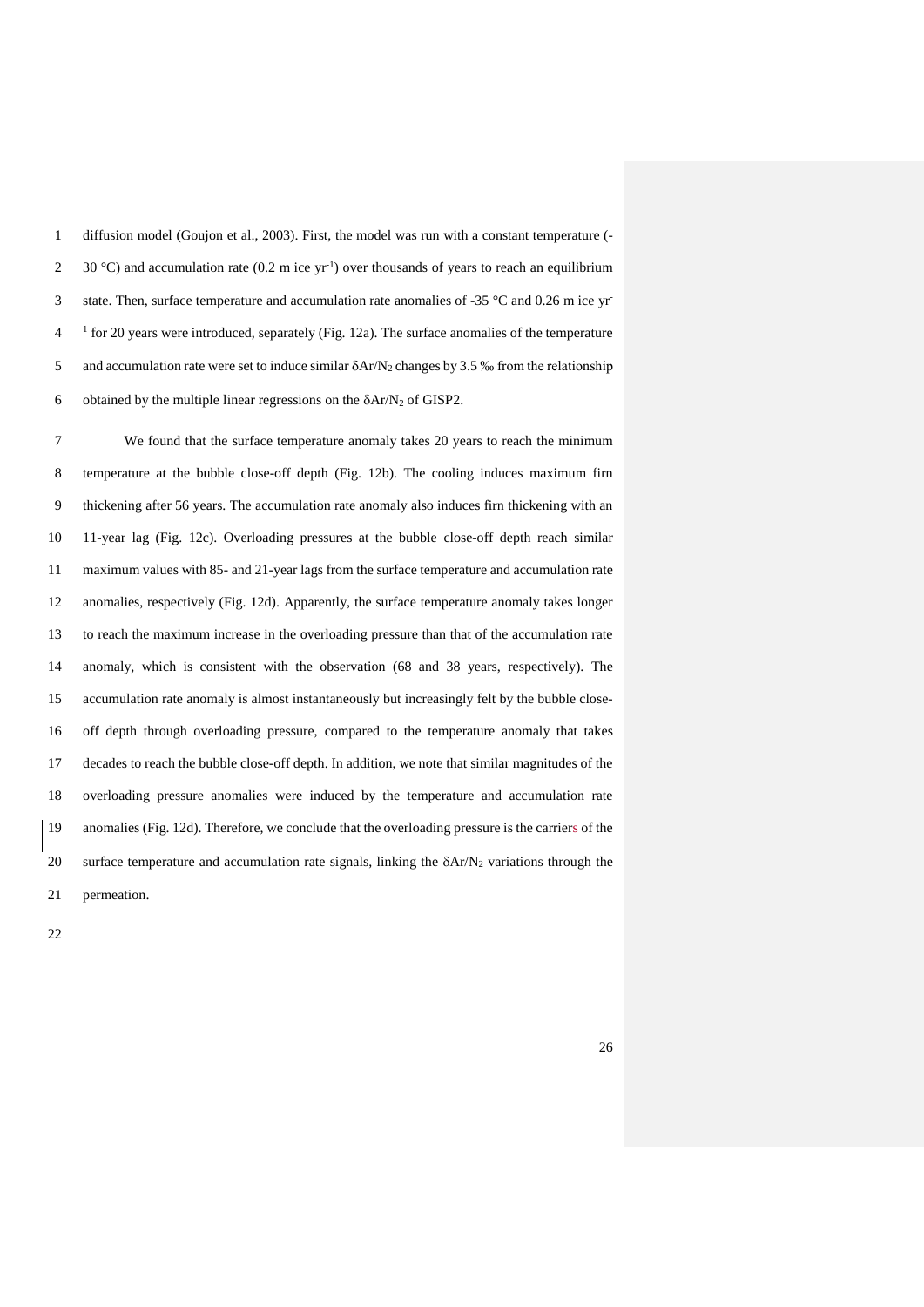## **6 Discussions**

2 The processes responsible for the  $\delta$ Ar/N<sub>2</sub> variations should also play similar roles on 3 the variations of  $\delta O_2/N_2$  in ice cores but with larger magnitudes owing to the larger permeability of oxygen (Bender et al., 1995;Huber et al., 2006;Severinghaus and Battle, 2006;Battle et al., 5 2011). In earlier studies, causes of the  $\delta O_2/N_2$  variation were attributed on the metamorphisms of surface snow induced by local insolation changes (Bender, 2002;Kawamura et al., 2007). The altered snow properties remain until the snow reaches the bubble close-off depth and affects the preferential oxygen loss (Bender, 2002). Our work demonstrates that the permeation processes in the firn can be induced by changes in the surface temperature and the accumulation 10 rate through the changes in overloading pressure, indicating a possibility that the  $\delta O_2/N_2$  variations in the orbital scale are also a result of the surface temperature and accumulation rate 12 changes. It is We noted that  $\delta A r/N_2$  in GISP2 also shows a significant positive correlation ( $r =$  0.38, *p* < 0.001 after linear detrending) with the air content (Kobashi et al., 2008b) over the past 14 6000 years, indicating a similar link between  $\delta O_2/N_2$  and air content in the orbital time scale (Raynaud et al., 2007;Lipenkov et al., 2011). As the time scale we considered in this study is different from the orbital scale variation, other mechanisms may play a role in controlling the  $\delta O_2/N_2$  variations in ice cores. However, the mechanisms discussed here must be considered in future studies.

 Although the gas permeation from ice is generally believed to be a mass independent process (no effects on isotopes), there is some evidence of isotopic fractionation (Bender et al., 1995;Severinghaus et al., 2003;Severinghaus and Battle, 2006;Kobashi et al., 2008b;Severinghaus et al., 2009;Battle et al., 2011). In particular, poor quality ice cores often 23 exhibit isotope fractionation (e.g,  $\delta^{18}$ O and  $\delta^{40}$ Ar) with highly depleted  $\delta O_2/N_2$  or  $\delta Ar/N_2$ (Bender et al., 1995;Severinghaus et al., 2009). This mass dependent fractionation is explained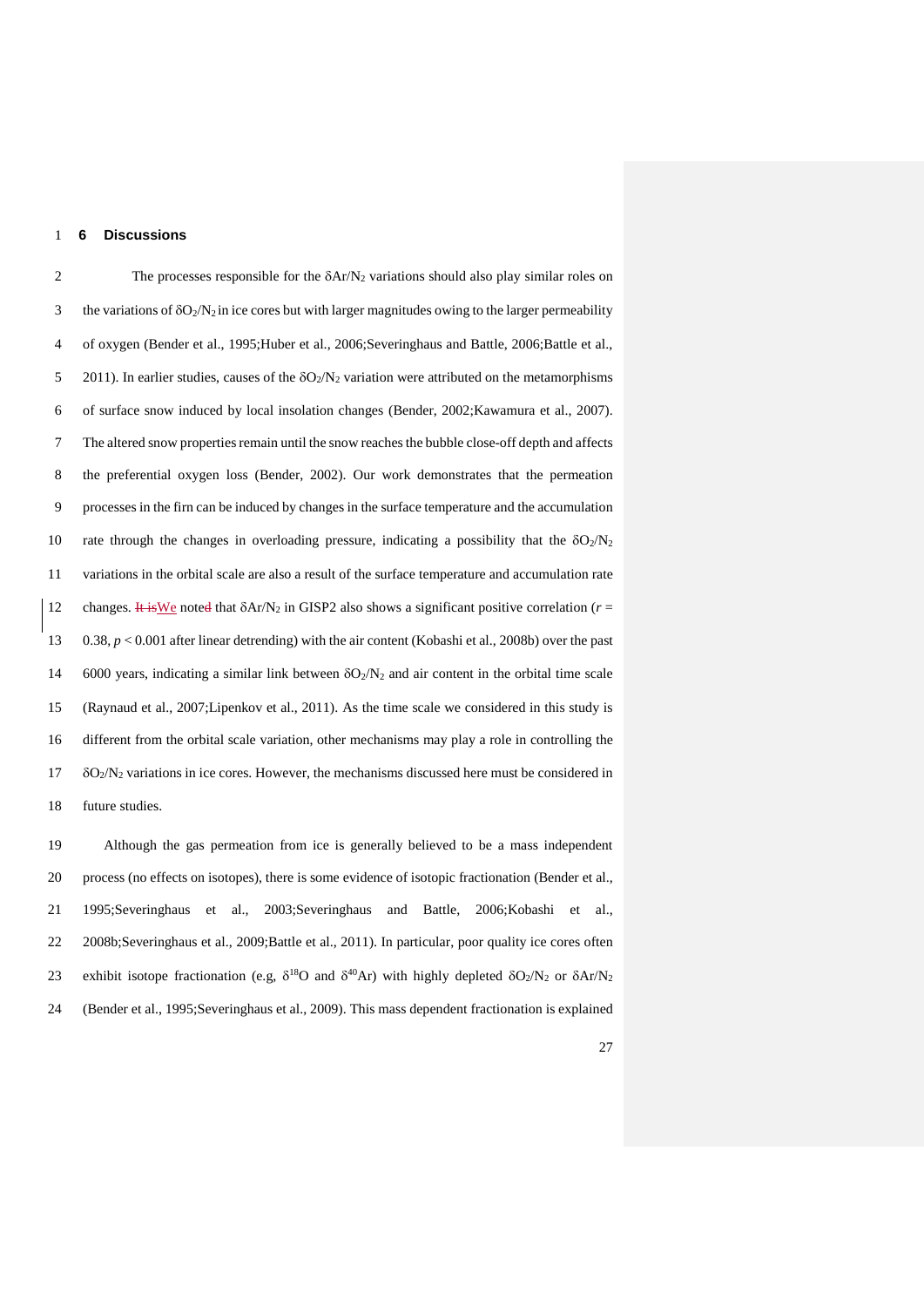by the existence of micro-cracks in poor quality ice samples that permit a relatively large air flow. On the other hand, slowly occurring gas permeations through ice crystals in good quality ice cores (e.g, NGRIP, GISP2, and Dome Fuji) appear to have small or non-existent effects on isotopes (Kobashi et al., 2008b;Suwa and Bender, 2008b). As small mass dependent 5 fractionation of  $\delta^{15}N$  and  $\delta^{40}Ar$  during the gas loss are similar to the gravitational fractionation (Kobashi et al., 2008b), the removal of the gravitational components also cancels the post- coring isotopic fractionation. As a result, the estimated temperature gradients in the firn are little affected by the gas loss (Kobashi et al., 2008b).

Another sign of isotopic fractionation during the gas loss is  $\delta^{40}$ Ar enrichment in ice cores, which produces calculated temperature gradients in the firn to be lower than expected from firn modeling (Kobashi et al., 2010;Kobashi et al., 2011;Kobashi et al., 2015). The systematically higher  $\delta^{40}$ Ar is believed to be caused by processes during the bubble close-off, but so far no clear evidence has been found in firn air studies (Huber et al., 2006;Severinghaus and Battle, 14 2006) except  $\delta^{18}$ O of O<sub>2</sub> (Battle et al., 2011). If the enrichment of  $\delta^{40}$ Ar occurs in the firn, it 15 should be correlated with  $\delta A r/N_2$ . Therefore, the corrections for the  $\delta^{40}A r$  enrichment have been 16 applied using  $\delta$ Ar/N<sub>2</sub> (Kobashi et al., 2010;Kobashi et al., 2011;Kobashi et al., 2015) or  $\delta$ Kr/Ar (Severinghaus et al., 2003)), or a constant value (Orsi, 2013;Kobashi et al., 2015). All these methods of correction generate similar surface temperature histories (Kobashi et al., 2010;Kobashi et al., 2015). Another possible causes for the systematic offset are related to the standardizations to the atmosphere (in this case both nitrogen and argon isotopes can be affected.), or methodological differences during the extraction from ice samples (Kobashi et al., 2008b). In these cases, a constant shift should be a better solution.

 Some uncertainties remain regarding the bubble air pressures for the modelling of post coring fractionation. First, Lipenkov (2000) reported that bubble air pressure increases toward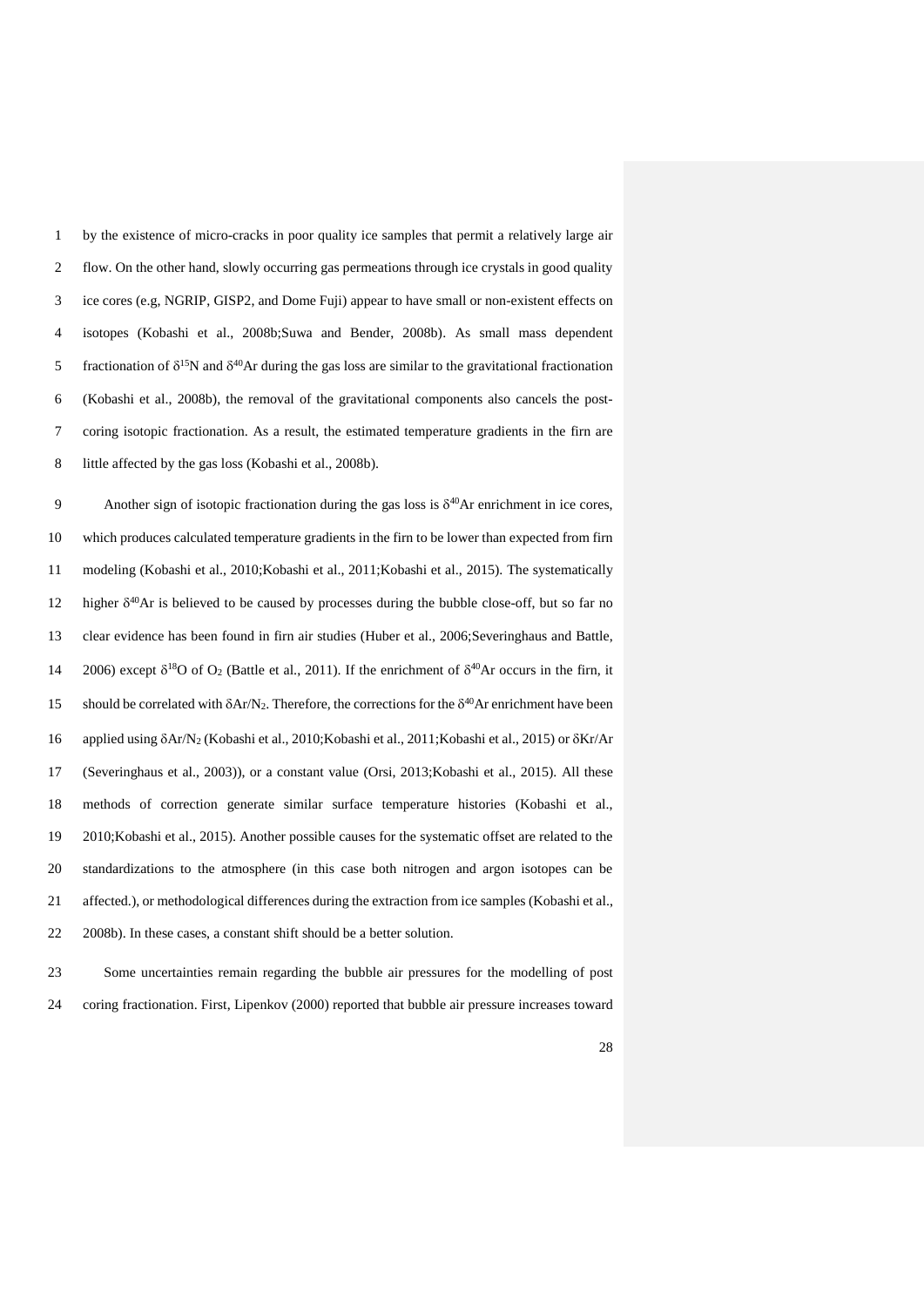1 deeper depth through the increase of ice loads, which should have induced a decrease in  $\delta A r/N_2$ 2 toward deeper depth. However, the  $\delta A r/N_2$  data do not exhibit any trends with depth (Fig. 7), indicating that some other processes (e.g, changes in bubble diameters, *S/V*, and relaxation of ice after coring especially at depth deeper than 300 m (Gow and Williamson, 1975)) may have cancelled the depth effect. At even deeper depths where the bubbles exist as clathrate, the pressure between ice and clathrate boundaries can be estimated from the dissociation pressures of clathrates, and it should be independent of depth (Ikeda-Fukazawa et al., 2005). In the future studies, it would be necessary to consider changes in each parameters in ice cores and investigate post-coring fractionation. Second, we identified that overloading pressure at the bubble close-off depth plays an important role in the post bubble close-off fractionation in the firn. These pressure anomalies should also remain in ice cores, and play some roles for the post 12 coring fractionation. For example, the relationship of  $\delta A r/N_2$  with temperatures and accumulate rates in GISP2 may have overestimated by the imprints of differential post coring fractionations owing to the different bubble pressures induced by temperatures and accumulation rates at the time of the bubble close-off. Of course, the imprints of the post-coring fractionation increase if the duration of storage is longer at warmer temperatures, emphasizing the need for colder storage temperatures and the timing of measurements to recover the original signals.

18 For future studies on  $\delta A r/N_2$  or  $\delta O_2/N_2$  in ice cores, the following suggestions should be taken into account. First, the solubility and diffusivity of argon, oxygen, and nitrogen in ice are not well constrained (Salamatin et al., 2001;Ikeda-Fukazawa et al., 2005;Bereiter et al., 21 2014). As precise  $\delta A r / N_2$  or  $\delta O_2 / N_2$  data from various ice cores are building up, the reanalyses from these cores could provide stronger constraints on the permeability. Second, although  $23 \delta Ar/N_2$  is less susceptible to the post coring gas loss than  $\delta O_2/N_2$ , we have shown that ice core 24 preservation is critical to retrieve the original  $\delta$ Ar/N<sub>2</sub> signals. To preserve original signals, ice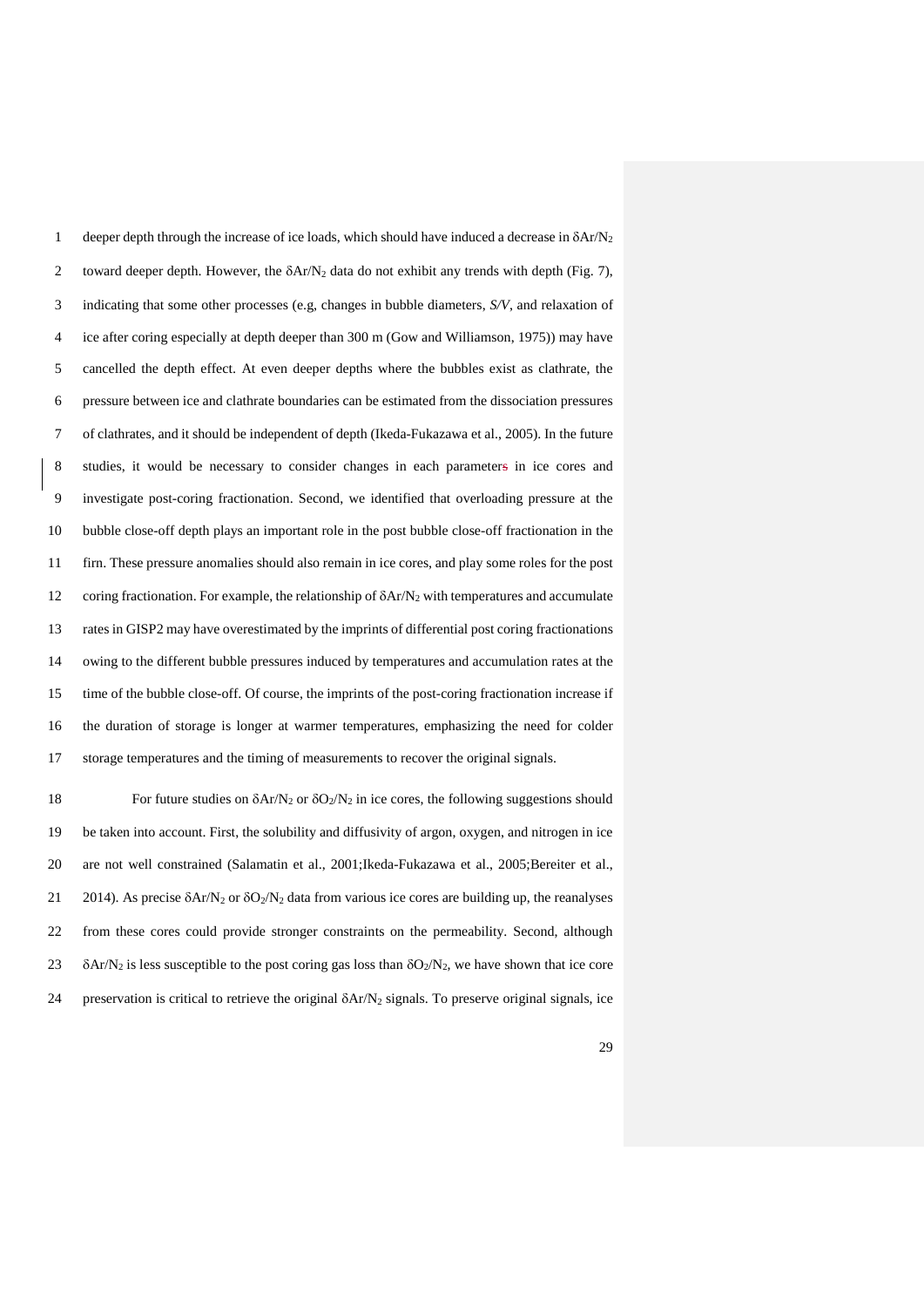1 cores need to be stored in low temperatures (ideally  $\lt$  -50 °C) (Ikeda-Fukazawa et al., 2005;Bereiter et al., 2009;Landais et al., 2012), and/or to be analysed soon after the coring. Third, we also found that the use of large ice samples (600-700 g) for each analysis reduced the 4 noise in  $\delta O_2/N_2$  and  $\delta Ar/N_2$  substantially (Headly, 2008), compared to the data from smaller samples in GISP2 (Suwa and Bender, 2008b). This observation emphasizes the importance of samples sizes. Fourth, observations on the bubbles in the firn and ice cores, especially on the microbubbles (e.g., numbers, volume contributions, pressure, and gas composition) are lacking, which are critical for further advances in understanding of permeation in the firn and ice cores. 9 Fifth, we have shown that  $\delta A r/N_2$  could be estimated from local temperatures and accumulation rates. Therefore, combined with nitrogen and argon isotopes, it may be possible to retrieve the 11 information of past temperatures and accumulation rates from  $\delta A r/N_2$  in ice cores. Finally, the high resolution analyses (10-20 years) provided key observations for the effects of the accumulation rates and temperatures on the permeation, which warrants further similar studies along with surface temperature reconstructions.

#### **7 Conclusions**

 Gas fractionation after bubble close-off in the firn is complex and associated processes are poorly understood, especially in ice cores. In this study, we investigated the gas permeation 19 processes in the firn and ice cores using high resolution  $\delta A r/N_2$  data from GISP2, NGRIP, and 20 Dome Fuji ice cores for the past few millennia. We found that  $\delta A r/N_2$  on the gas-age in the GISP2 ice core is significantly negatively correlated with the accumulation rate and positively with air contents over the past 6000 years. Further, the precise surface temperatures (Kobashi et al., 2011) and accumulation rates (Alley et al., 1997;Cuffey and Clow, 1997) over the past 24 4000 years from the GISP2 ice core have nearly equal controls on the  $\delta A r/N_2$  variations over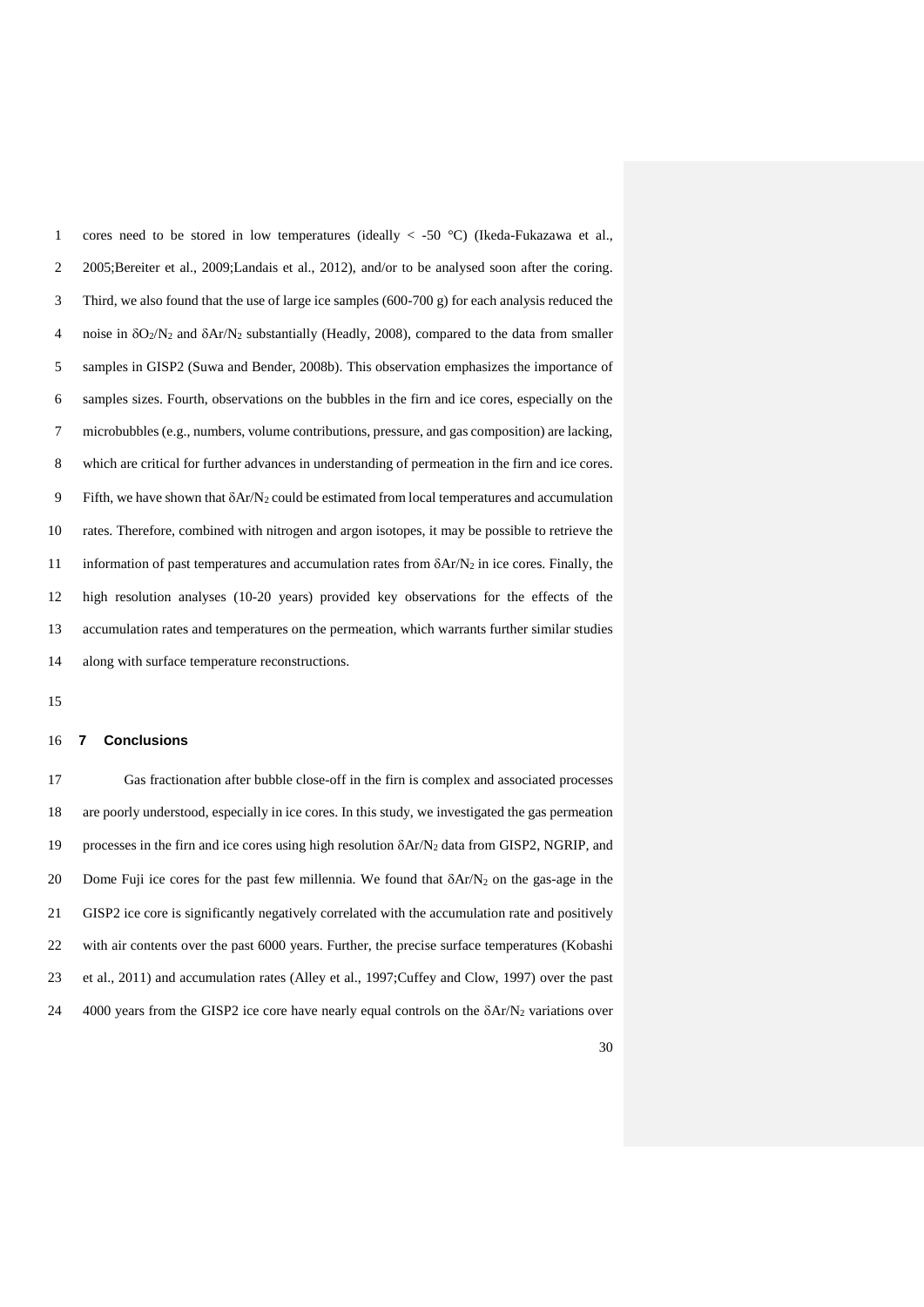1 the past 4000 years with the sensitivities of 0.72 (‰ °C<sup>-1</sup>) and -0.58 (‰ (0.01 m ice yr<sup>-1</sup>)<sup>-1</sup>). To 2 understand the processes of the  $\delta A r/N_2$  fractionation, we applied a permeation model (Ikeda- Fukazawa et al., 2005), in which air in the bubbles leak out by steric diffusion through ice crystals, driven by the pressure gradients between the bubbles and the atmosphere. The permeation model in the firn was applied considering two processes on the bubbles, "pressure sensitive process (e.g., microbubbles)" and "normal bubble process". Microbubbles are believed to form near the surface. Therefore, by the time when the microbubbles reach the bubble close-off depth, they develop pressures as high as overloading ice pressure that are strongly associated with changes in the accumulation rates at surface. Several lines of evidences indicate that the pressure sensitive process occur on a larger air fraction than that only from the microbubbles. On the other hand, the normal bubbles develop slightly higher pressures than that of the atmosphere at the bubble close-off depth such that the permeation in the firn islimited 13 ( $>$  -0.5 ‰). The model also indicates that  $\delta$ Ar/N<sub>2</sub> of the microbubbles is negatively correlated with changes in accumulation rates through increases in the overloading pressures, although it underestimates the magnitude observed in GISP2 ice core. Colder temperatures are found to induce more depletions in Ar/N<sup>2</sup> through higher overloading pressure (thicker firn) and longer exposure time to the permeation, which explains a larger depletion in Dome Fuji ice core. Further understanding of the gas permeation processes in the firn may lead to a new tool to estimate the past accumulation rates and/or surface temperature.

#### **Acknowledgements.**

22 We appreciate are grateful to G. Hargreaves at US. National Ice Core Laboratory and J.P. Steffensen at Center for Ice and Climate, S. Kipfstuhl at Alfred Wegener Institute, S. Fujita at National Institute of Polar Research for supplying ice core information. We thank T. Uchida,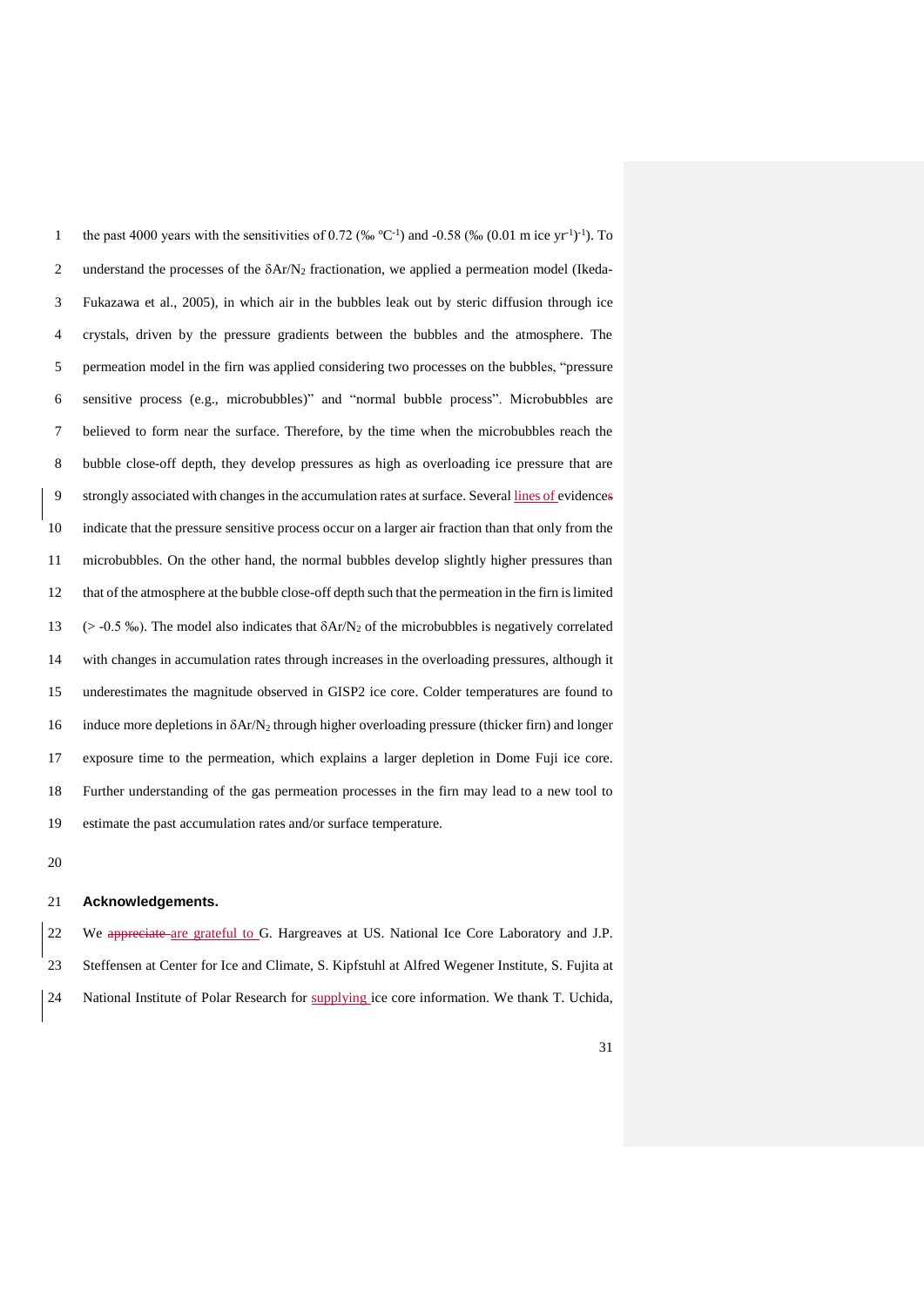| $\mathbf{1}$ | and B. Vinther for discussion, and R. Spahni for help on firn modeling. This project is supported |
|--------------|---------------------------------------------------------------------------------------------------|
| 2            | by KAKENHI 23710020, 25740007, 22221002, 21221002, and 21671001, and EU Marie Curie               |
| 3            | Fellowship for T. Kobashi. The NGRIP and Dome Fuji ice cores were analyzed at National            |
| 4            | Institute of Polar Research by T. Kobashi supported by the Senshin-project and NIPR ice core      |
| .5           | center. The GISP2 ice core was analyzed by T. Kobashi at Scripps Institution of Oceanography,     |
| 6            | suported by J. Severinghaus. The early version of the paper was written when T. Kobashi was       |
| 7            | visiting the Centre for Ice and Climate (CIC), University of Copenhagen in spring 2015 hosted     |
| 8            | by T. Blunier and B. Vinther. Finally, we thank two annonemous reviewers, whose comments          |
| 9            | substantially improved this manuscript.                                                           |

## **References**

- 12 Ahn, J., and Brook, E. J.: Atmospheric  $CO<sub>2</sub>$  and climate on millennial time scales during the last glacial period, Science, 322, 83-85, 2008.
- Ahn, J., Headly, M., Wahlen, M., Brook, E. J., Mayewski, P. A., and Taylor, K. C.: CO<sup>2</sup> 15 diffusion in polar ice: observations from naturally formed CO<sub>2</sub> spikes in the Siple Dome (Antarctica) ice core, J. Glaciol., 54, 685-695, 2008.
- Alley, R. B., Shuman, C. A., Meese, D. A., Gow, A. J., Taylor, K. C., Cuffey, K. M., Fitzpatrick,
- J. J., Grootes, P. M., Zielinski, G. A., Ram, M., Spinelli, G., and Elder, B.: Visual-stratigraphic
- dating of the GISP2 ice core: Basis, reproducibility, and application, J. Geophys. Res.-Oceans, 102, 26367-26381, 1997.
- Aydin, M., S. Montzka, M. Battle, M. Williams, W. J. De Bruyn, J. Butler, K. Verhulst, C.
- Tatum, B. Gun, and D. Plotkin, Post-coring entrapment of modern air in some shallow ice cores
- collected near the firn-ice transition: evidence from CFC-12 measurements in Antarctic firn air
- and ice cores, Atmos. Chem. Phys., 10, 5135-5144, 2010.
- Battle, M., Severinghaus, J., Sofen, E., Plotkin, D., Orsi, A., Aydin, M., Montzka, S., Sowers,
- T., and Tans, P.: Controls on the movement and composition of firn air at the West Antarctic
- Ice Sheet Divide, Atmos. Chem. Phys., 11, 11007-11021, 2011.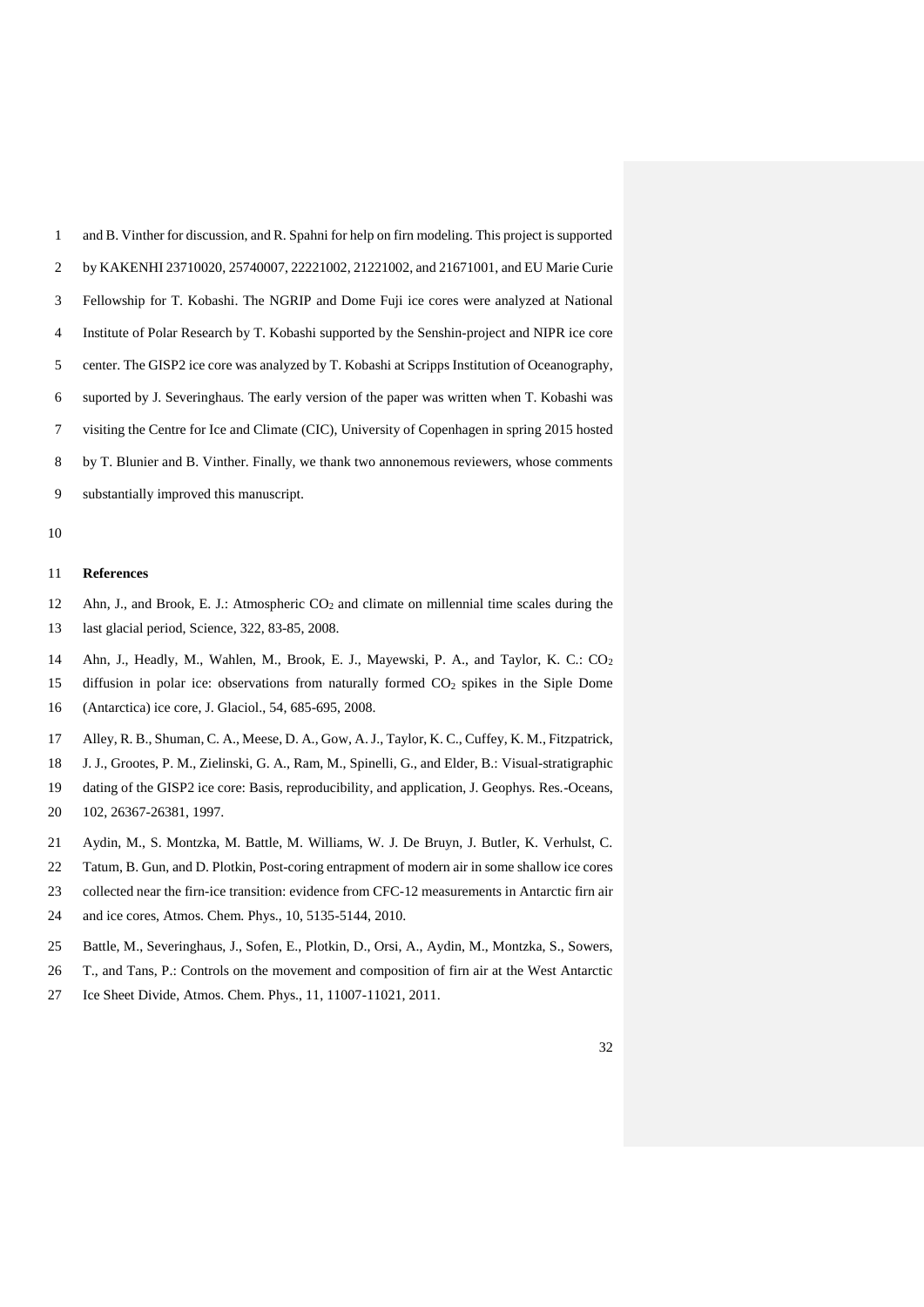- Bendel, V., Ueltzhöffer, K. J., Freitag, J., Kipfstuhl, S., Kuhs, W. F., Garbe, C. S., and Faria, S.
- H.: High-resolution variations in size, number and arrangement of air bubbles in the EPICA DML (Antarctica) ice core, J. Glaciol., 59, 972-980, 2013.
- 
- Bender, M., Sowers, T., and Lipenkov, V.: On the Concentrations of O2, N2, and Ar in Trapped
- Gases from Ice Cores, J. Geophys. Res.-Atomos., 100, 18651-18660, 1995.
- Bender, M. L.: Orbital tuning chronology for the Vostok climate record supported by trapped
- gas composition, Earth Planet. Sc. Lett., 204, 275-289, 2002.
- 8 Bereiter, B., Schwander, J., Lüthi, D., and Stocker, T. F.: Change in CO<sub>2</sub> concentration and
- O2/N<sup>2</sup> ratio in ice cores due to molecular diffusion, Geophys. Res. Lett., 36, L05703,
- 10.1029/2008GL036737, 2009.
- 11 Bereiter, B., Fischer, H., Schwander, J., and Stocker, T.: Diffusive equilibration of  $N_2$ ,  $O_2$  and
- CO<sup>2</sup> mixing ratios in a 1.5-million-years-old ice core, The Cryosphere, 8, 245-256, 2014.
- Craig, H., Horibe, Y., and Sowers, T.: Gravitational separation of gases and isotopes in polar ice caps, Science, 242, 1675-1678, 1988.
- Cuffey, K. M., and Clow, G. D.: Temperature, accumulation, and ice sheet elevation in central
- Greenland through the last deglacial transition, J. Geophys. Res.-Oceans, 102, 26383-26396, 1997.
- Dahl-Jensen, D., Gundestrup, N. S., Miller, H., Watanabe, O., Johnsen, S. J., Steffensen, J. P.,
- Clausen, H. B., Svensson, A., and Larsen, L. B.: The NorthGRIP deep drilling programme, Ann.
- Glaciol., 35, 1-4, 2002.
- Eicher, O., Baumgartner, M., Schilt, A., Schmitt, J., Schwander, J., Stocker, T. J., H. Fischer,
- Climatic and insolation control on the high-resolution total air content in the NGRIP ice core,
- 23 Clim. Past .Discuss., submitted 11, 5509-5548, 2015.
- 24 Enting, I. G.: On the use of smoothing splines to filter CO<sub>2</sub> data, J. Geophys. Res.-Atomos., 92, 10977-10984, 1987.
- Fujita, S., Okuyama, J., Hori, A., and Hondoh, T.: Metamorphism of stratified firn at Dome
- Fuji, Antarctica: A mechanism for local insolation modulation of gas transport conditions
- during bubble close off, J. Geophys. Res.-Earth, 114, F03023, doi:10.1029/2008JF001143,
- 2009.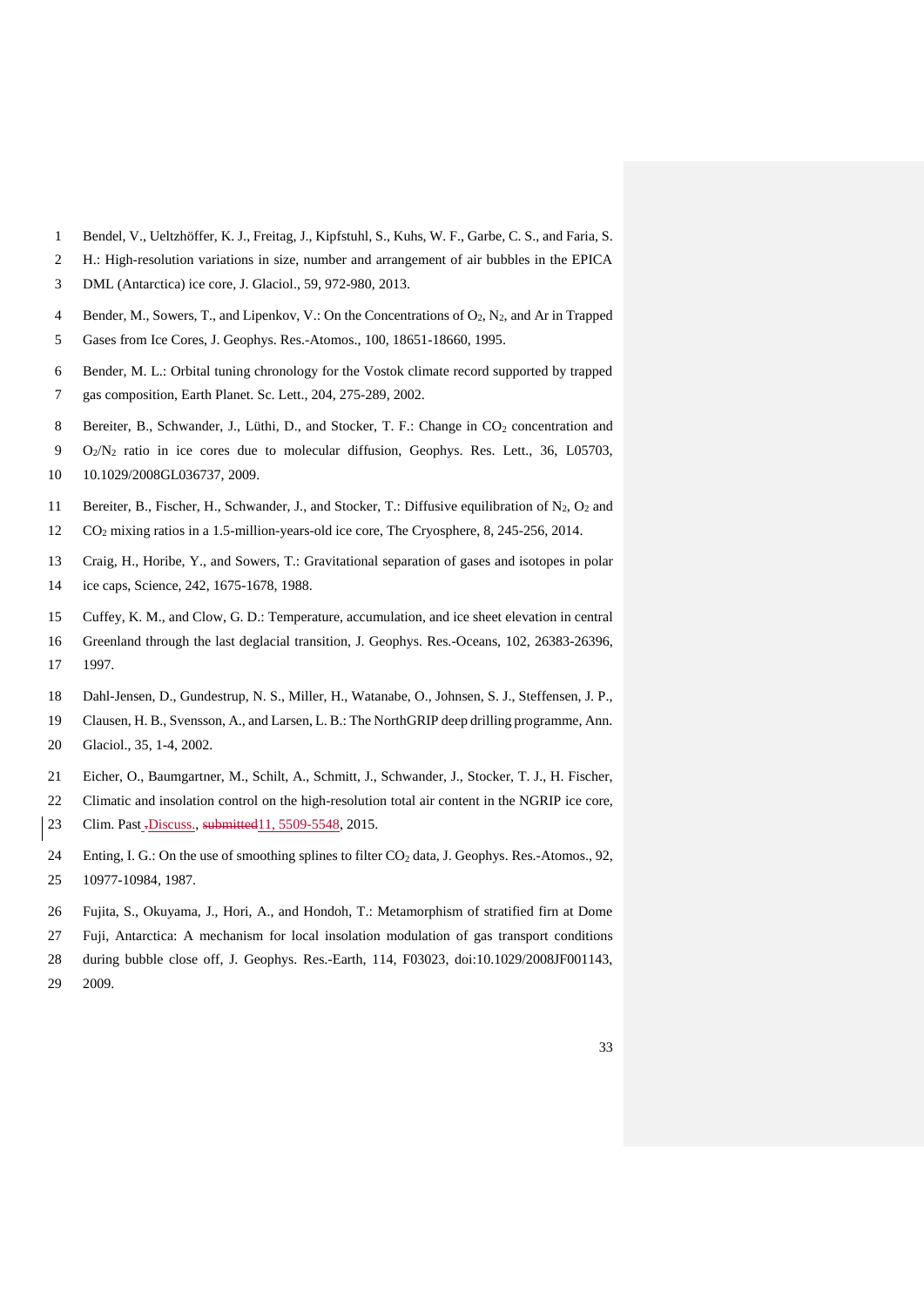- Gkinis, V., Simonsena, S. B., Buchardta, S. L., White, J. W. C., and Vinther, B. M.: Water
- isotope diffusion rates from the NorthGRIP ice core for the last 16,000 years Glaciological
- and paleoclimatic implications, Quaternary Sci. Rev., 405, 132–141, 2014.
- Goujon, C., Barnola, J. M., and Ritz, C.: Modeling the densification of polar firn including heat
- diffusion: Application to close-off characteristics and gas isotopic fractionation for Antarctica
- and Greenland sites, J. Geophys. Res.-Atomos., 108, 4792, doi:10.1029/2002JD003319, 2003.
- Gow, A. J., Meese, D. A., Alley, R. B., Fitzpatrick, J. J., Anandakrishnan, S., Woods, G. A.,
- and Elder, B. C.: Physical and structural properties of the Greenland Ice Sheet Project 2 ice core: A review, J. Geophys. Res.-Oceans, 102, 26559-26575, 1997.
- Gow, A., and Williamson, T.: Gas inclusions in the Antarctic ice sheet and their glaciological significance, J. Geophys. Res., 80, 5101-5108, 1975.
- Headly, M. A.: Krypton and xenon in air trapped in polar ice cores: paleo-atmospheric
- measurements for estimating past mean ocean temperature and summer snowmelt frequency,
- Ph.D., University of California, San Diego, La Jolla, 247 pp., 2008.
- Herron, M. M., and Langway, C. C.: Firn densification: an empirical model, J. Glaciol., 25, 373-385, 1980.
- Hörhold, M. W., Laepple, T., Freitag, J., Bigler, M., Fischer, H., and Kipfstuhl, S.: On the impact of impurities on the densification of polar firn, Earth Planet. Sc. Lett., 325-326, 93-99,
- 2012.
- Huber, C., Beyerle, U., Leuenberger, M., Schwander, J., Kipfer, R., Spahni, R., Severinghaus,
- J. P., and Weiler, K.: Evidence for molecular size dependent gas fractionation in firn air derived
- from noble gases, oxygen, and nitrogen measurements, Earth Planet. Sc. Lett., 243, 61-73, 2006.
- 23 Ikeda-Fukazawa, T., Hondoh, T., Fukumura, T., Fukazawa, H., and Mae, S.: Variation in  $N_2/O_2$
- ratio of occluded air in Dome Fuji antarctic ice, J. Geophys. Res.-Atomos., 106, 17799-17810, 2001.
- Ikeda-Fukazawa, T., Kawamura, K., and Hondoh, T.: Mechanism of molecular diffusion in ice crystals, Mol. Simult., 30, 973-979, 2004.
- Ikeda-Fukazawa, T., Fukumizu, K., Kawamura, K., Aoki, S., Nakazawa, T., and Hondoh, T.:
- Effects of molecular diffusion on trapped gas composition in polar ice cores, Earth Planet. Sc.
- Lett., 229, 183-192, 2005.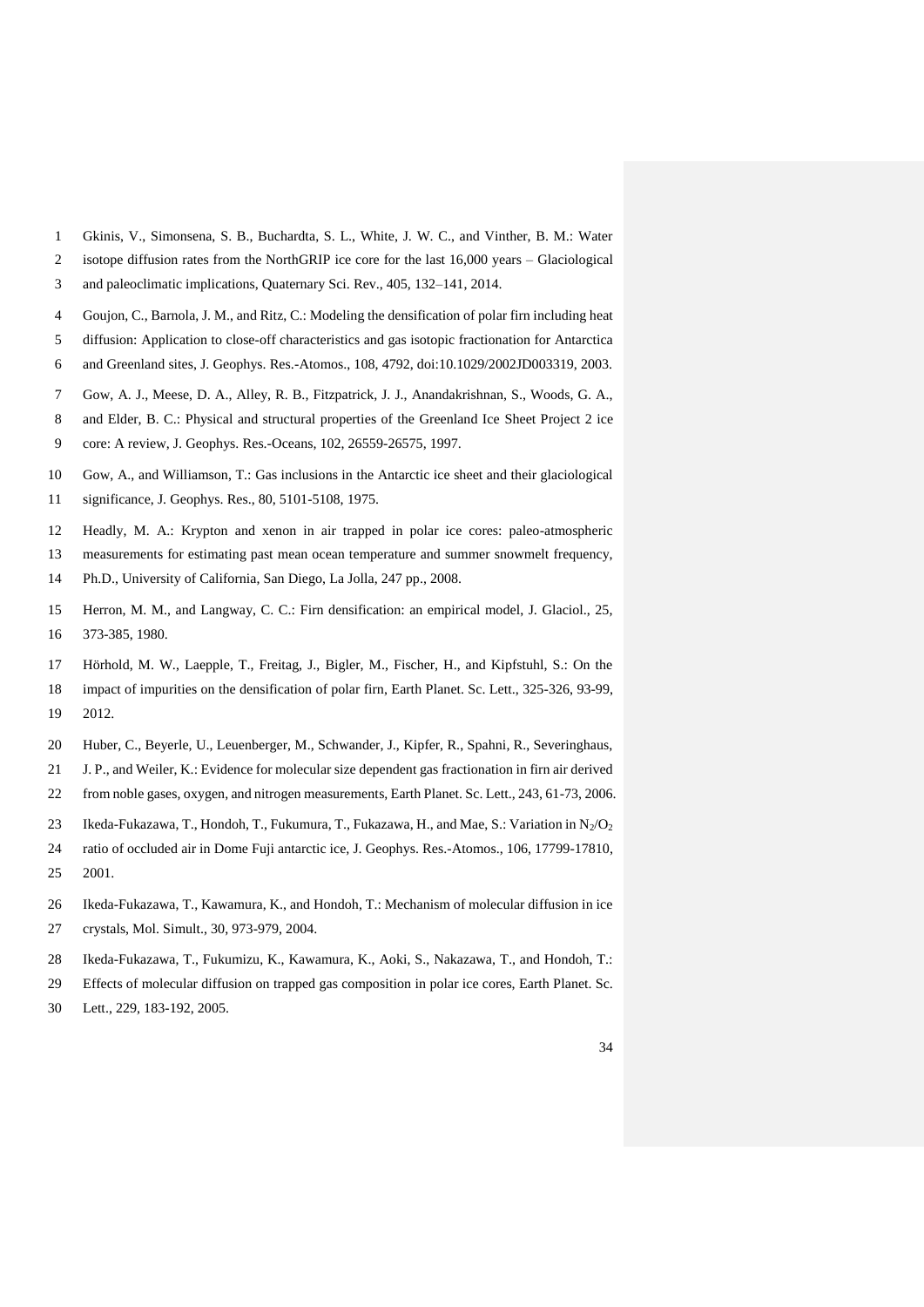- Ikeda-Fukazawa, T., and Kawamura, K.: Effects of ions on dynamics of ice surface, Chem.
- Phys. Lett., 417, 561-565, 2006.
- Ikeda, T., Fukazawa, H., Mae, S., Pepin, L., Duval, P., Champagnon, B., Lipenkov, V. Y., and
- Hondoh, T.: Extreme fractionation of gases caused by formation of clathrate hydrates in Vostok
- Antarctic ice, Geophys. Res. Lett., 26, 91-94, 1999.
- Ito, H., and Minobe, S.: Data analysis for meteorology and physical oceanography,
- Meteorological Research Note, 233, Meteorological Society of Japan, 263 pp., 2010.
- Kawamura, K., Severinghaus, J. P., Ishidoya, S., Sugawara, S., Hashida, G., Motoyama, H.,
- Fujii, Y., Aoki, S., and Nakazawa, T.: Convective mixing of air in firn at four polar sites, Earth
- Planet. Sc. Lett., 244, 672-682, 2006.
- Kawamura, K., Parrenin, F., Lisiecki, L., Uemura, R., Vimeux, F., Severinghaus, J. P., Hutterli,
- M. A., Nakazawa, T., Aoki, S., and Jouzel, J.: Northern Hemisphere forcing of climatic cycles in Antarctica over the past 360,000 years, Nature, 448, 912-916, 2007.
- Kobashi, T., Severinghaus, J., Brook, E. J., Barnola, J. M., and Grachev, A.: Precise timing and
- characterization of abrupt climate change 8,200 years ago from air trapped in polar ice,
- Quarternary Science Reviews, 26, 1212-122, doi:10.1016/j-quascirev.2007.1001.1009, 2007.
- Kobashi, T., Severinghaus, J. P., and Barnola, J. M.: 4±1.5 ºC abrupt warming 11,270 years ago
- identified from trapped air in Greenland ice, Earth Planet. Sc. Lett., 268, 397-407, 2008a.
- Kobashi, T., Severinghaus, J. P., and Kawamura, K.: Argon and nitrogen isotopes of trapped
- air in the GISP2 ice core during the Holocene epoch (0-11,600 B.P.): Methodology and
- implications for gas loss processes, Geochim. Cosmochim. Ac., 72, 4675-4686, 2008b.
- Kobashi, T., Severinghaus, J. P., Barnola, J. M., Kawamura, K., Carter, T., and Nakaegawa, T.:
- Persistent multi-decadal Greenland temperature fluctuation through the last millennium,
- Climatic Change, 100, 733-756, 2010.
- Kobashi, T., Kawamura, K., Severinghaus, J. P., Barnola, J.-M., Nakaegawa, T., Vinther, B.
- M., Johnsen, S. J., and Box, J. E.: High variability of Greenland surface temperature over the
- past 4000 years estimated from trapped air in an ice core, Geophys. Res. Lett., 38,
- doi:10.1029/2011GL049444, 2011.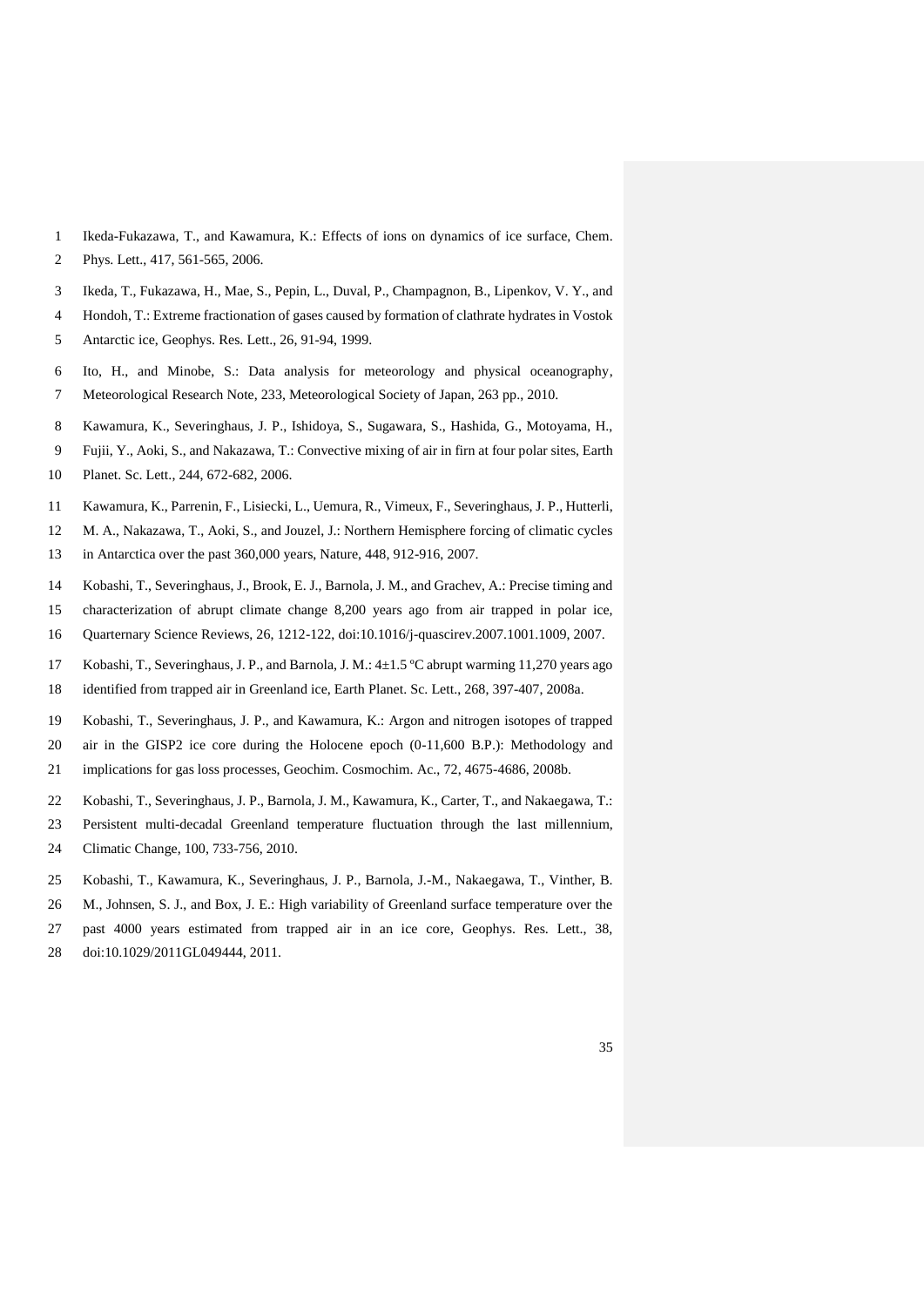- Kobashi, T., Shindell, D. T., Kodera, K., Box, J. E., Nakaegawa, T., and Kawamura, K.: On the
- origin of Greenland temperature anomalies over the past 800 years, Clim. Past, 9, 583-596, 2013.
- Kobashi, T., J. Box, B. Vinther, K. Goto‐Azuma, T. Blunier, J. White, T. Nakaegawa, and C.
- Andresen, Modern solar maximum forced late twentieth century Greenland cooling, Geophys.
- Res. Lett., 42, 5992-5999, 2015.
- Landais, A., Dreyfus, G., Capron, E., Pol, K., Loutre, M., Raynaud, D., Lipenkov, V. Y.,
- Arnaud, L., Masson-Delmotte, V., and Paillard, D.: Towards orbital dating of the EPICA Dome
- C ice core using δO 2/N 2, Clim. Past, 8, 191-203, 2012.
- Lipenkov, V. Y.: Air bubbles and air-hydrate crystals in the Vostok ice core, Physics of Ice Core Records, 327-358, 2000.
- Lipenkov, V. Y., Raynaud, D., Loutre, M., and Duval, P.: On the potential of coupling air
- 13 content and  $O_2/N_2$  from trapped air for establishing an ice core chronology tuned on local
- insolation, Quaternary Sci. Rev., 30, 3280-3289, 2011.
- Lomonaco, R., Albert, M., and Baker, I.: Microstructural evolution of fine-grained layers
- through the firn column at Summit, Greenland, J. Glaciol., 57, 755-762, 2011.
- Matzl, M., and Schneebeli, M.: Measuring specific surface area of snow by near-infrared photography, J. Glaciol., 52, 558-564, 2006.
- Mitchell, L. E., Buizert, C., Brook, E. J., Breton, D. J., Fegyveresi, J., Baggenstos, D., Orsi, A.,
- Severinghaus, J., Alley, R. B., Albert, M., Rhodes, R. H., McConnell, J. R., Sigl, M., Maselli,
- O., Gregory, S., and Ahn, J.: Observing and modeling the influence of layering on bubble
- trapping in polar firn, J. Geophys. Res.-Atomos., 120, 2558–2574, 10.1002/2014JD022766, 2015.
- Orsi, A. J.: Temperature reconstruction at the West Antarctic Ice Sheet Divide, for the last
- millennium from the combination of borehole temperature and inert gas isotope measurements,
- Ph.D. Thesis, University of California, San Diego, La Jolla, CA, 243 pp., 2013.
- Petit, J. R., Jouzel, J., Raynaud, D., Barkov, N., Barnola, J., Basile, I., Bender, M., Chappellaz,
- J., Davis, M., and Delaygue, G.: Climate and atmospheric history of the past 420,000 years
- from the Vostok ice core, Antarctica, Nature, 399, 429-436, 1999.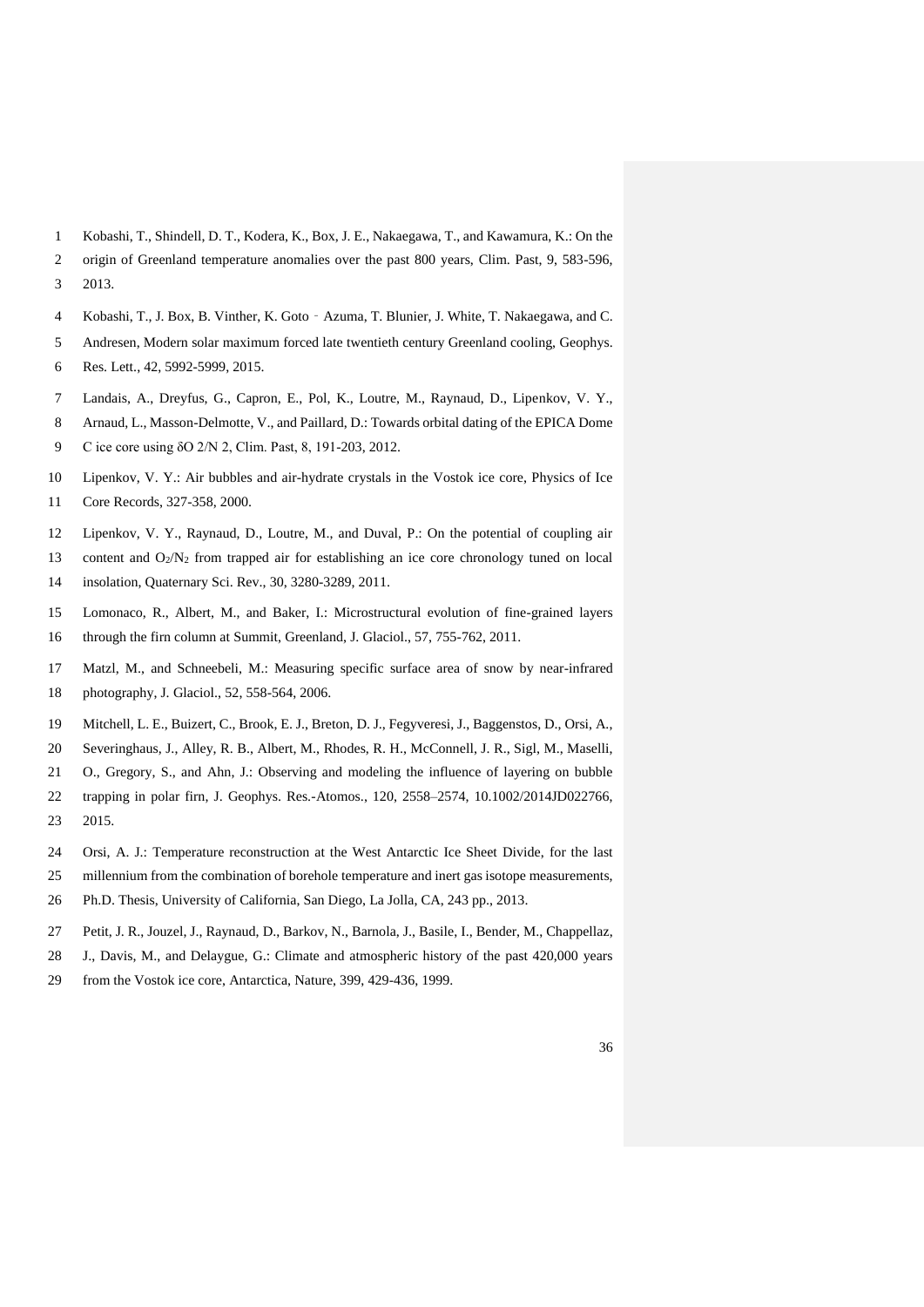- Raynaud, D., Lipenkov, V., Lemieux-Dudon, B., Duval, P., Loutre, M. F., and Lhomme, N.:
- The local insolation signature of air content in Antarctic ice. A new step toward an absolute dating of ice records, Earth Planet. Sc. Lett., 261, 337-349, 2007.
- Salamatin, A. N., Lipenkov, V. Y., Ikeda-Fukazawa, T., and Hondoh, T.: Kinetics of air–
- hydrate nucleation in polar ice sheets, J. Cryst. Growth, 223, 285-305, 2001.
- Schwander, J.: The transformation of snow to ice and the occlusion of gases, in: Glaciers and
- Ice Sheets, edited by: Oeschger, H., C. C. Langway Jr., John Wiley, New York, 53-67, 1989.
- Schwander, J., Barnola, J. M., Andrie, C., Leuenberger, M., Ludin, A., Raynaud, D., and
- Stauffer, B.: The age of the air in the firn and the ice at Summit, Greenland, J. Geophys. Res.-
- Atmos., 98, 2831-2838, 1993.
- Schwander, J., Sowers, T., Barnola, J. M., Blunier, T., Fuchs, A., and Malaize, B.: Age scale of
- the air in the summit ice: Implication for glacial-interglacial temperature change, J. Geophys.
- Res.-Atomos., 102, 19483-19493, 1997.
- Seierstad, I. K., Abbott, P. M., Bigler, M., Blunier, T., Bourne, A. J., Brook, E., Buchardt, S.
- L., Buizert, C., Clausen, H. B., Cook, E., Dahl-Jensen, D., Davies, S. M., Guillevic, M., Johnsen,
- S. J., Pedersen, D. S., Popp, T. J., Rasmussen, S. O., Severinghaus, J., Svensson, A., and Vinther,
- B. M.: Consistently dated records from the Greenland GRIP, GISP2 and NGRIP ice cores for
- the past 104 ka reveal regional millennial-scale δ18O gradients with possible Heinrich event
- imprint, Quaternary Sci. Rev., 106, 29-16, 10.1016/j.quascirev.2014.10.032, 2014.
- Severinghaus, J. P., Sowers, T., Brook, E. J., Alley, R. B., and Bender, M. L.: Timing of abrupt
- climate change at the end of the Younger Dryas interval from thermally fractionated gases in polar ice, Nature, 391, 141-146, 1998.
- 
- Severinghaus, J. P., Grachev, A., Luz, B., and Caillon, N.: A method for precise measurement
- of argon 40/36 and krypton/argon ratios in trapped air in polar ice with applications to past firn
- thickness and abrupt climate change in Greenland and at Siple Dome, Antarctica, Geochim.
- Cosmochim. Ac., 67, 325-343, 2003.
- Severinghaus, J. P., and Battle, M. O.: Fractionation of gases in polar lee during bubble close-
- off: New constraints from firn air Ne, Kr and Xe observations, Earth Planet. Sc. Lett., 244, 474- 500, 2006.
	-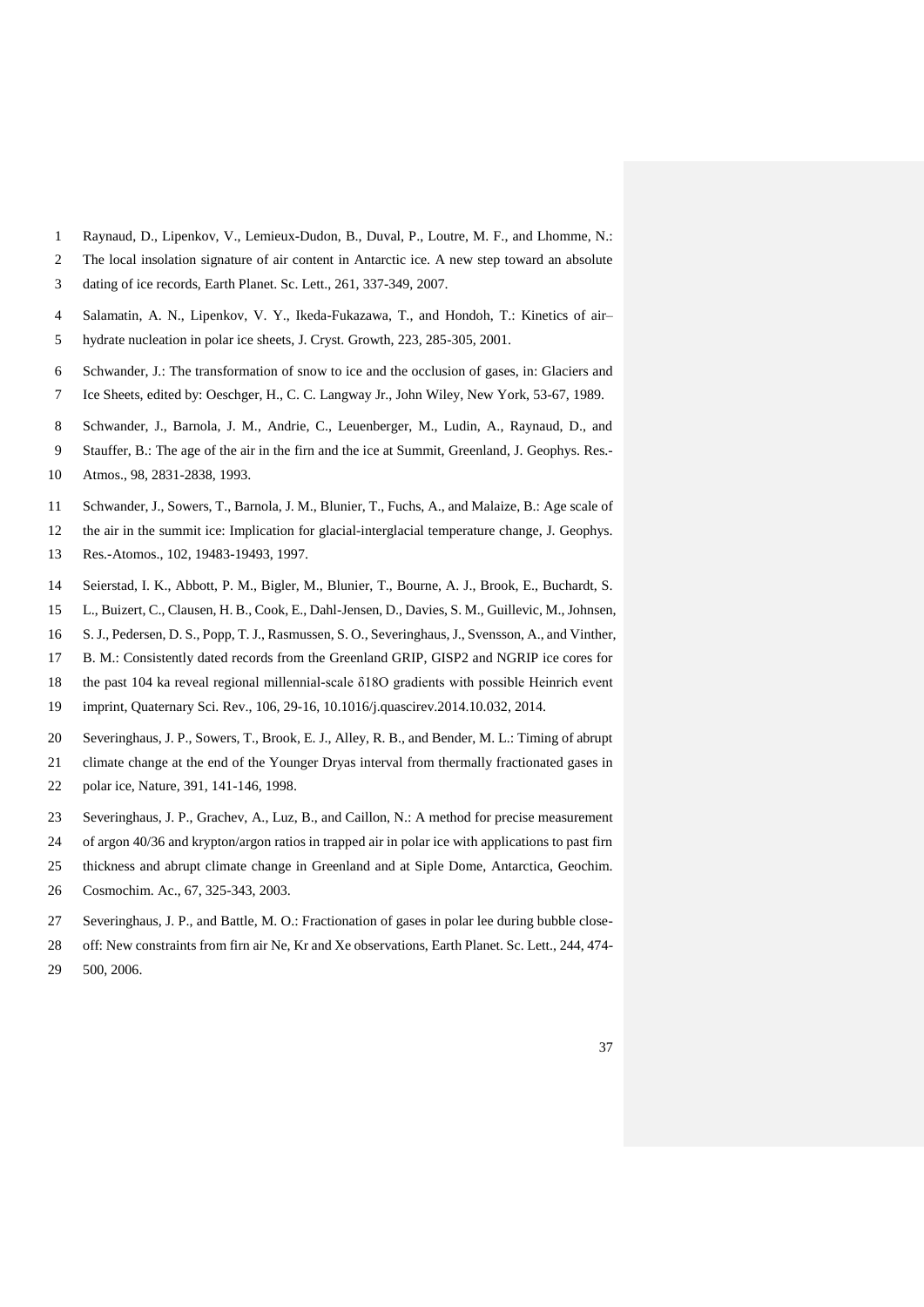- Severinghaus, J. P., Beaudette, R., Headly, M., Taylor, K., and Brook, E.: Oxygen-18 of O<sup>2</sup>
- records the impact of abrupt climate change on the terrestrial biosphere, Science, 324, 1431- 1434, 2009.
- Spahni, R., Schwander, J., Fluckiger, J., Stauffer, B., Chappellaz, J., and Raynaud, D.: The
- attenuation of fast atmospheric CH<sup>4</sup> variations recorded in polar ice cores, Geophys. Res. Lett.,
- 30, doi:10.1029/2003GL017093, 2003.
- Spahni, R., Chappellaz, J., Stocker, T. F., Loulergue, L., Hausammann, G., Kawamura, K.,
- Fluckiger, J., Schwander, J., Raynaud, D., Masson-Delmotte, V., and Jouzel, J.: Atmospheric
- methane and nitrous oxide of the late Pleistocene from Antarctic ice cores, Science, 310, 1317- 1321, 2005.
- Stuiver, M., Grootes, P. M., and Braziunas, T. F.: The GISP2 delta O-18 climate record of the past 16,500 years and the role of the sun, ocean, and volcanoes, Quaternary Res., 44, 341-354, 1995.
- 14 Suwa, M., and Bender, M. L.: Chronology of the Vostok ice core constrained by  $O_2/N_2$  ratios of occluded air, and its implication for the Vostok climate records, Quaternary Sci. Rev., 27,
- 1093-1106, 2008a.
- Suwa, M., and Bender, M. L.: O2/N2 ratios of occluded air in the GISP2 ice core, J. Geophys. Res.-Atomos., 113, D11119, 10.1029/2007JD009589, 2008b.
- Ueltzhöffer, K. J., Bendel, V., Freitag, J., Kipfstuhl, S., Wagenbach, D., Faria, S. H., and Garbe,
- C. S.: Distribution of air bubbles in the EDML and EDC (Antarctica) ice cores, using a new
- method of automatic image analysis, J. Glaciol., 56, 339-348, 2010.
- Vinther, B. M., Clausen, H. B., Johnsen, S. J., Rasmussen, S. O., Andersen, K. K., Buchardt, S.
- 23 L., Dahl Jensen, D., Seierstad, I. K., Siggaard Andersen, M. L., and Steffensen, J. P.: A
- synchronized dating of three Greenland ice cores throughout the Holocene, J. Geophys. Res.-
- Atomos., 111, 10.1029/2005JD006921, 2006.
- Vinther, B. M., Buchardt, S. L., Clausen, H. B., Dahl-Jensen, D., Johnsen, S. J., Fisher, D. A.,
- Koerner, R. M., Raynaud, D., Lipenkov, V., Andersen, K. K., Blunier, T., Rasmussen, S. O.,
- Steffensen, J. P., and Svensson, A. M.: Holocene thinning of the Greenland ice sheet, Nature, 461, 385-388, 2009.
	-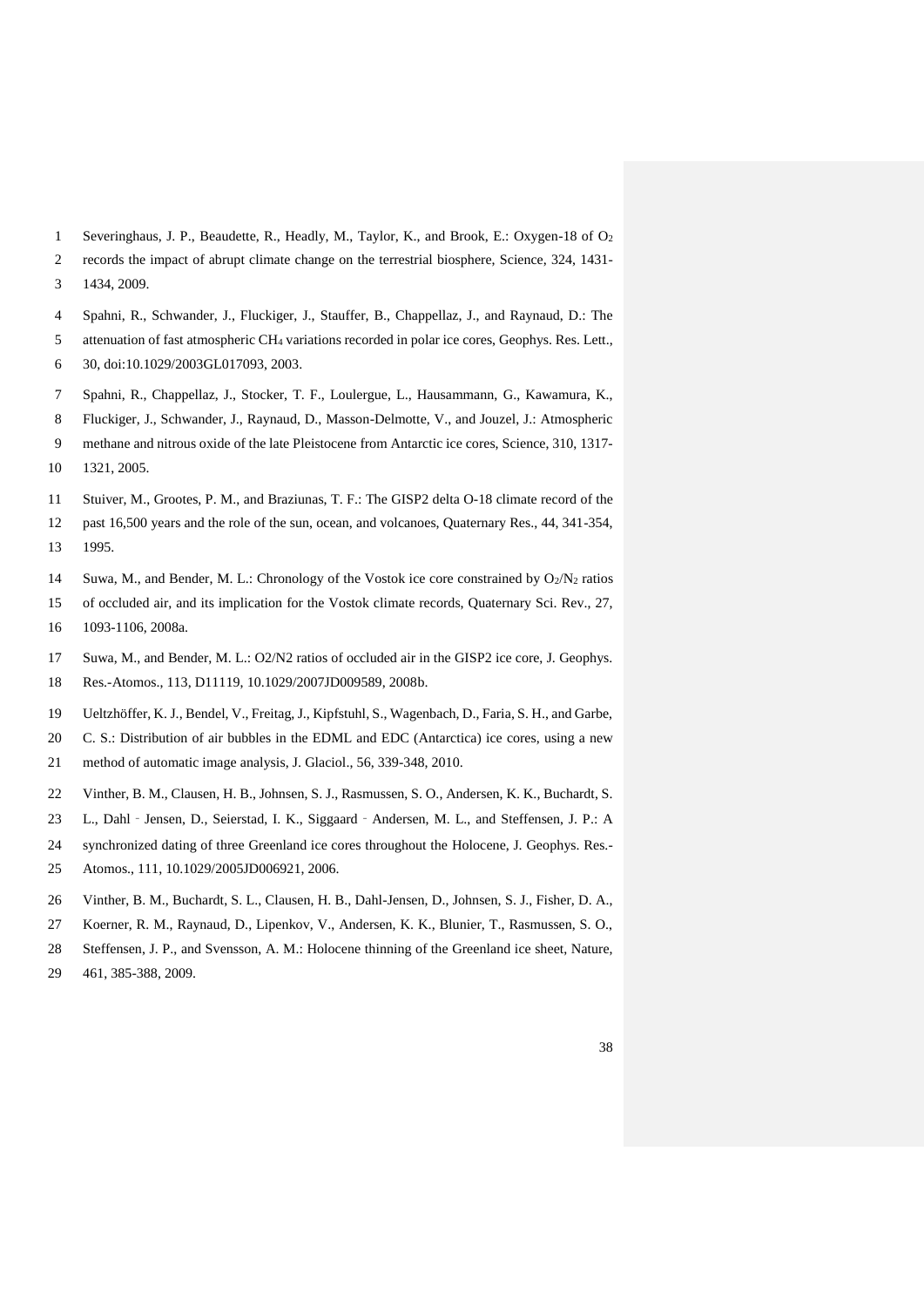- Von Storch, H., Zorita, E., Jones, J. M., Dimitriev, Y., González-Rouco, F., and Tett, S. F.:
- Reconstructing past climate from noisy data, Science, 306, 679-682, 2004.
- Watanabe, O., Kamiyama, K., Motoyama, H., Fujii, Y., Igarashi, M., Furukawa, T., Goto-
- Azuma, K., Saito, T., Kanamori, S., Kanamori, N., Yoshida, N., and Uemura, R.: General
- tendencies of stable isotopes and major chemical constituents of the Dome Fuji deep ice core,
- Mem. Natl. Inst. Polar Res., Spec. Issue, 57, 1-24, 2003.
- White, J. W. C., Barlow, L. K., Fisher, D., Grootes, P., Jouzel, J., Johnsen, S. J., Stuiver, M.,
- and Clausen, H.: The climate signal in the stable isotopes of snow from Summit, Greenland:
- Results of comparisons with modern climate observations, J. Geophys. Res.-Oceans, 102,
- 26425-26439, 1997.
- 
-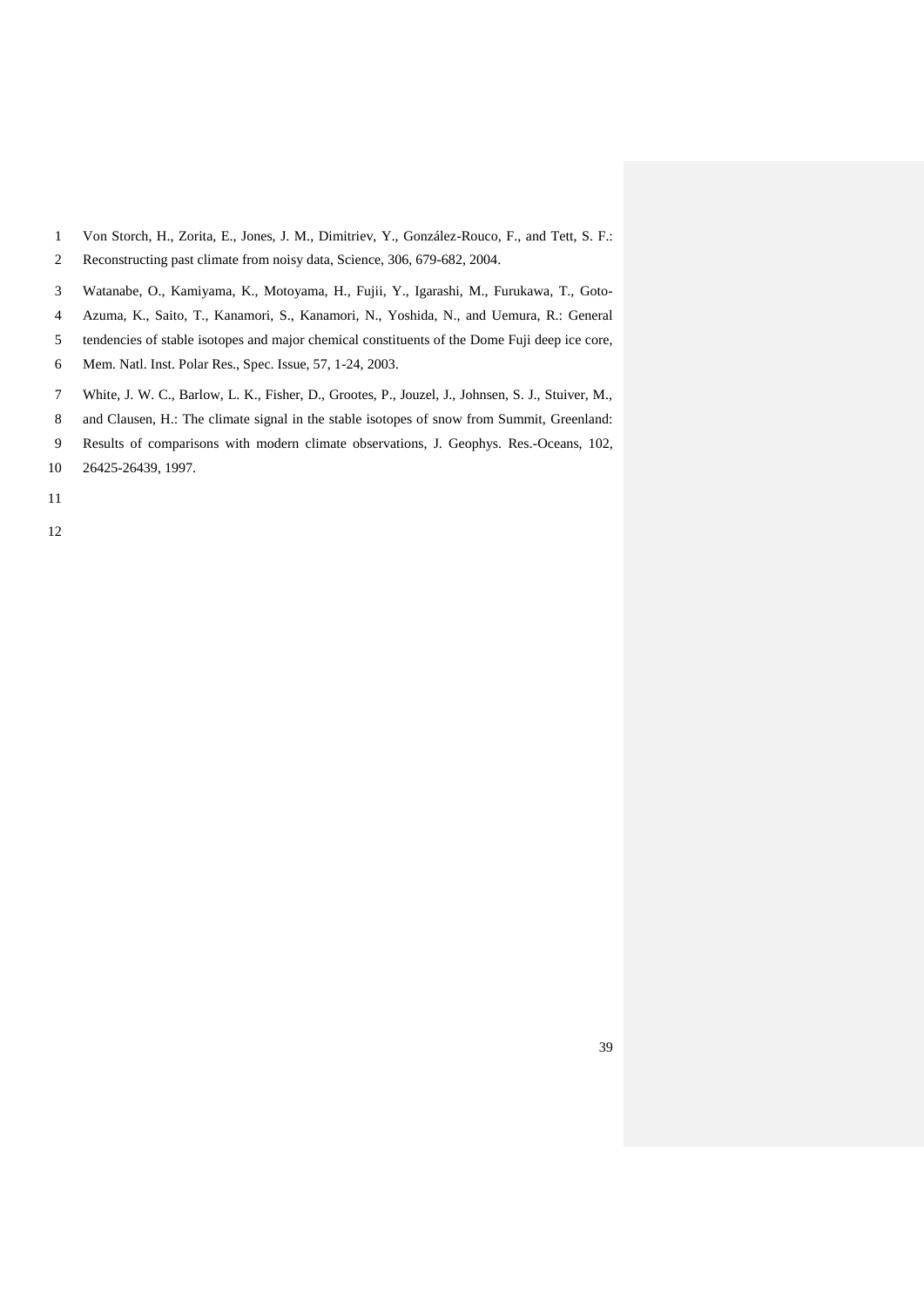## 1 **Tables**

2

 Table 1. Environmental parameters for GISP2, NGRIP and Dome Fuji. Temperatures for GISP2 and NGRIP are averages over the past 2100 years (Kobashi et al., 2015). Accumulation rates (Alley et al., 1997; Cuffey and Clow, 1997; Gkinis et al., 2014) for GISP2 and NGRIP are averages for the past 2100 years, and accumulation rate variations are calculated as standard deviations of accumulation rates in 21-year RMs. Annual average temperature and accumulation rate for Dome Fuji are from Watanabe et al. (2003).

9

|                                   | Latitude                                                          | Longitude            | Altitude<br>$m$ a.s.l. | Average<br>temperature<br>$({}^{\circ}C)$ | Accumulatio<br>n rate<br>$(m$ ice/yr) | Accumulation<br>rate variation<br>$(m$ ice/yr) |  |
|-----------------------------------|-------------------------------------------------------------------|----------------------|------------------------|-------------------------------------------|---------------------------------------|------------------------------------------------|--|
| GISP <sub>2</sub><br><b>NGRIP</b> | $72.59\text{ }^{\circ}\text{N}$<br>$75.1\text{ }^{\circ}\text{N}$ | 38.46 °W<br>42.32 °W | 3203<br>3230           | $-31.0$<br>$-31.5$                        | 0.24<br>0.19                          | 0.013<br>0.008                                 |  |
| Dome<br>Fuji                      | 77.32 °S                                                          | 39.67 °E             | 3810                   | $-54.3$                                   | 0.03                                  | N/A                                            |  |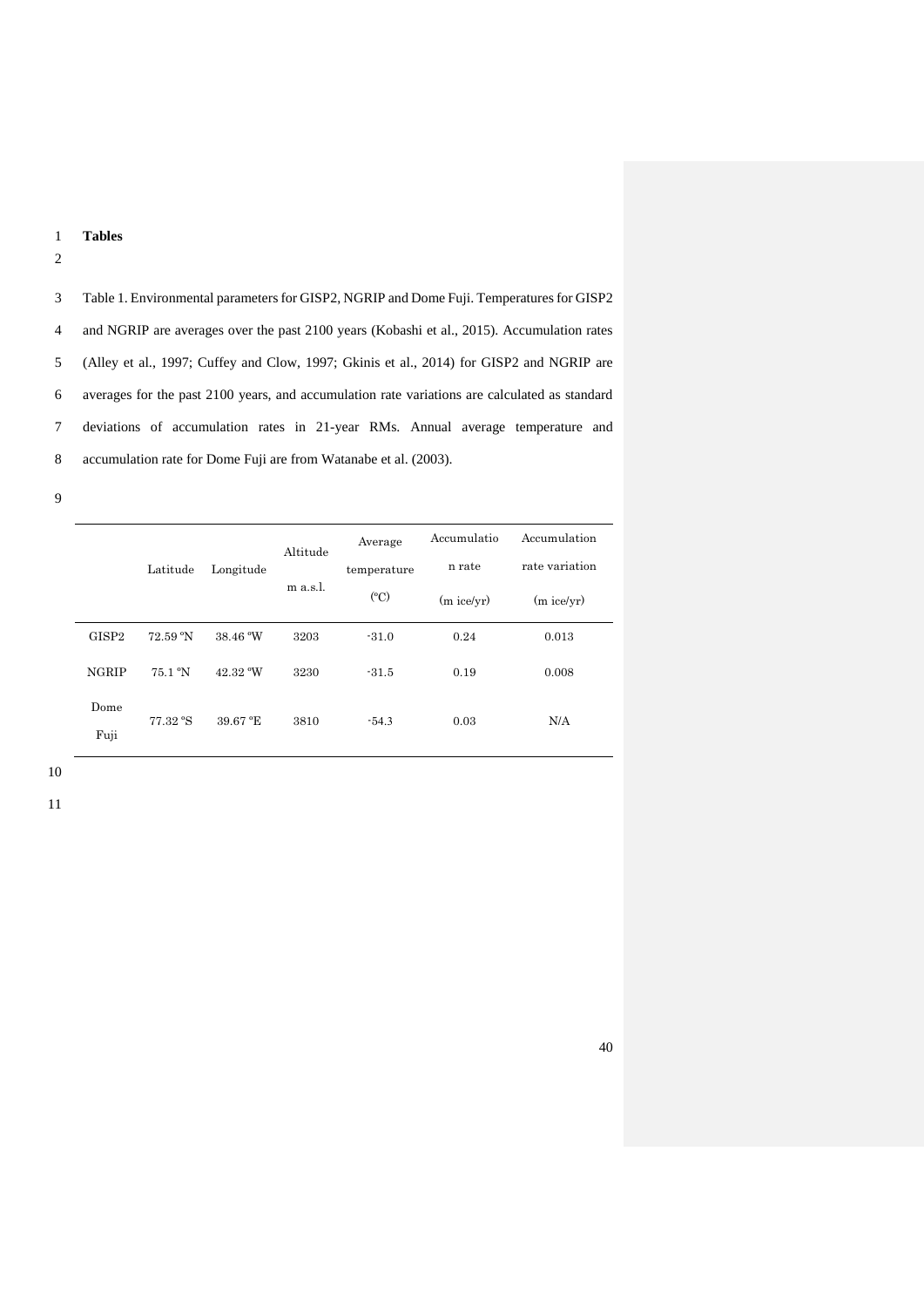1 Table 2.1 Estimated post-coring fractionation on  $\delta A r/N_2$ . The original values are averages over

2 the past 2100 years for GISP2 and Dome Fuji. NGRIP shallow and deep are averages of the

- Period 1 Period 2  $\delta Ar/N_2$  (‰) Duration (years) Temp. (ºC) Duration (years) Temp. (ºC) Est. postcoring depletion Observation in ice cores Est. Average values before coring GISP2 2 -29 12 -36  $1.5 \pm 0.6$   $-3.9 \pm 0.2$   $-2.4 \pm 0.6$ NGRIP shallow 12  $-24$  2  $-30$   $3.0 \pm 1.2$   $-6.3 \pm 0.1$   $-3.3 \pm 1.2$ NGRIP deep 14  $-30$   $2.5 \pm 1.0$   $5.9 \pm 0.2$   $3.4 \pm 1.0$ Dome Fuji 0.2  $-25$  18  $-50$   $1.5 \pm 0.7$   $-7.8 \pm 0.3$   $-6.3 \pm 0.8$
- 3 corresponding depths defined in the text.

4

6 2.

|                          | $-24\text{ °C}$        | $-25\text{ °C}$        | $-29\text{ °C}$        | $-30 °C$               | $-36\text{ °C}$        | $-50 °C$               |
|--------------------------|------------------------|------------------------|------------------------|------------------------|------------------------|------------------------|
| $k_{N2}X_{N2}$           | $7.54 \times 10^{-18}$ | $7.33\times10^{-18}$   | $6.54\times10^{-18}$   | $6.36\times10^{-18}$   | $5.31 \times 10^{-18}$ | $3.37\times10^{-18}$   |
| $k_{Ar}X_{Ar}$<br>(ArI)  | $2.78 \times 10^{-17}$ | $2.69 \times 10^{-17}$ | $2.34 \times 10^{-17}$ | $2.26\times10^{-17}$   | $1.82\times10^{-17}$   | $1.05 \times 10^{-17}$ |
| $k$ Ar $X$ Ar<br>(Ar Ii) | $2.27 \times 10^{-17}$ | $2.19\times10^{-17}$   | $1.91 \times 10^{-17}$ | $1.84 \times 10^{-17}$ | $1.49\times10^{-17}$   | $8.71\times10^{-18}$   |

7

8

<sup>5</sup> Table 2.2  $k_{N2}X_{N2}$  and  $k_{Ar}X_{Ar}$  (m·s<sup>-1</sup>·mol·mol<sub>ice</sub><sup>-1</sup>·MPa<sup>-1</sup>) in various temperatures. See also Figure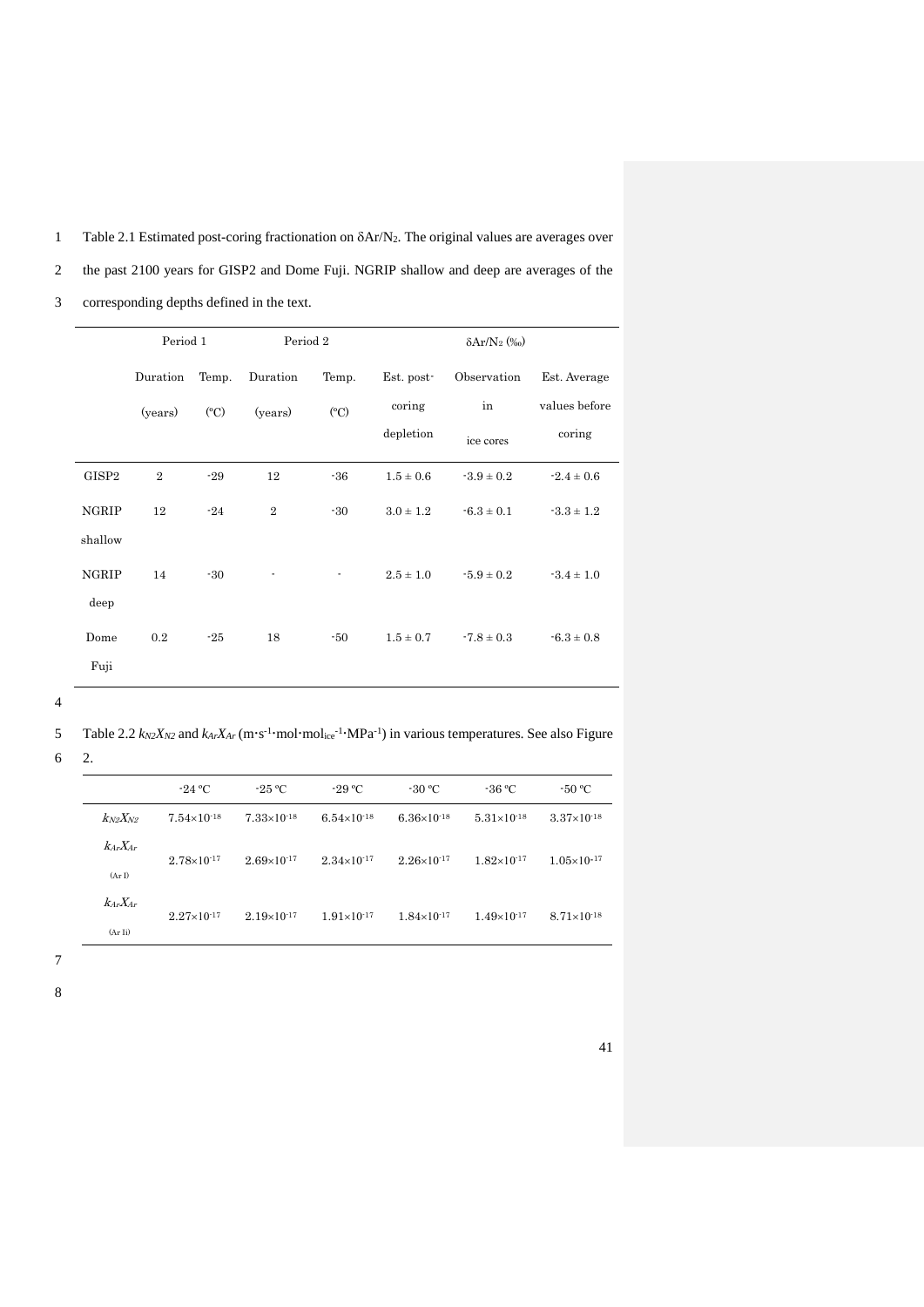1 Table 3. Modelled and observed  $\delta$ Ar/N<sub>2</sub> in various conditions with microbubble contribution of 2 %. In the first left column, T: indicates temperature (ºC) and A: indicates accumulation rate (m ice/year). Duration is the time, for which bubbles experience from the depth of 20 % bubble-closure to the depth of complete bubble close-off. Average pressure is the average overloading pressure between the depths of the 20 % bubble-closure and complete bubble close- off. The average depth is the middle depth between the 20 % bubble-closure and complete bubble close-off. Depth width is the depth range from 20 % to 100 % bubble closed. 8 Microbubbles, normal bubbles, and total  $\delta Ar/N_2$  are the values after all the bubbles are closed 9 (i.e., in ice cores). Observed  $\delta$ Ar/N<sub>2</sub> is the values corrected for the post-coring fractionation in Table 2.

|                                 |                        |                                                |                   |                         |                      |                                |                                             |                                                  | 11                                   |                                       |
|---------------------------------|------------------------|------------------------------------------------|-------------------|-------------------------|----------------------|--------------------------------|---------------------------------------------|--------------------------------------------------|--------------------------------------|---------------------------------------|
|                                 | Temp.<br>$(^{\circ}C)$ | Surface condition.<br>Accm.<br>(m)<br>ice/yr.) | Duration<br>(yr.) | Ave.<br>press.<br>(MPa) | Avg.<br>depth<br>(m) | Model<br>Depth<br>width<br>(m) | Micro-<br>Bubb.<br>$\delta A r/N_2$<br>(%o) | Normal<br>- Bubb.<br>$\delta A r/N_2$<br>$(\%0)$ | Total<br>$\delta A r/N_2$<br>$(\%0)$ | Obser.<br>$\delta A r/N_2$<br>$(\%o)$ |
| GISP2                           | $-31$                  | 0.24                                           | 31                | 0.54                    | 72.8                 | 8.7                            | $-133.2$                                    | $-0.31$                                          | $-2.74$                              | $-2.4 +$<br>0.6                       |
| <b>NGRIP</b>                    | $-31.5$                | 0.19                                           | 36                | 0.50                    | 68.0                 | 8.3                            | $-120.8$                                    | $-0.34$                                          | $-2.56$                              | $-3.3 \pm$<br>1.2                     |
| Dome<br>Fuji                    | $-54.3$                | 0.03                                           | 274               | 0.62                    | 89.6                 | 10.3                           | $-599.8$                                    | $-0.43$                                          | $-6.43$                              | $-6.3 \pm$<br>0.8                     |
| $T: -25$<br>A: 0.2              | $-25$                  | 0.2                                            | 27                | 0.42                    | 54.4                 | 6.5                            | $-41.8$                                     | $-0.33$                                          | $-1.13$                              | $\overline{\phantom{0}}$              |
| $T: -25$<br>A: 0.25             | $-25$                  | 0.25                                           | 23                | 0.45                    | 59.1                 | 6.9                            | $-60.6$                                     | $-0.30$                                          | $-1.45$                              |                                       |
| $T: -25$<br>A: 0.3              | $-25$                  | 0.3                                            | 21                | 0.48                    | 63.4                 | 7.5                            | $-74.4$                                     | $-0.28$                                          | $-1.68$                              |                                       |
| $T: -30$<br>A: 0.2              | $-30$                  | 0.2                                            | 33                | 0.49                    | 65.4                 | 8.0                            | $-103.3$                                    | $-0.33$                                          | $-2.25$                              |                                       |
| $T: -30$<br>A: 0.25<br>$T: -30$ | $-30$                  | 0.25                                           | 29                | 0.53                    | 71.3                 | 8.8                            | $-121.7$                                    | $-0.30$                                          | $-2.54$                              |                                       |
| A: 0.3<br>$T: -35$              | $-30$                  | 0.3                                            | 27                | 0.56                    | 76.6                 | 9.8                            | $-135.4$                                    | $-0.27$                                          | $-2.75$                              |                                       |
| A: 0.2<br>$T: -35$              | $-35$                  | 0.2                                            | 40                | 0.58                    | 79.5                 | 9.8                            | $-184.2$                                    | $-0.33$                                          | $-3.58$                              |                                       |
| A:0.25<br>$T: -35$              | $-35$                  | 0.25                                           | 36                | 0.63                    | 86.9                 | 10.9                           | $-203.0$                                    | $-0.30$                                          | $-3.83$                              |                                       |
| A: 0.3                          | $-35$                  | 0.3                                            | 34                | 0.67                    | 93.5                 | 12.4                           | $-216.6$                                    | $-0.27$                                          | $-4.01$                              |                                       |

12

13

14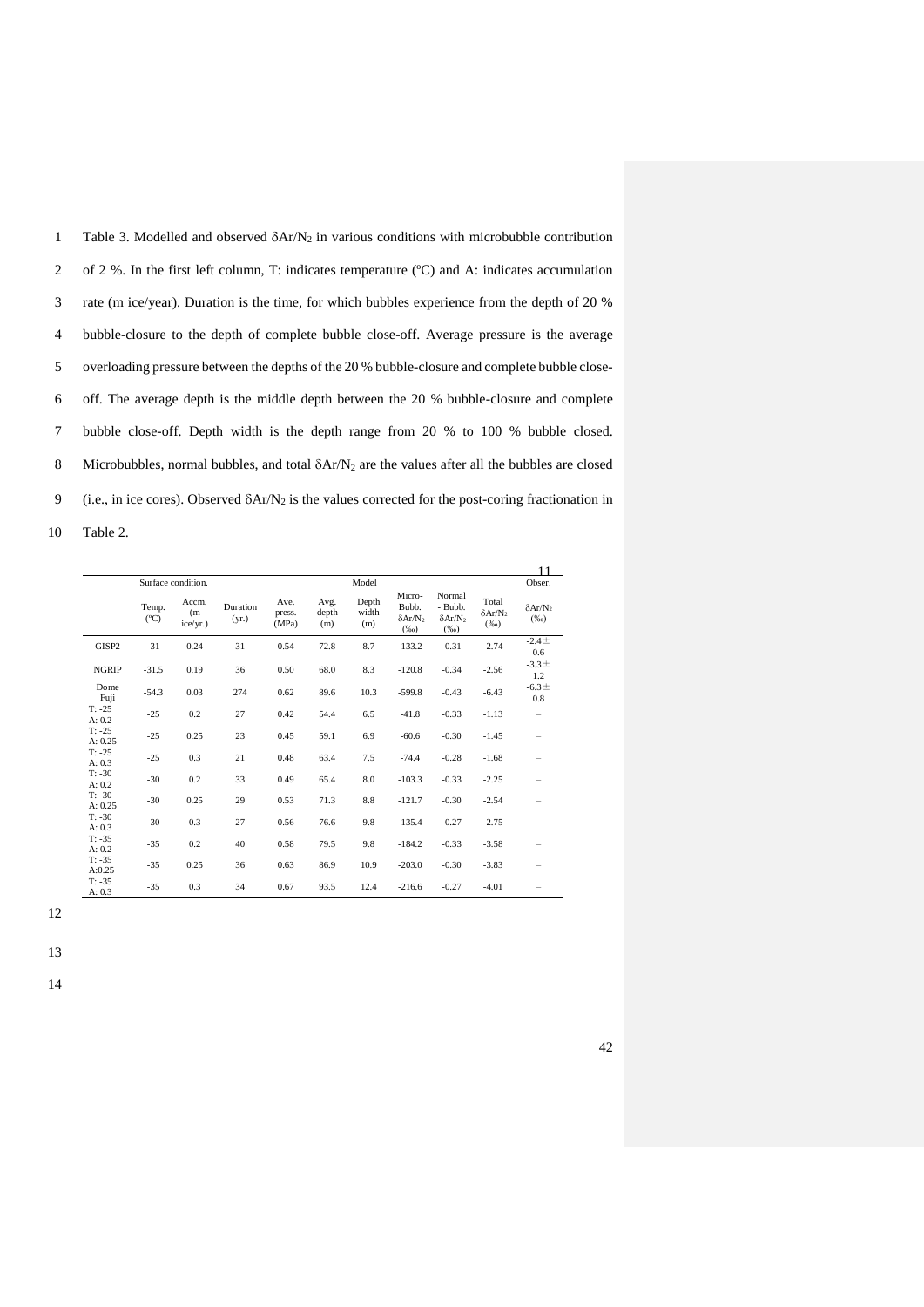### **Figure Captions**

2 Figure 1.  $\delta$ Ar/N<sub>2</sub> vs. accumulation rates or air contents in GISP2 over the past 6000 years. Note 3 that  $\delta$ Ar/N<sub>2</sub> is corrected values for the post coring fractionation (1.5‰ added). A spline with a 4 21-year cut off period (blue line) was applied to the  $\delta$ Ar/N<sub>2</sub> data. Two  $\sigma$  error bounds are shown, 5 which were estimated by 1000 times of Monte Carlo simulation. Accumulation rates (m ice yr-) (black line) were filtered by 21-year RMs. Note that the y-axis for the accumulation rate is 7 reversed.  $\delta$ Ar/N<sub>2</sub> vs. accumulation rates are significantly negatively correlated over the past 6000 years (*r* = -0.35, *p* = 0.03). Ar/N<sup>2</sup> and air contents are significantly positively correlated over the past 6000 years (*r* = 0.38, *p* < 0.001 after linear detrending). A slight shift of the air contents around 3700 B.P. is probably due to the analytical changes that occurred between two 11 different periods of measurements (Kobashi et al., 2008b). The correlations between  $\delta A r/N_2$ 12 and air contents before and after 3700 B.P. are similar and significant  $(r = 0.30, p = 0.002$  and 13  $r = 0.26$ ,  $p = 0.008$ , respectively). Therefore, the  $\delta A r/N_2$  variation can explain 7 to 14 % of the total variance of the air contents.

 Figure 2. *k<sup>m</sup>X<sup>m</sup>* for oxygen, argon, and nitrogen for different temperatures. Ar (I) and Ar (II) were calculated from Eqs. (4) - (5) and (6), respectively (see text).

 Figure 3. Comparison of Ar/N<sup>2</sup> for shallow GISP2 cores (124- 214 m) measured in different periods. Colour data points (yellow triangles, orange squares, and grey diamonds) are individual data from Bender et al. (1995), and black data points with error bounds are from Kobashi et al. (2008b). We did not use shallower data of Bender et al. (1995) as they exhibit depletions similar to our shallow NGIRP data (Fig. 8), and also an anomalous value (-16.91 ‰ at 145.4m) in the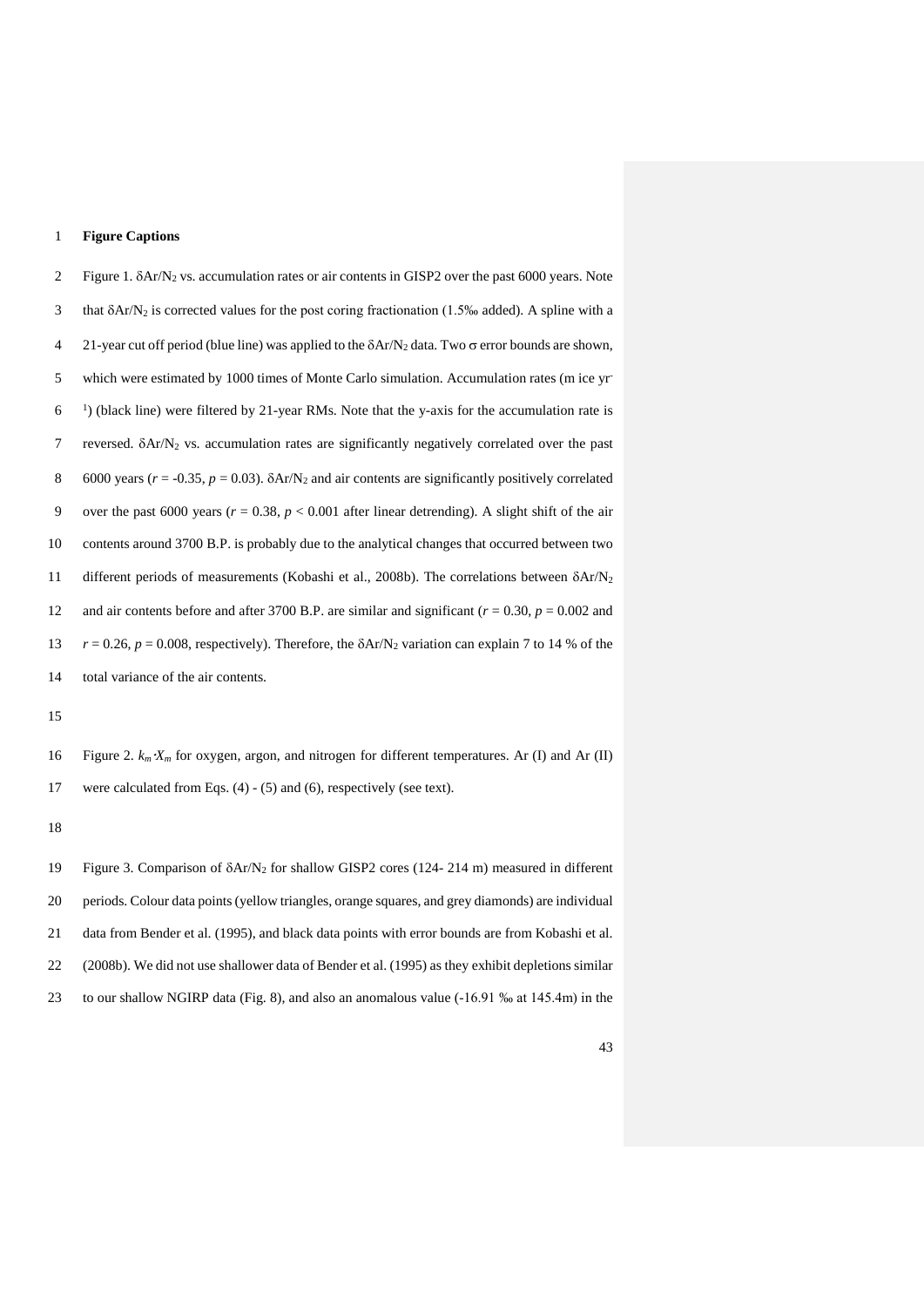Bender dataset was excluded. Squares, diamonds, and triangles represent the data measured after one week, three months, and seven months of coring, respectively (Bender et al., 1995). 3 The average difference between the Kobashi and Bender datasets is  $-1.51 \pm 0.58$  ‰, which we interpret as the post coring fractionation for GISP2.

5 **f**

6 Figure 4.  $\delta^{15}N$ ,  $\delta^{40}Ar/4$ , and  $\delta Ar/N_2$  from GISP2 ice core over the Holocene (Kobashi et al., 7 2008b). The grey arrow indicates the brittle zone (Gow et al., 1997).

8

9 Figure 5. Observed, modeled Ar/N2, surface temperatures, and accumulation rates from GISP2 10 ice core over the past 4000 years. Note that the observed  $\delta A r/N_2$  is corrected for the post coring 11 fractionation (1.5‰ added). (a) Ar/N<sup>2</sup> and surface temperatures (Kobashi et al., 2011). Ages 12 of the temperatures were adjusted for the lag (68 years). (b)  $\delta A r/N_2$  and accumulation rates in 13 21-year RMs (Alley et al., 1997;Cuffey and Clow, 1997). Ages of the accumulation rates were 14 adjusted for the lag (38 years) (c) Observed and modeled  $\delta$ Ar/N<sub>2</sub> from multiple linear regression 15 (see text). (d) Observed and modeled  $\delta$ Ar/N<sub>2</sub> of multiple linear regression using  $\delta^{18}$ O<sub>ice</sub> as a 16 temperature proxy (see text). 17 Figure 6. Observed and modeled  $\delta$ Ar/N<sub>2</sub> over the Holocene, and decomposition of  $\delta$ Ar/N<sub>2</sub> into

18 the effects of accumulation rates and temperatures. Note that the observed  $\delta A r/N_2$  is corrected 19 values for the post coring fractionation (1.5‰ added). (a) Observed and modelled  $\delta$ Ar/N<sub>2</sub>. (b) 20 Decomposition of  $\delta A r/N_2$  into the effects of temperatures and accumulation rates using multiple 21 linear regression (see text).

22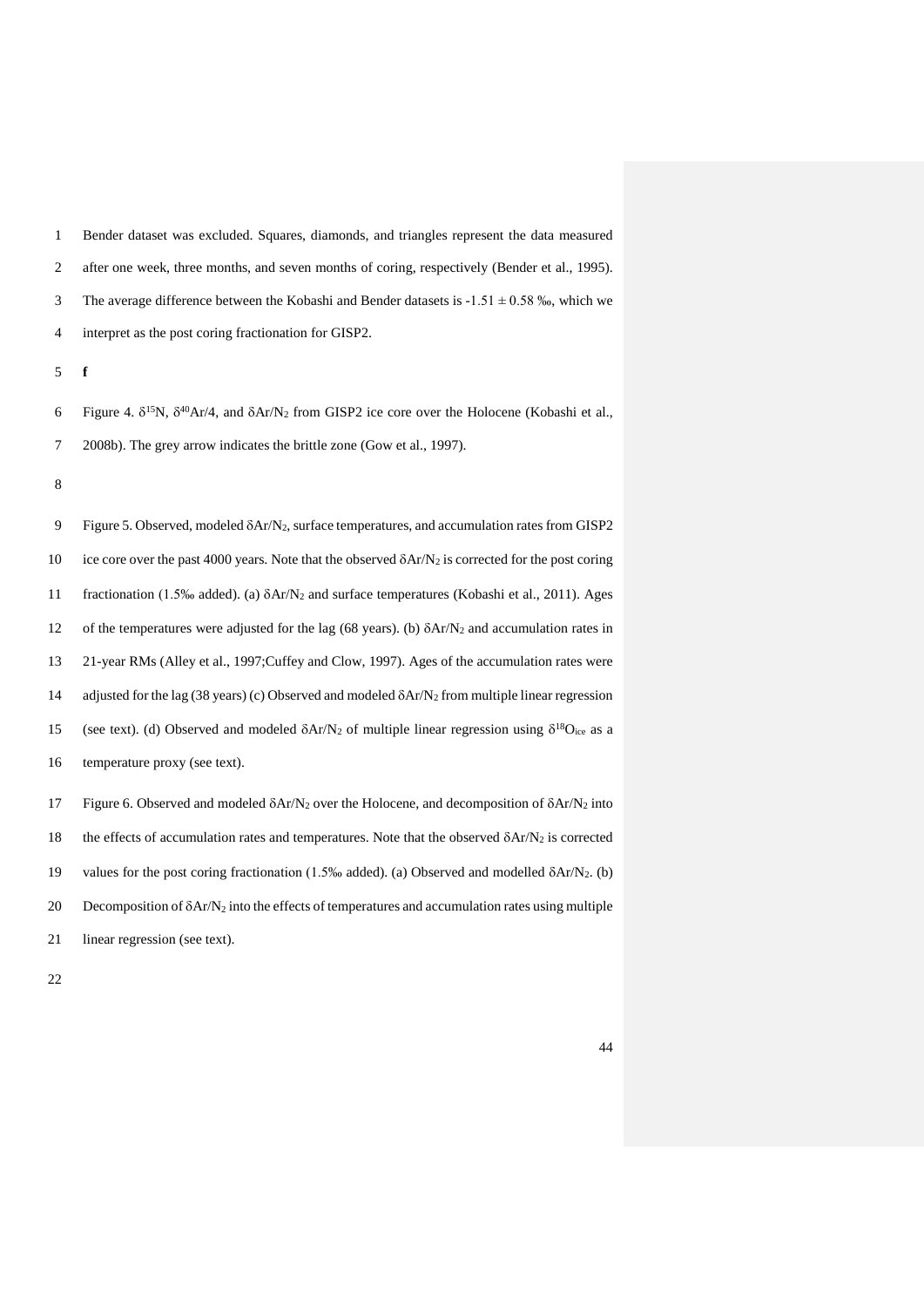1 Figure 7. Surface temperatures, accumulation rates,  $\delta^{15}N$ ,  $\delta Ar/N_2$  for GISP2, NGRIP, and 2 Dome Fuji over the past 2100 years. (a) Surface temperatures for GISP2 (black) and NGRIP 3 (blue) (Kobashi et al., 2015). (b) Accumulation rates in 21-year RMs for GISP2 (black: Alley 4 et al., 1997; Cuffey and Clow, 1997) and NGRIP (blue: Gkinis et al., 2014). (c) Raw  $\delta^{15}N$  and 5 spline for NGRIP and GISP2 (Kobashi et al., 2010, 2015). (d-f)  $\delta$ Ar/N<sub>2</sub> and the values corrected 6 for the post-coring fractionation for GISP2, NGRIP, and Dome Fuji. Blue and black lines are 7 the raw and corrected values for the post coring fractionations, respectively. A red point with 8 error bounds ( $2\sigma$ ) indicates estimated  $\delta$ Ar/N<sub>2</sub> for Dome Fuji using Eq. (7).

9

10 Figure 8.  $\delta^{15}N$ ,  $\delta^{40}Ar/4$ , and  $\delta Ar/N_2$  in the NGRIP ice core from shallower depths (60-100 m). 11 (a)  $\delta^{15}N$ , (b)  $\delta^{40}Ar/4$ , (c)  $\delta Ar/N_2$ , (d) estimated original air fractions, (e) estimated original  $12 \quad \delta$ Ar/N<sub>2</sub>. The estimated original air fractions relative to the value at 75.6 m was calculated with a mass balance calculation, assuming that  $\delta^{15}N$  in the lock-in zone is constant with the value of 0.289 ‰ at 75.6 m and  $\delta^{15}N$  of the ambient air is 0.0 ‰. From the calculated original air fraction, 15 the original  $\delta A r/N_2$  were estimated again by the mass balance calculation, assuming that the 16 ambient  $\delta A r/N_2$  is 0.0 ‰. Green shaded area indicates the lock-in zone. Black dotted lines in  $17\delta^{15}N$ ,  $\delta^{40}Ar$ , and estimated original air fraction are the values at 75.6 m (red dotted line).

18

19 Figure 9. Simulated  $\delta$ Ar/N<sub>2</sub> vs. depth relationship in the microbubbles with a temperature of -20 31 °C, accumulation rate of 0.24 m ice yr<sup>-1</sup>, and microbubble contribution of 2 %. (a) Density 21 and closed porosity  $(s_c)$ . (b)  $\delta A r/N_2$  and  $\delta O_2/N_2$ . (c) Air content and air pressure in the 22 microbubbles. (d) Nitrogen and argon concentrations.

23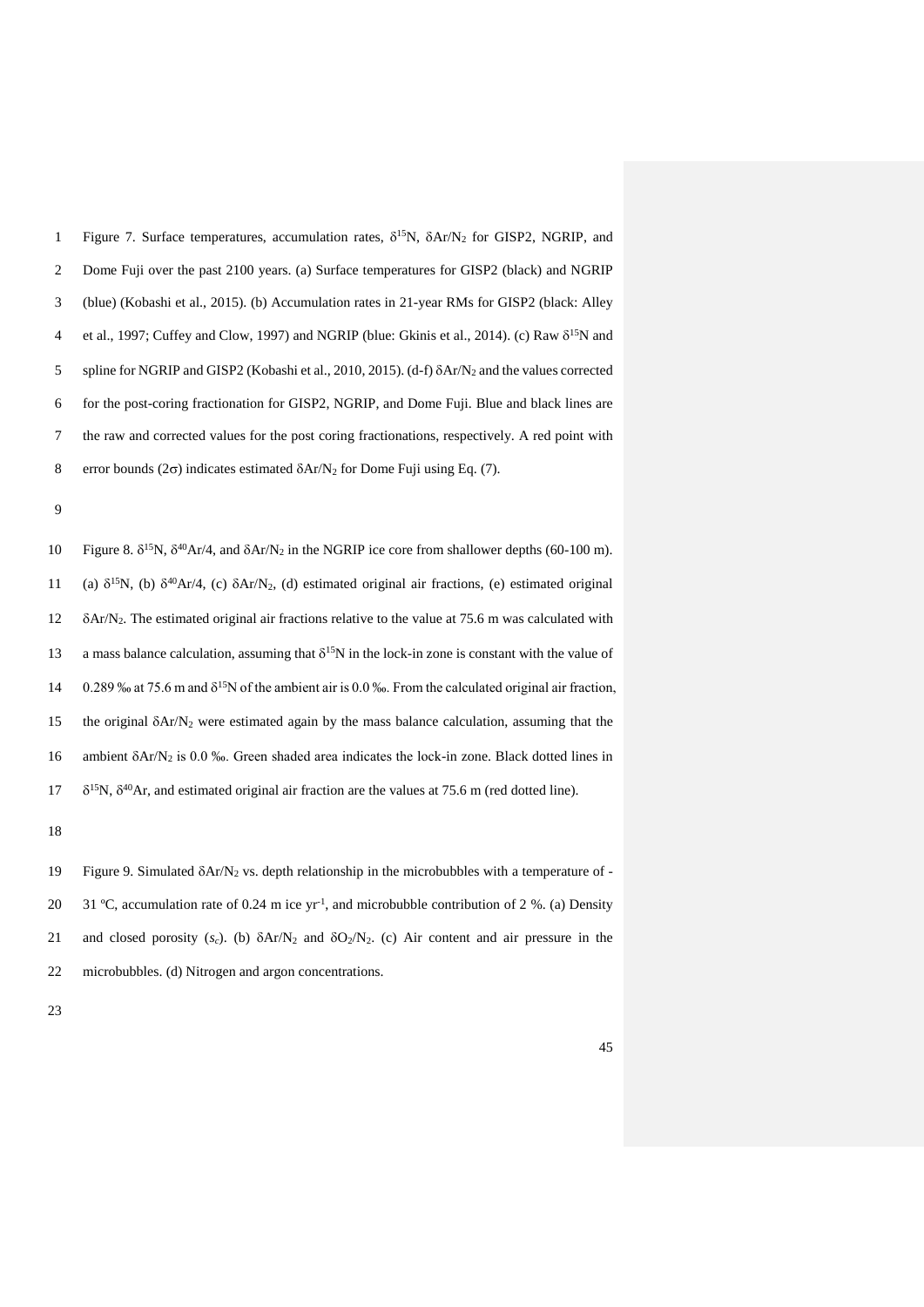1 Figure 10. Traces of simulated  $\delta A r/N_2$  changes for each annual layer for the normal bubbles. The model calculates bubble generation for each annual layer, gas permeation into open air, and finally trapping into ice (see text). The model is calculated assuming an equilibrium state 4 with a temperature of -31  $^{\circ}$ C and accumulation rate of 0.24 m ice yr<sup>-1</sup>, and microbubble contribution of 2 % (same as for Fig. 9). (a) Changes in the volumes of the normal bubbles for each annual layer induced by density changes with depth. (b) Nitrogen concentrations as in (a). 7 (c) Argon concentrations as in (a). (d)  $\delta$ Ar/N<sub>2</sub> as in (a). (e) Air contents with depth,  $\delta$ Ar/N<sub>2</sub>, and *C(l)* for the bulk normal bubbles (sum of the values in annual layers for each depth) for the normal bubbles. Different colours (a to d) indicate values for each annual layer, showing how the bubbles that generated in different annual layers evolve with time.

11

12 Figure 11. The simulated  $\delta A r/N_2$  fractionation with depth in the firn for the normal and 13 microbubbles with different temperatures and accumulation rates. Microbubble contribution 14 was set to 2 % except the panel (d). See also Table 3. (a)  $\delta$ Ar/N<sub>2</sub> changes in the normal bubbles. 15 (b)  $\delta$ Ar/N<sub>2</sub> changes in the microbubbles. (c) Total  $\delta$ Ar/N<sub>2</sub> changes (changes in the sum of the 16 micro- and normal bubbles). (d) Total  $\delta A r/N_2$  changes as in (c), but with different microbubble 17 contributions (0.3 to 3 %) with a temperature of -30  $^{\circ}$ C and accumulation rate of 0.25 m ice yr- $18 - 1$ .

19

46 20 Figure 12. Two model experiments for the effects of surface temperatures and accumulation 21 rates on the overloading pressure at the bubble close-off depth. (a) Input data for the 22 accumulation rate (0.2 m ice yr<sup>-1</sup>) and surface temperature (-30 °C) with 20-year anomalies  $(+0.06 \text{ m yr}^{-1}$  and -5 °C) for the year 1000-981 B.P., respectively. When one input was used for 24 an experiment, the other was set constant. Zero in the panel (a) indicates the central year (model